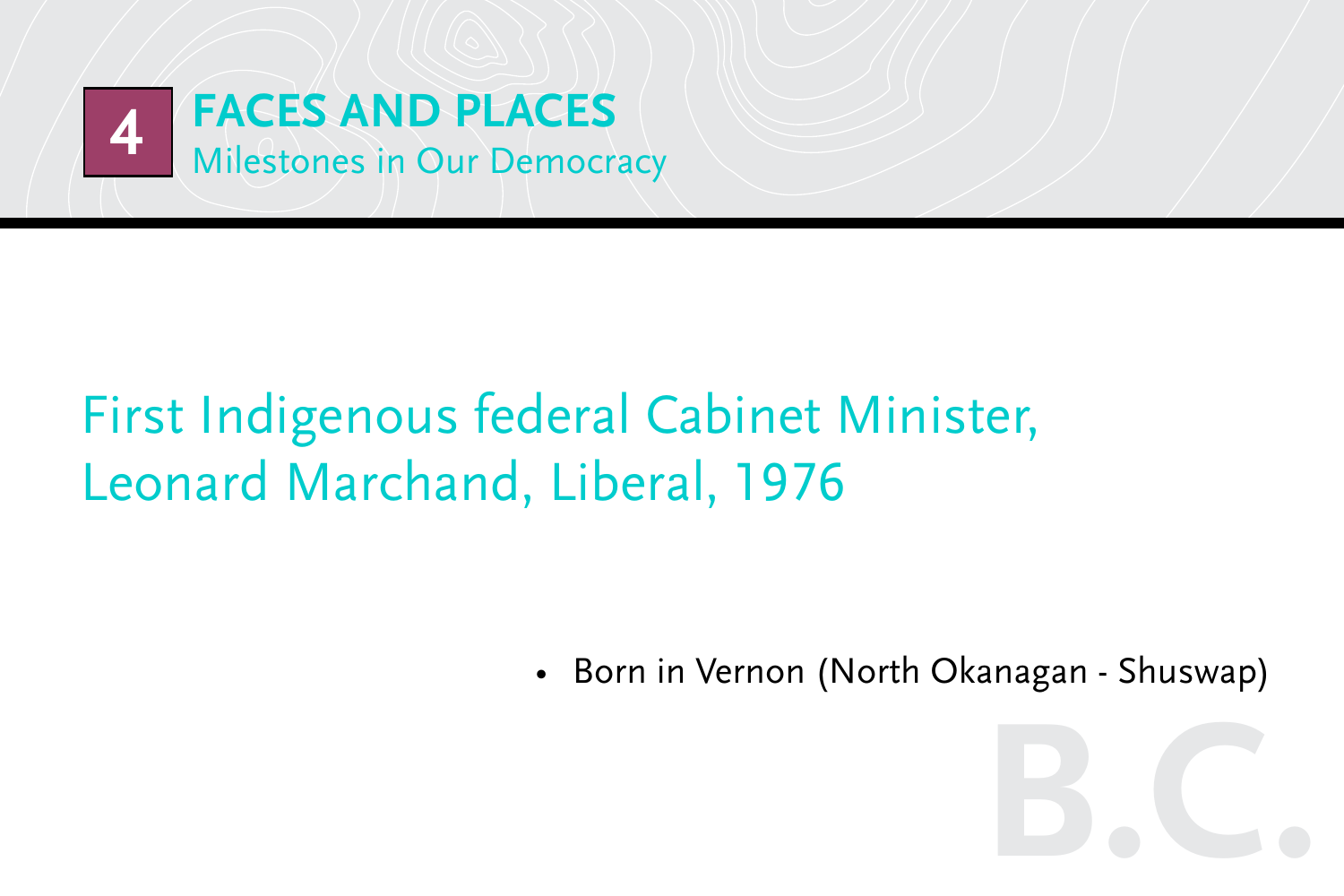

#### First woman Prime Minister, Kim Campbell, Progressive Conservatives, 1993

• (Vancouver Centre)

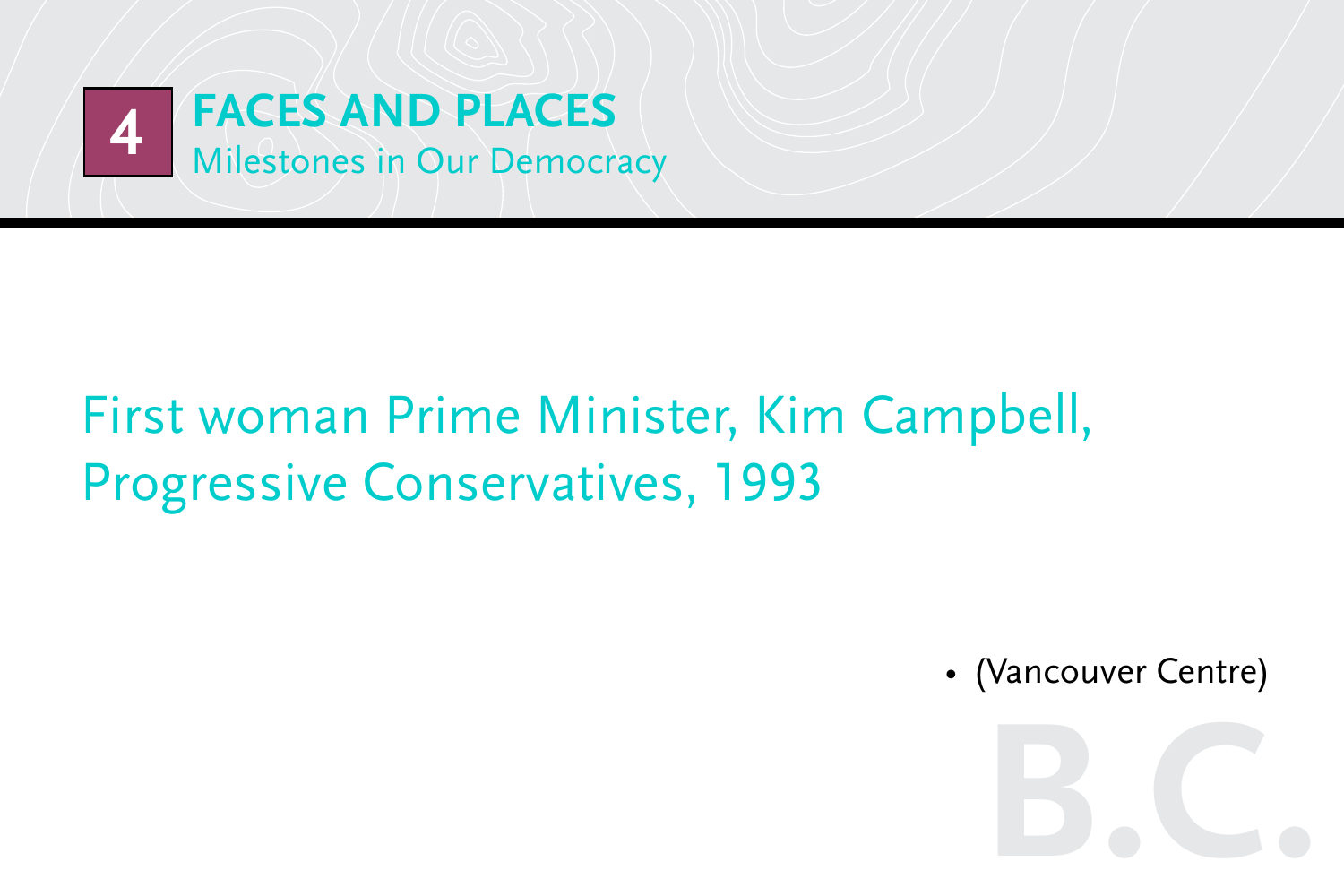

### First self-identified gay male MP, Svend Robinson, NDP, 1979

• (approx. New Westminster - Burnaby, Burnaby North - Seymour and Burnaby South)

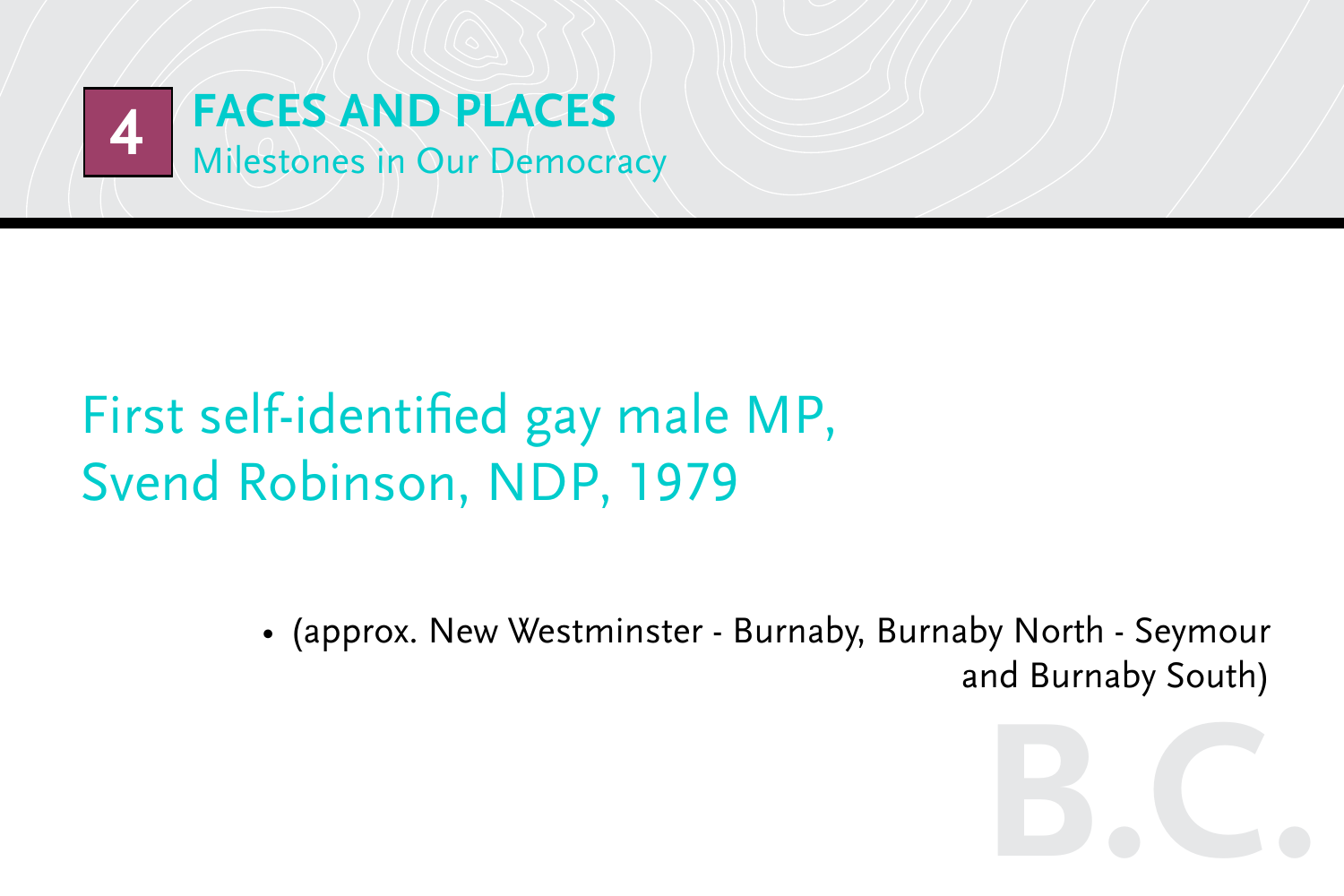

### The Last Spike Ceremony at Craigellachie marked the completion of the transcontinental Canadian Pacific Railway, 1885

• (North Okanagan-Shuswap)

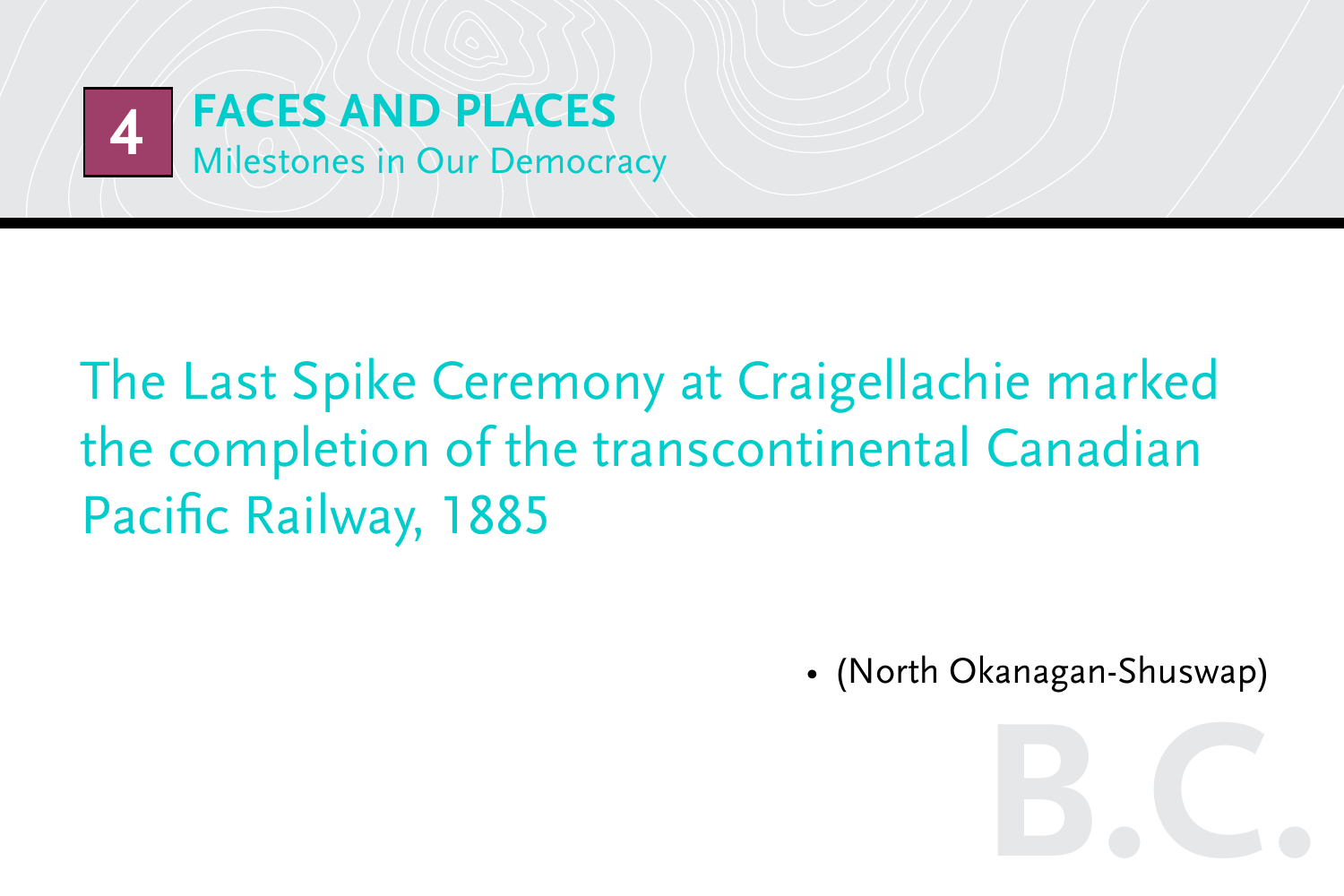

#### The Victoria Charter, proposing changes to the Canadian Constitution, was debated, June 1971

• (Victoria)

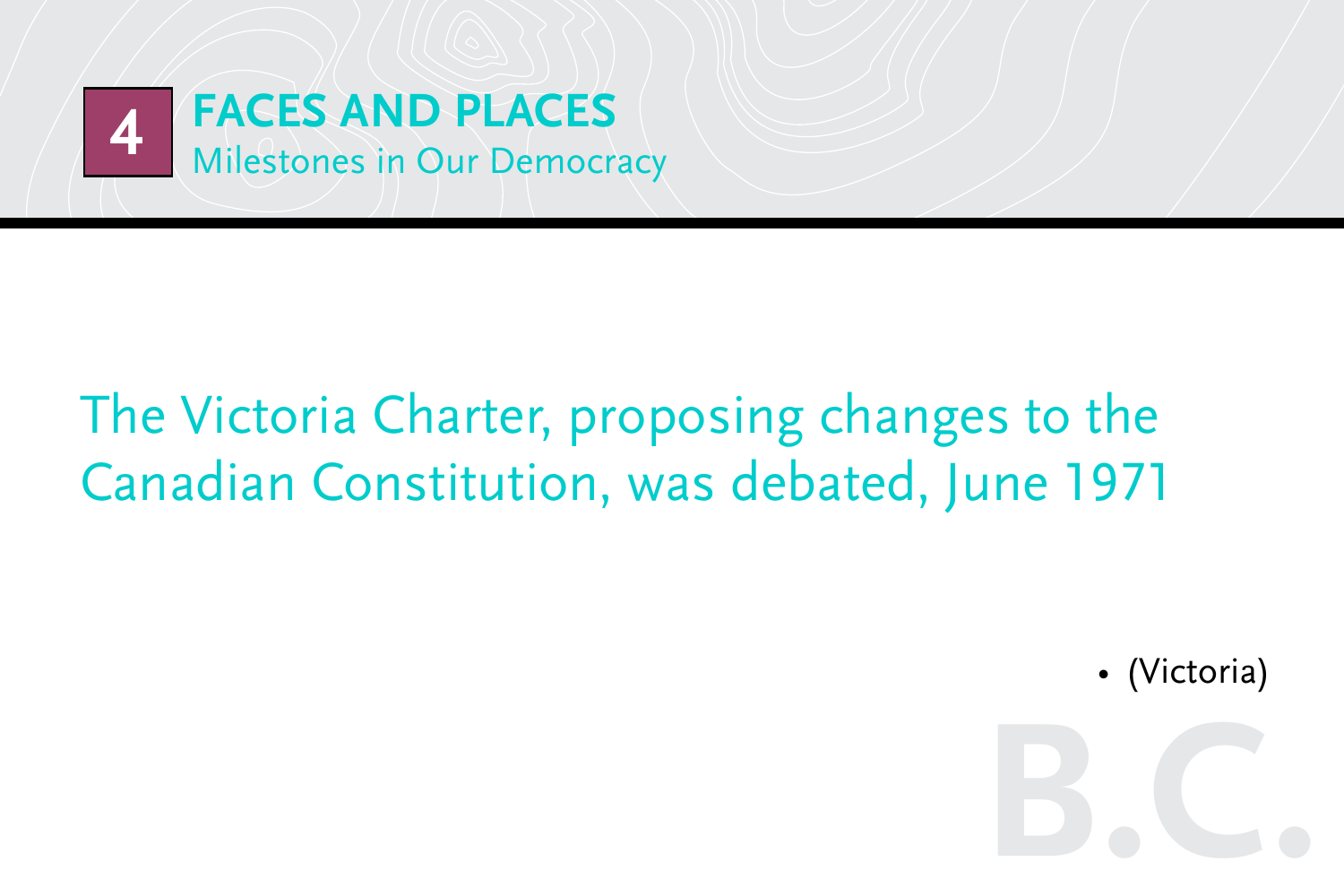

#### First Indigenous Senator, James Gladstone, Independent Conservative, 1958

• (Lethbridge)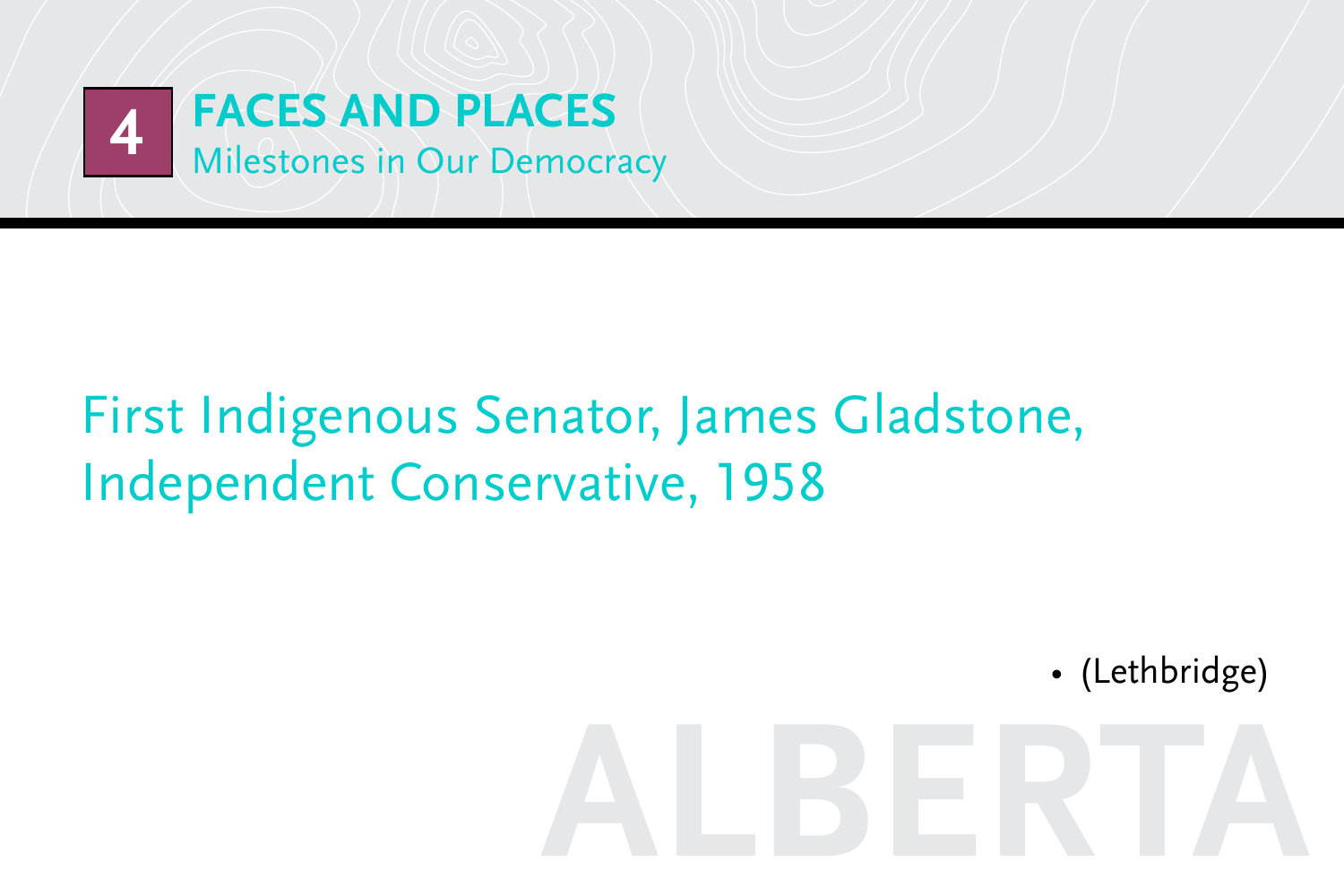

### First woman Chief Justice of the Supreme Court, Beverley McLachlin, 2000

• Born in Pincher Creek (Foothills)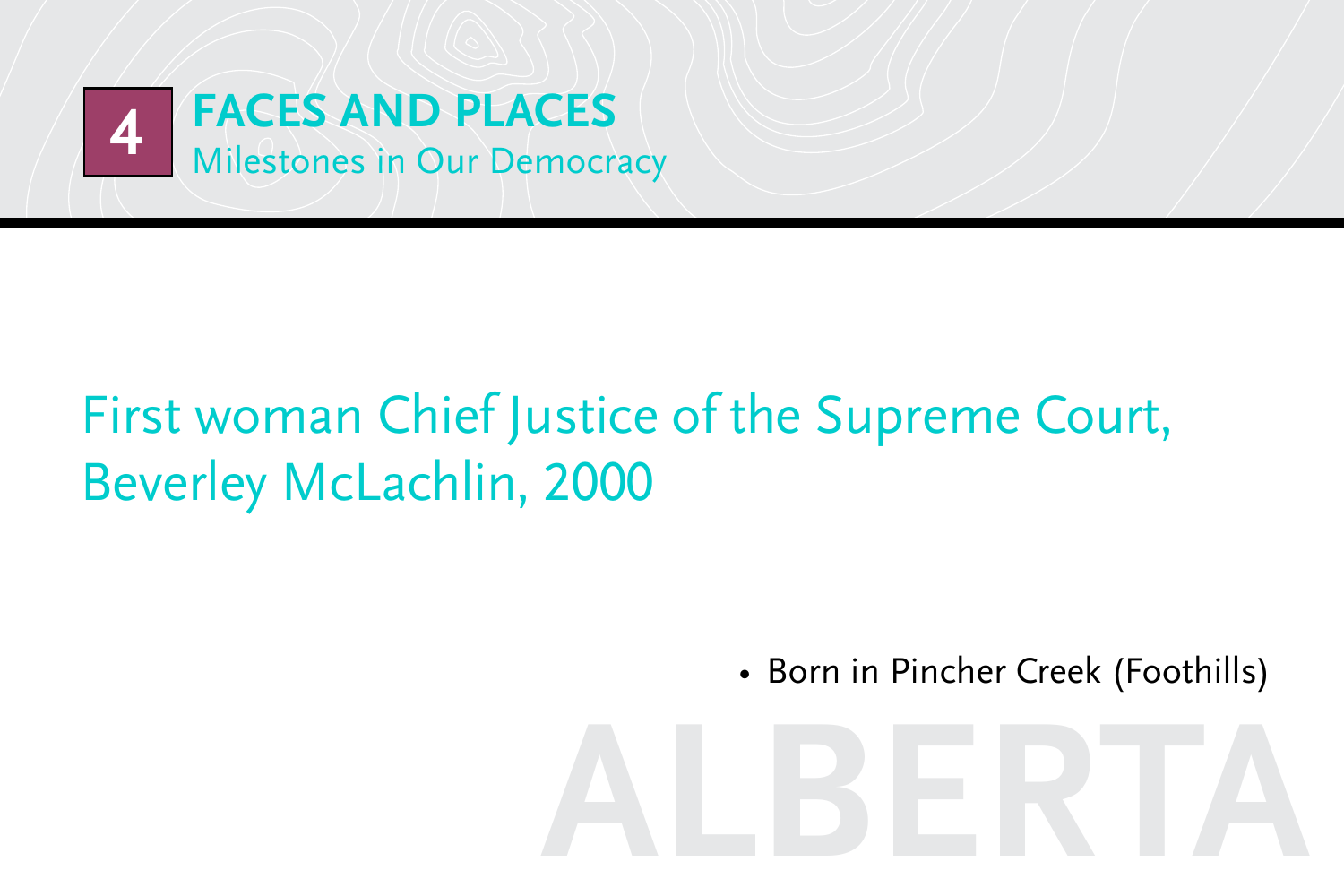

#### Persons Case, women declared legal "persons" under the B.N.A. Act, 1929 — Emily Murphy invites other Famous Five members to her home, 1927

• (Edmonton Strathcona)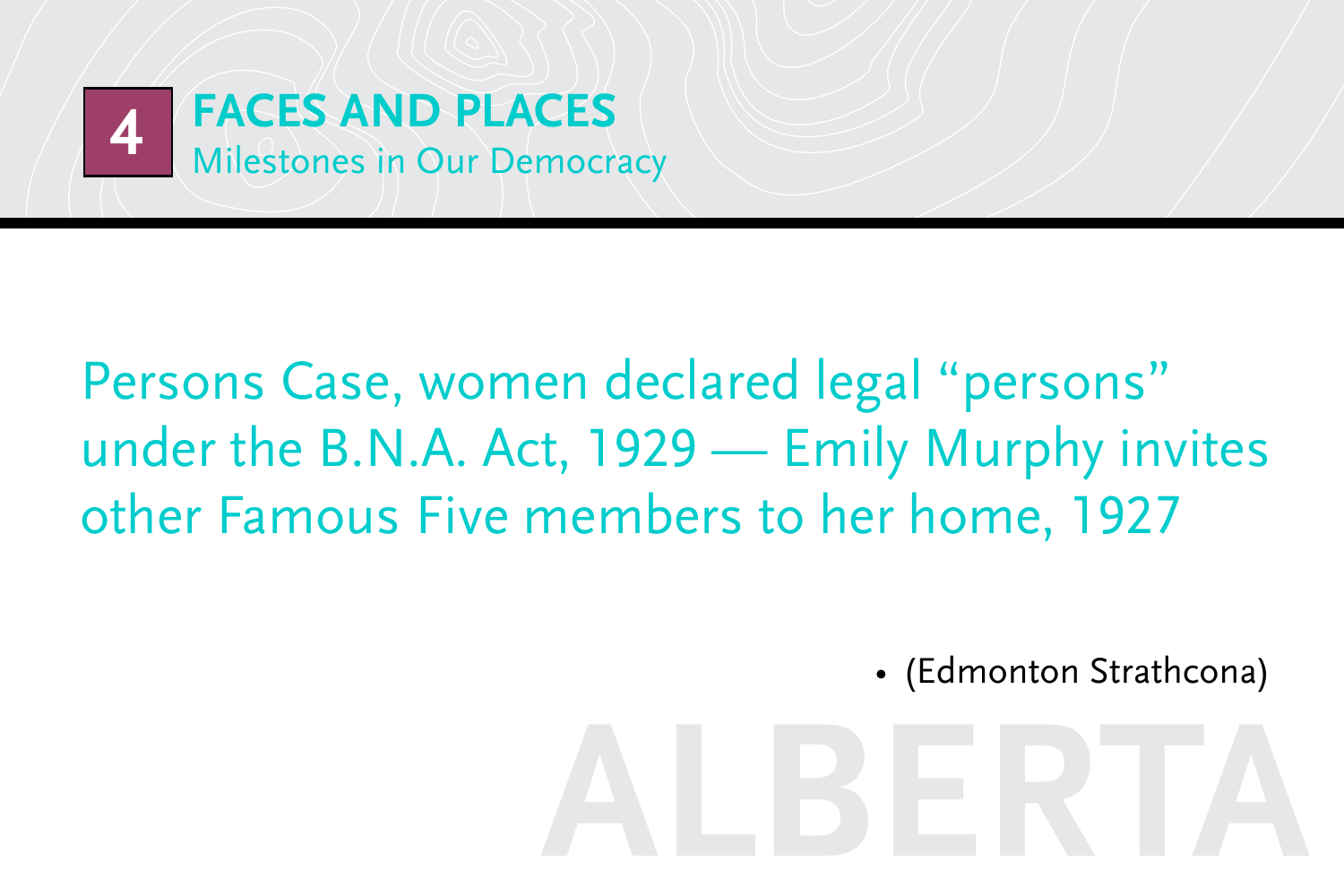

#### First woman elected as alderman, Hannah "Annie" Gale, 1917

• Calgary City Hall (Calgary Centre)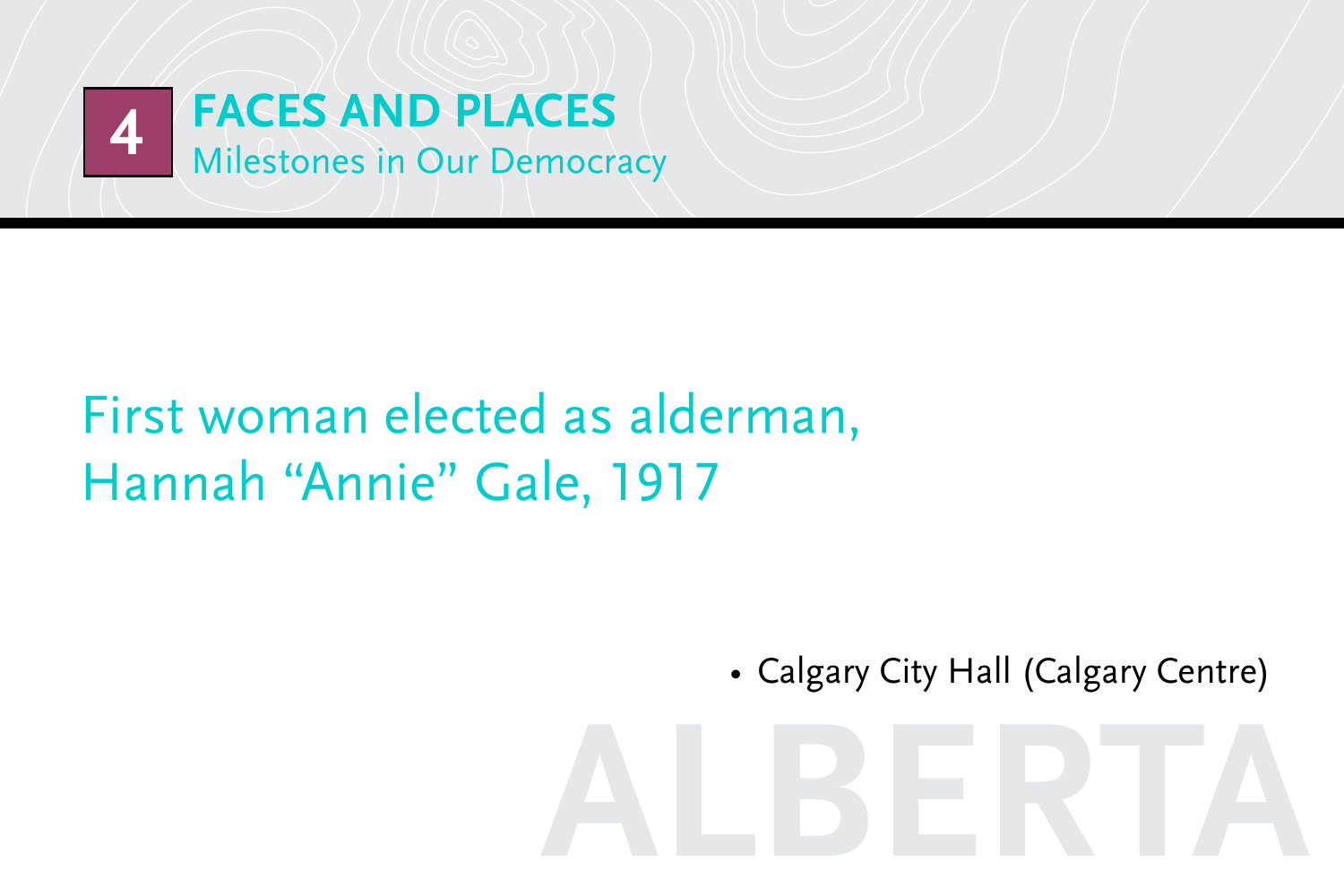

### First national park established, Banff Hot Springs Reserve, the beginning of what is now Banff National Park, 1885

• (Banff-Airdrie)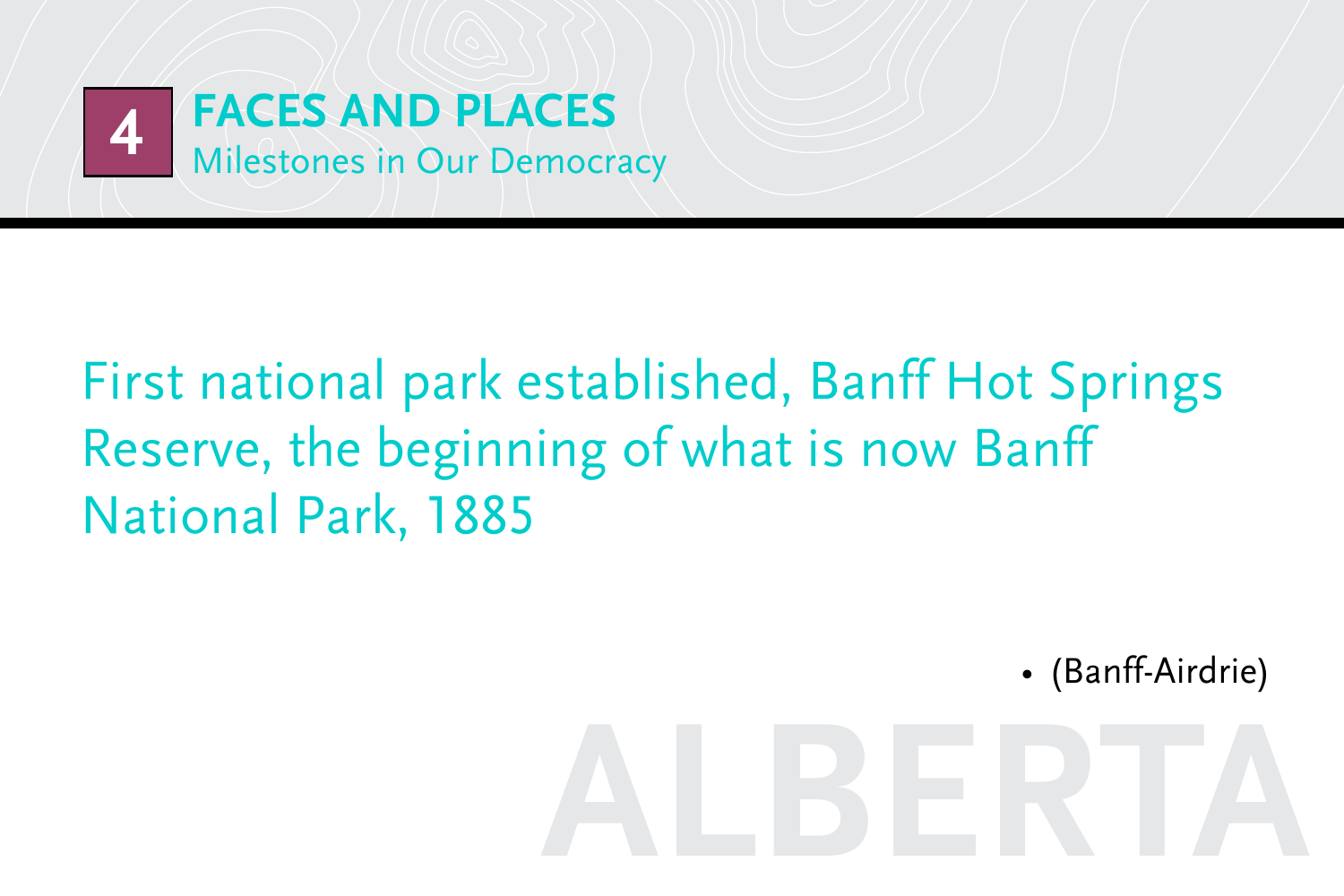

Helped establish democratic socialism and universal healthcare in Canada. First leader of the NDP party elected, Tommy Douglas, 1961

> • Monument dedicated to Tommy Douglas in Weyburn (Souris-Moose Mountain)

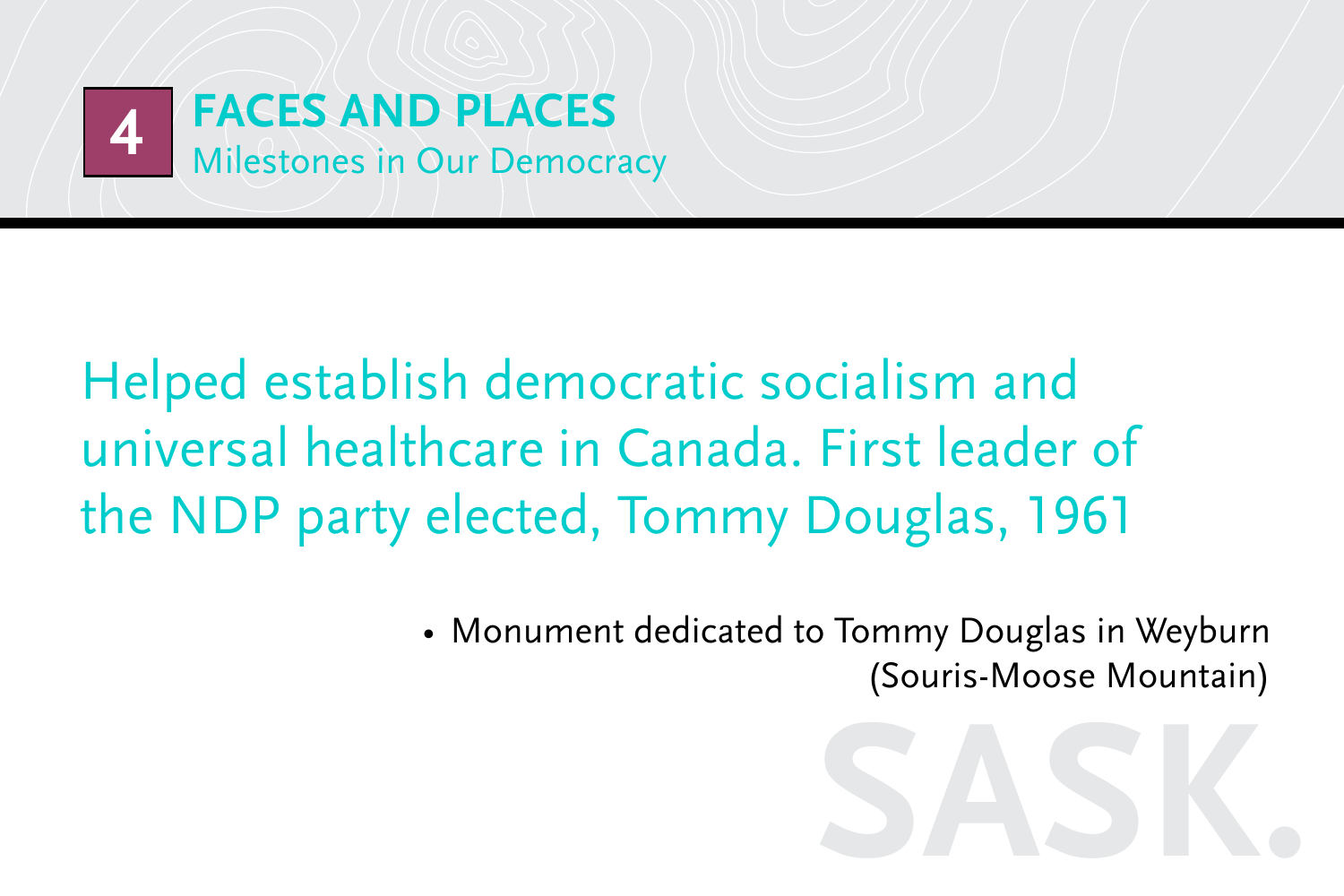

### Headquarters of North West Mounted Police, forerunners of Royal Canadian Mounted Police, established in Regina,1882

• (Regina-Lewvan)

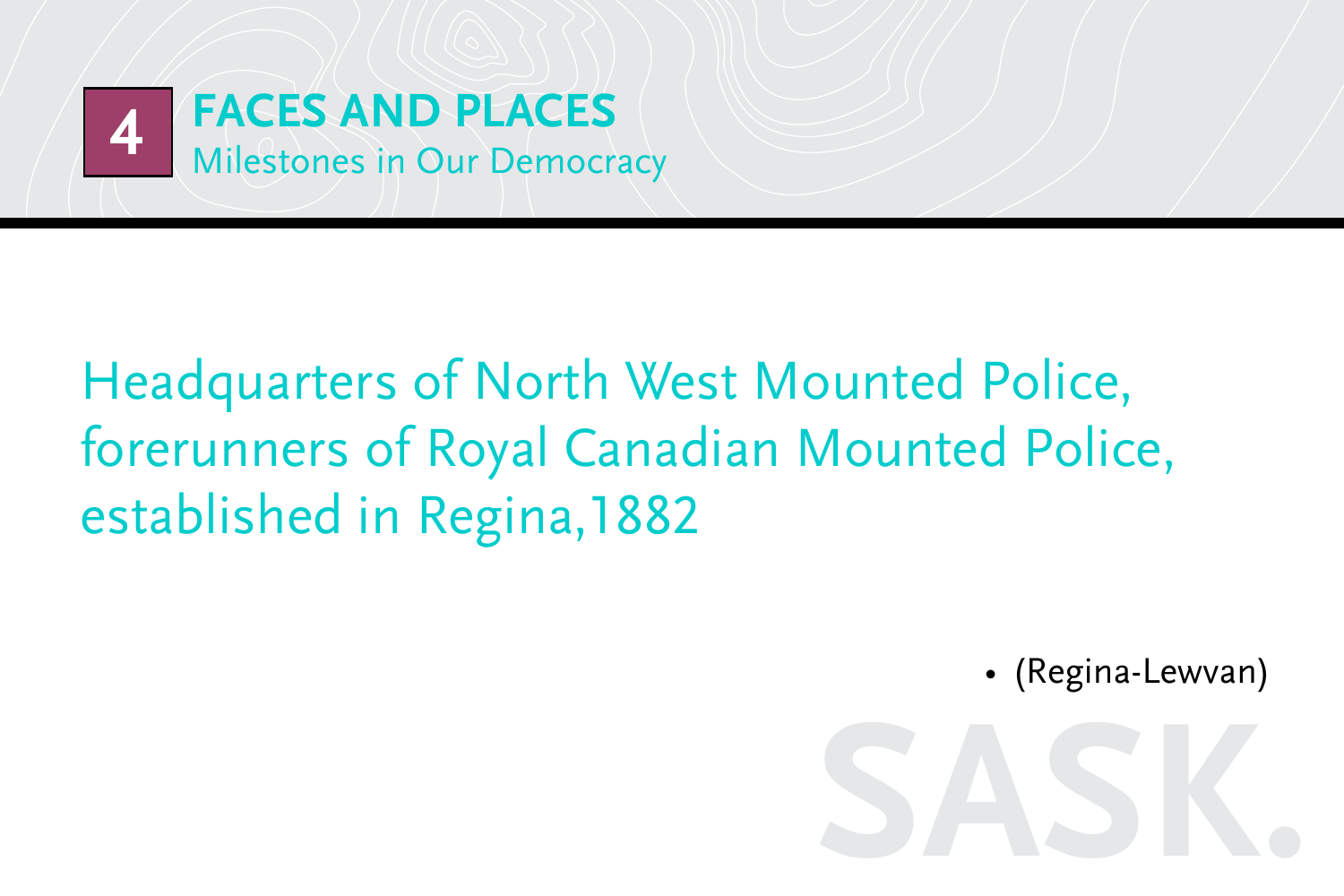

#### First woman Lieutenant Governor of Saskatchewan, The Hon. Sylvia Olga Fedoruk, 1988

• Born in Canora (Yorkton - Melville)

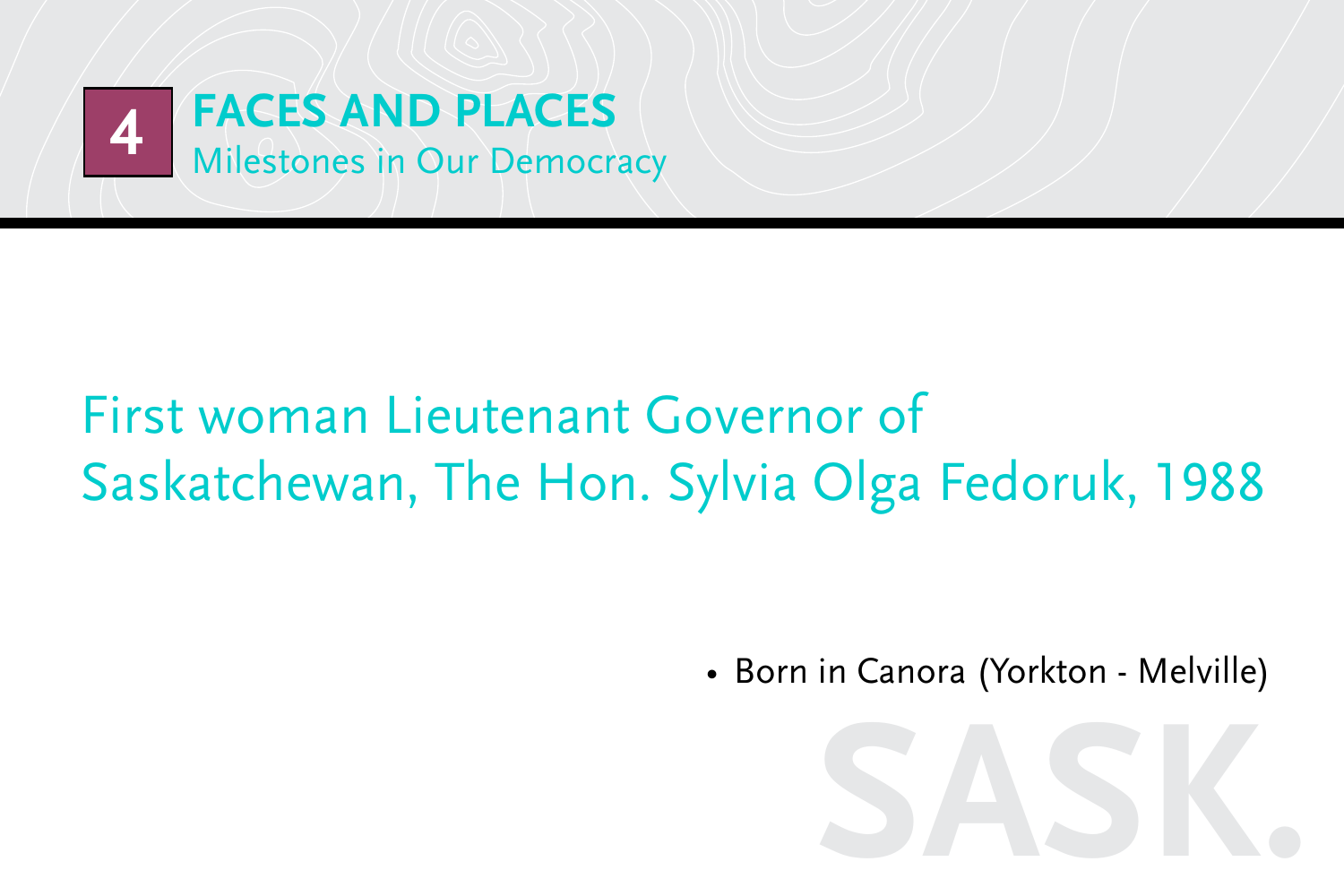

### Regina became Saskatchewan's capital when the province joined Confederation, 1905

• (Regina-Lewvan, Regina- Wascana and Regina- Qu'Appelle)

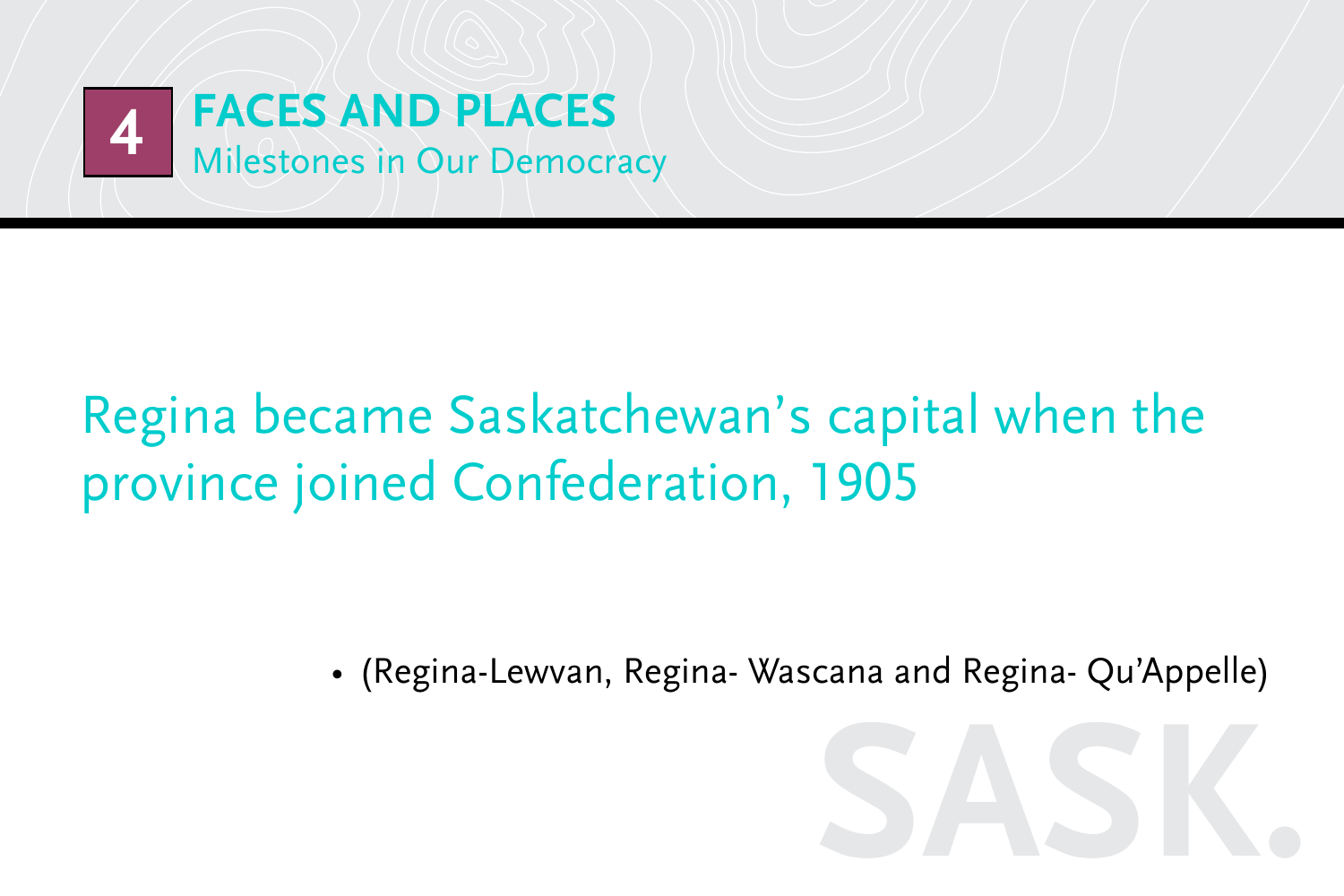

Winnipeg's Mock Parliament led to Manitoba becoming first province to give women the right to vote in provincial elections through the work of Nellie McClung and the Famous Five, 1916

• (Winnipeg Centre)

# **manitoba**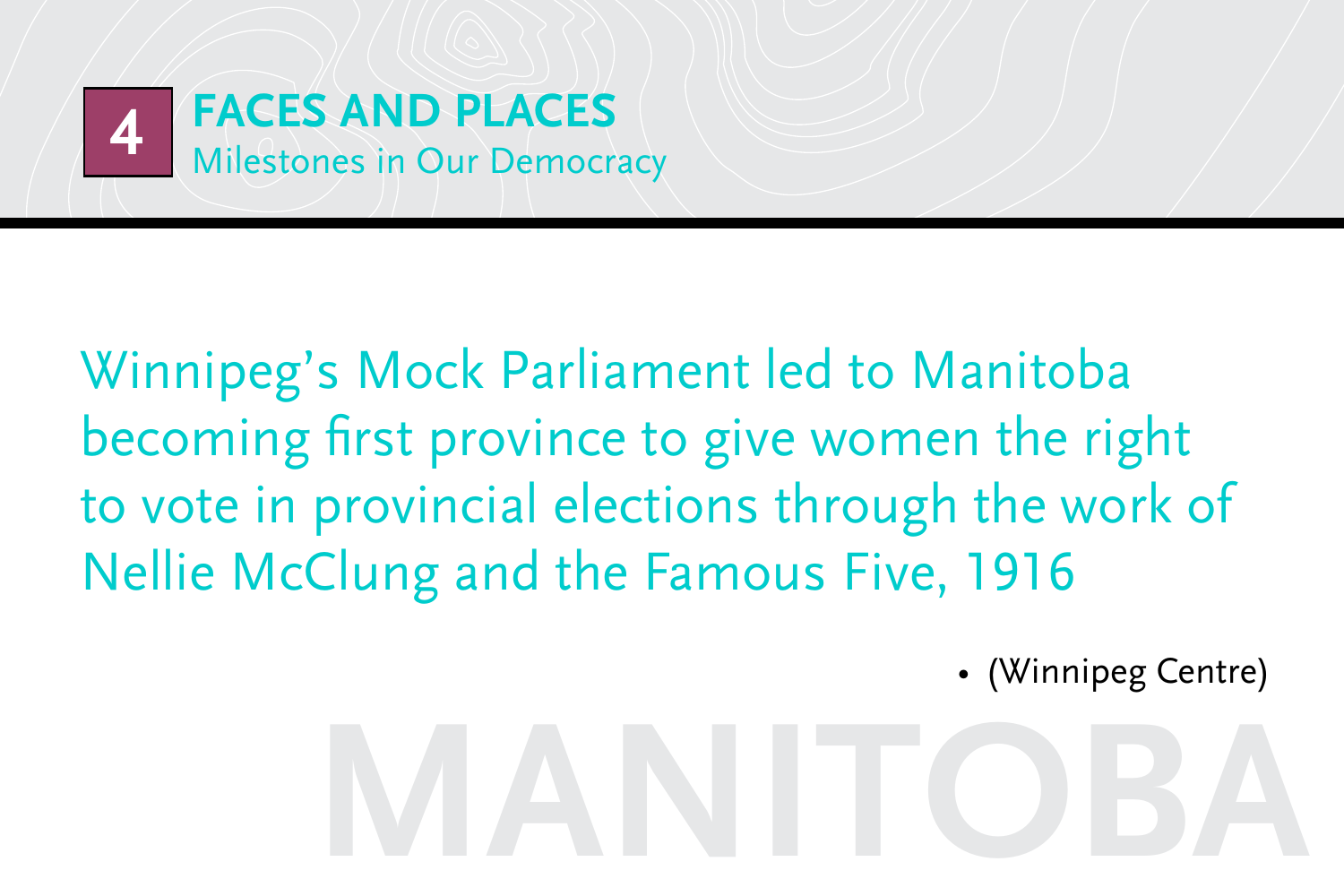

### Truth and Reconciliation Commission of Canada moves from Ottawa to Winnipeg, 2009

• (Winnipeg Centre)

# **manitoba**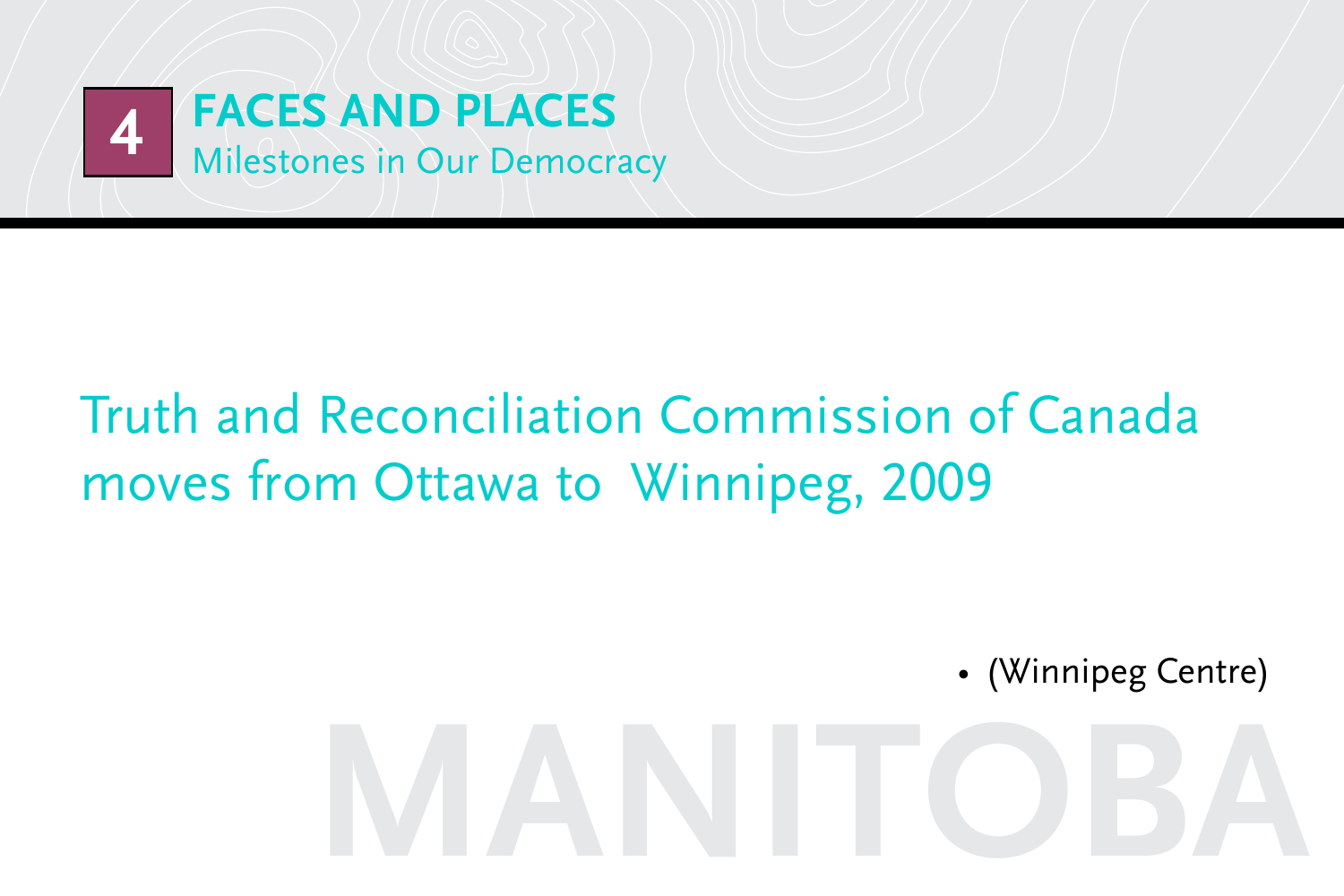

The origins of the province of Manitoba began with Louis Riel, the Métis National Committee and provisional government, and the Manitoba Act, 1870

• Riel was born in the Red River Settlement (approx. Winnipeg Centre, Winnipeg South Centre, Saint Boniface-Saint Vital, Winnipeg South, and Charleswood-St. James-Assiniboia-Headingley)

# **manitoba**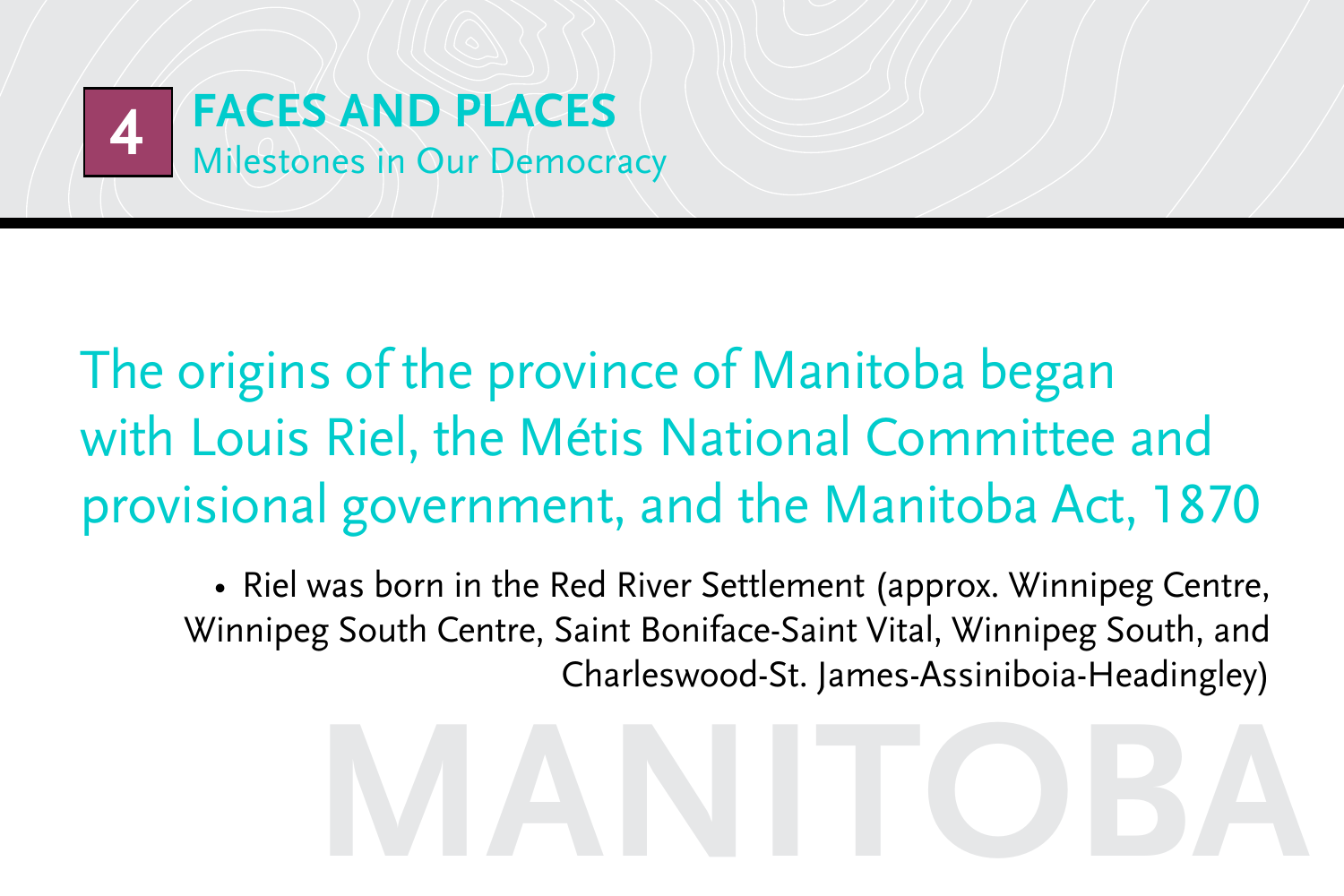

#### Treaty 1 signed at Lower Fort Garry, 1871

• (Selkirk-Interlake-Eastman)

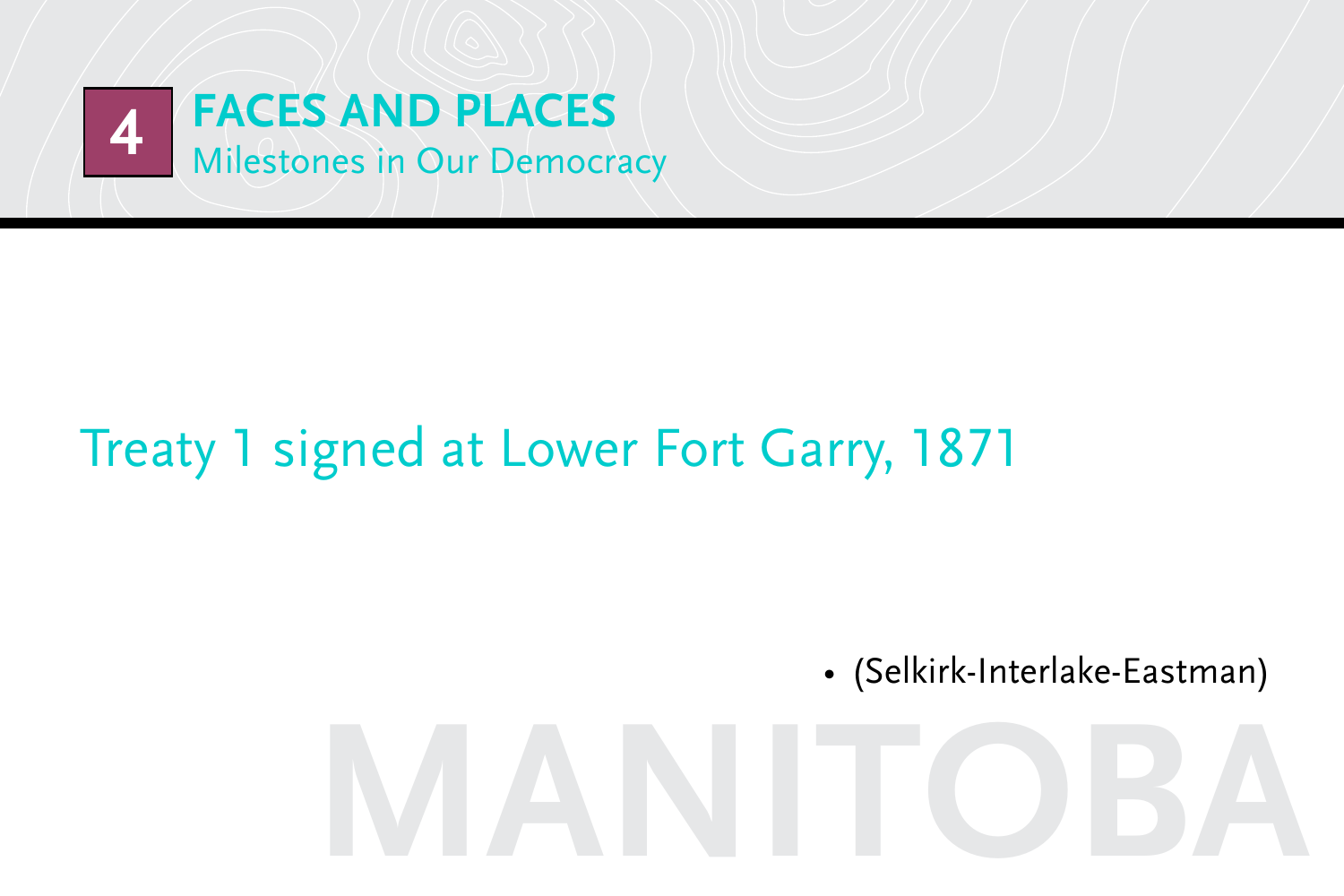

Phil Fontaine, member of Sagkeeng First Nation, Indigenous leader, and residential school survivor, became Grand Chief of the Assembly of Manitoba Chiefs, 1991

• Born in Sagkeeng First Nation (Churchill-Keewatinook Aski)

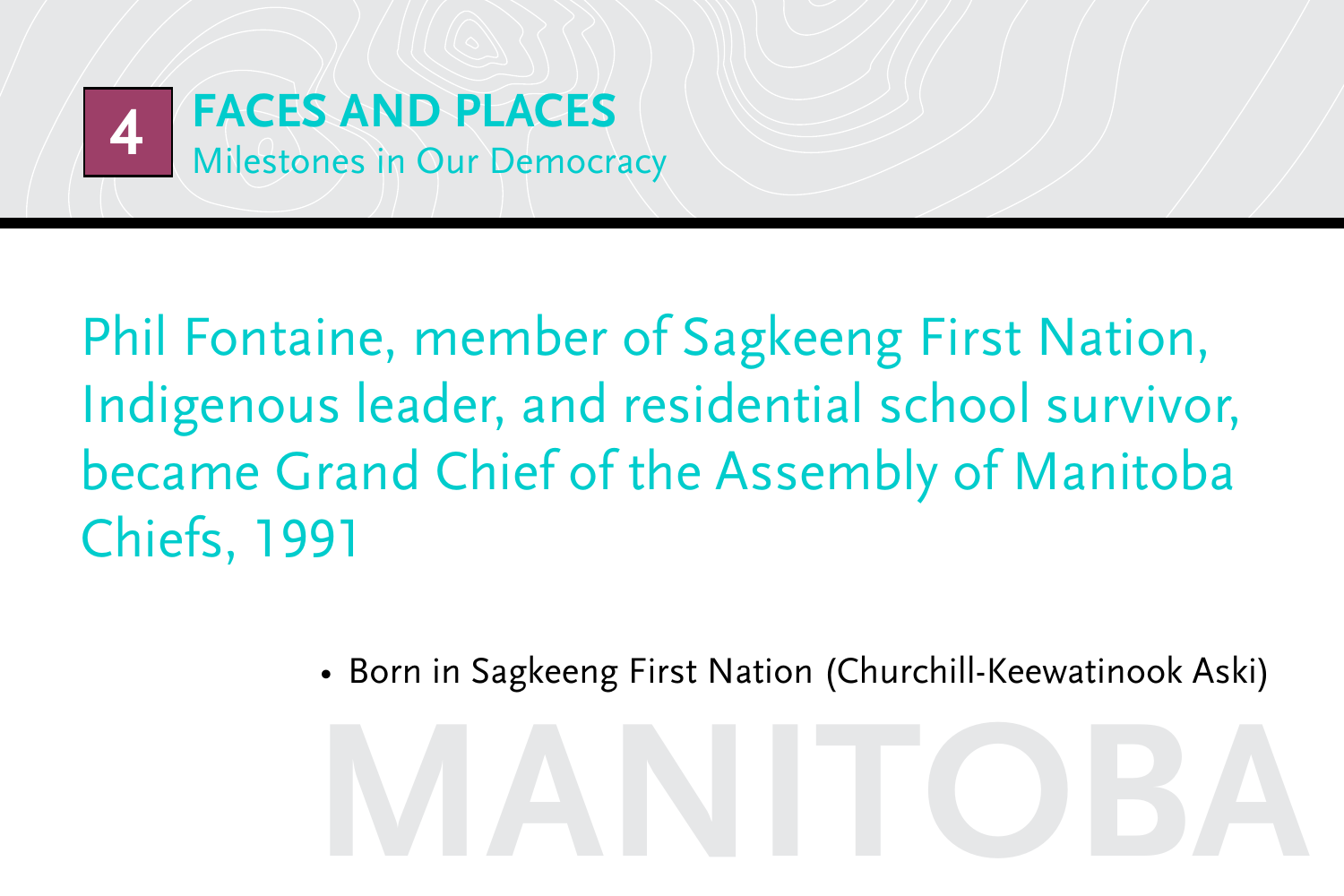

#### First woman MP, Agnes Macphail, Progressive, 1921

• Born in Grey County (approx. Bruce-Grey-Owen Sound)

**ontario**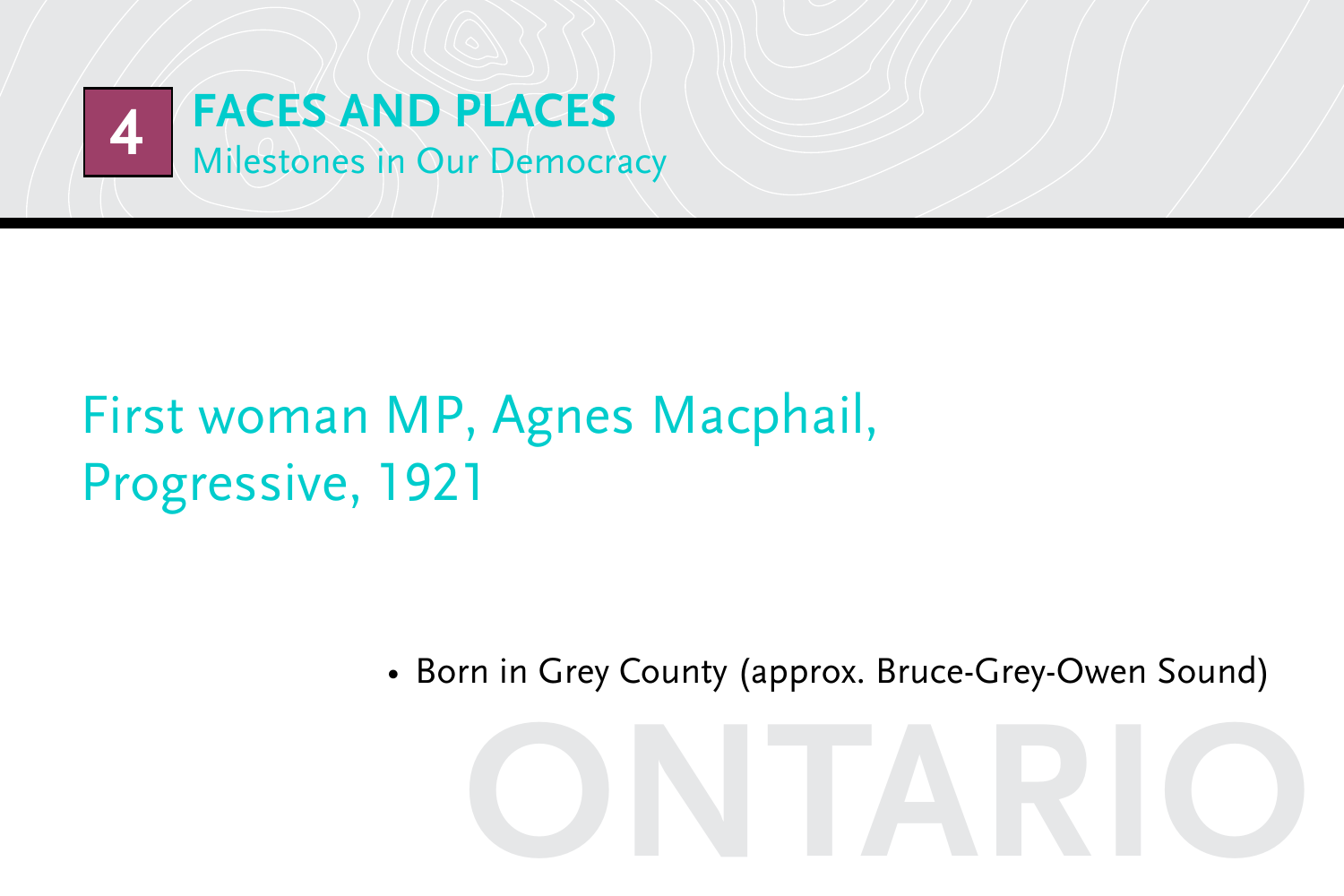

#### First woman federal Cabinet Minister, Ellen Fairclough, Progressive Conservative, 1957

• (approx. Hamilton West - Ancaster - Dundas and Hamilton Centre)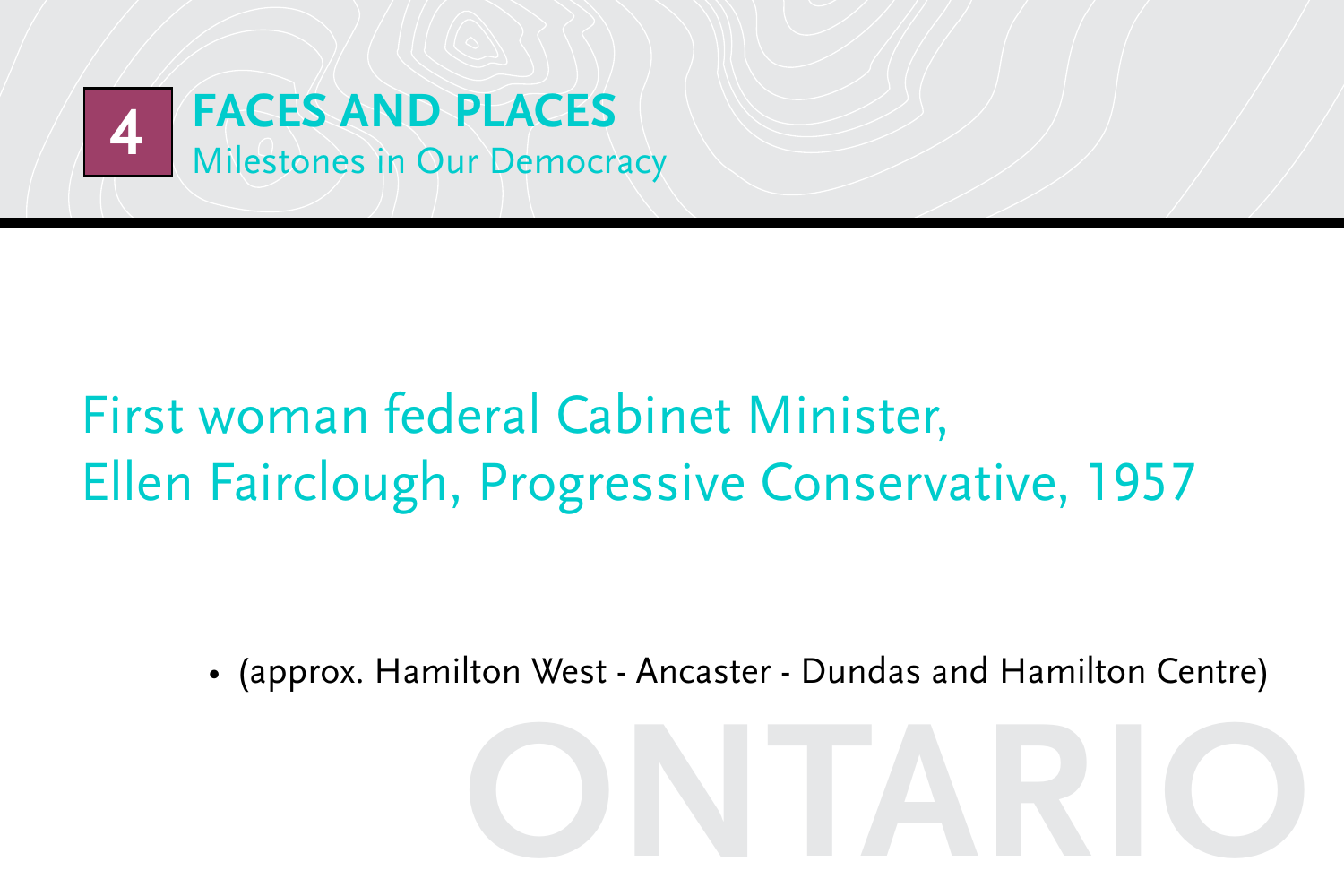

### First black MP, Lincoln Alexander, **Progressive Conservative, 1968**

• (approx. Hamilton West - Ancaster - Dundas and Hamilton Centre)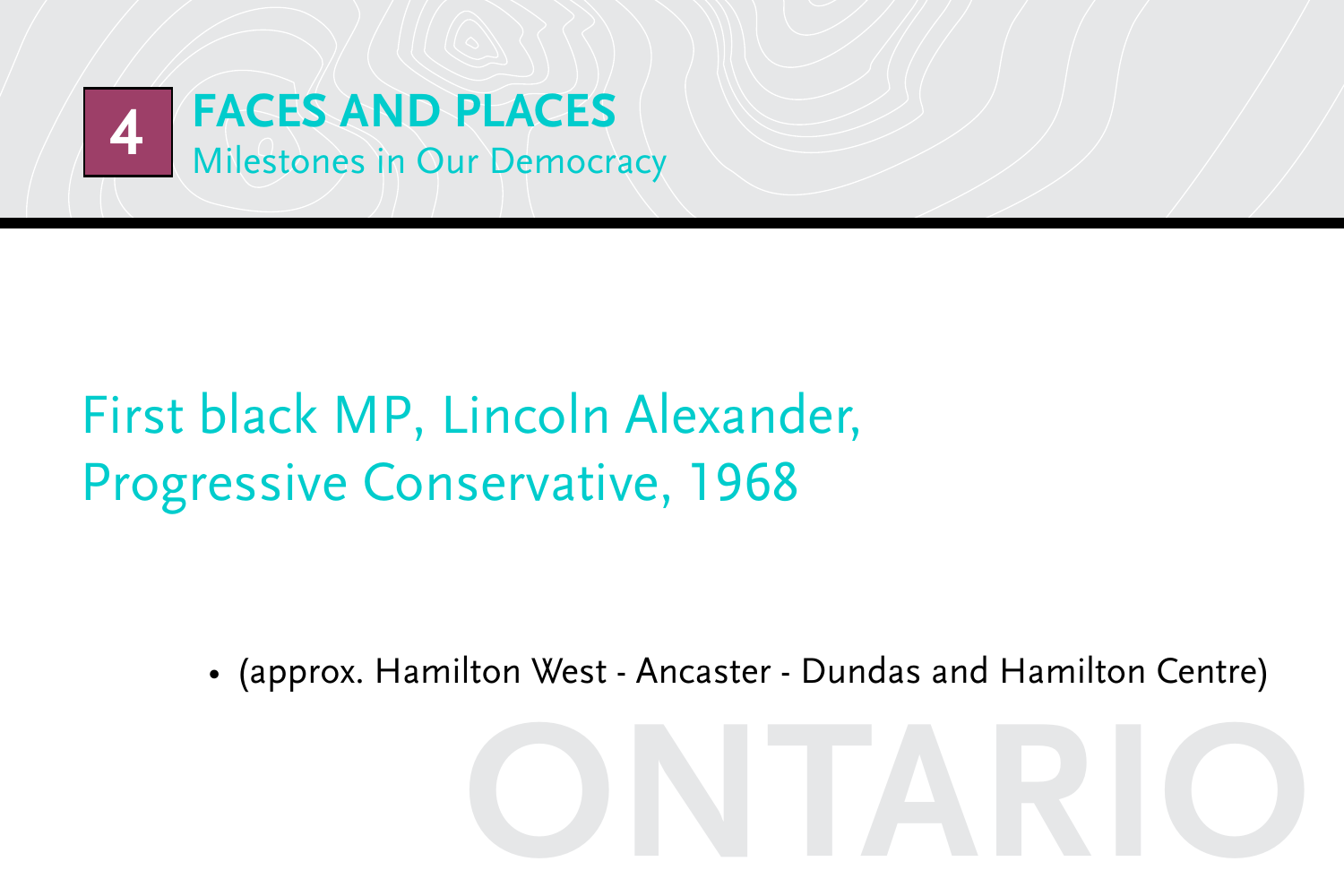

#### First black woman MP and Cabinet Minister, Jean Augustine, Liberal, 1993, 2002

• (Etobicoke-Lakeshore)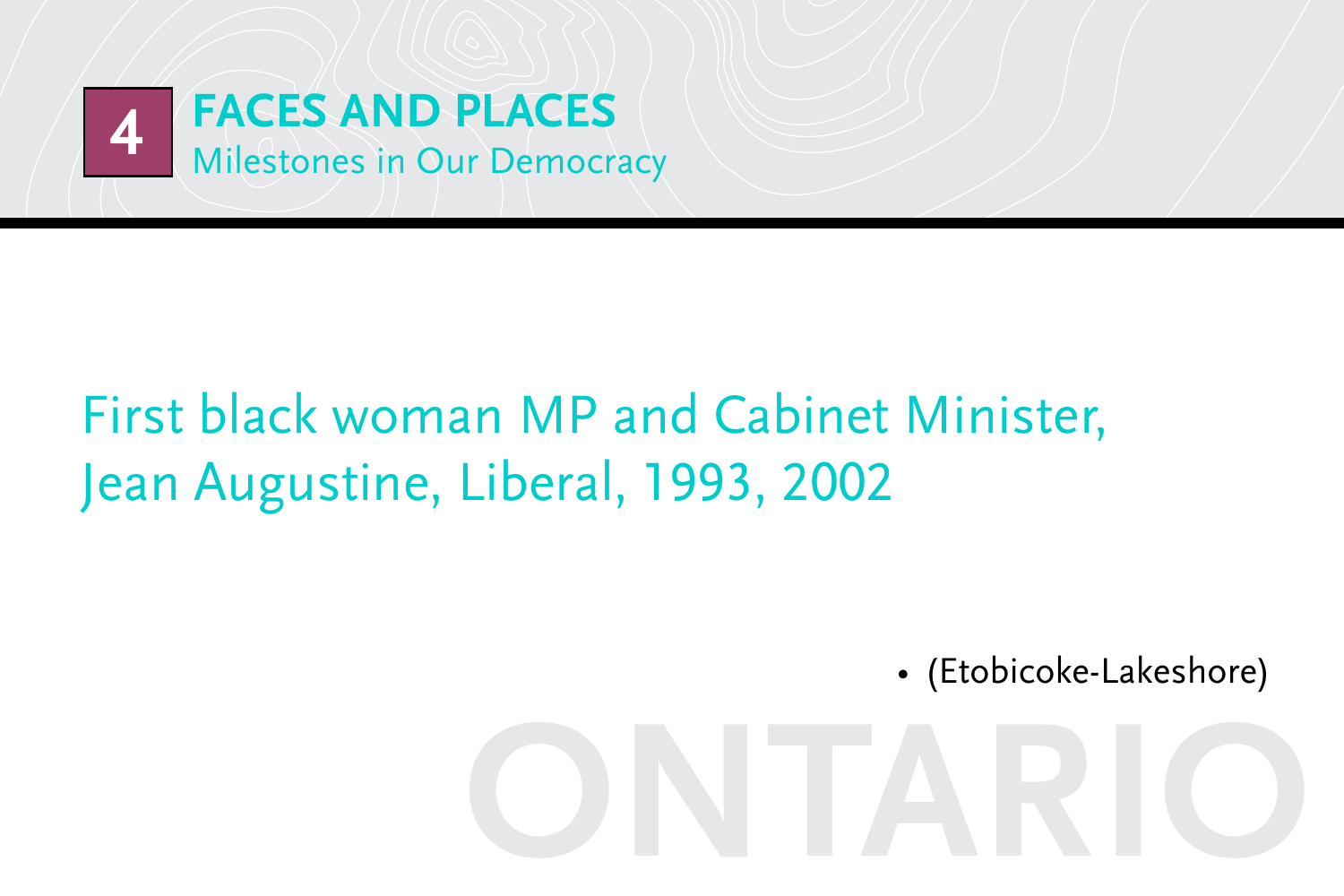

### First black man to serve in Canadian public office, Abraham Shadd, Raleigh, 1859

• (Chatham-Kent-Leamington)

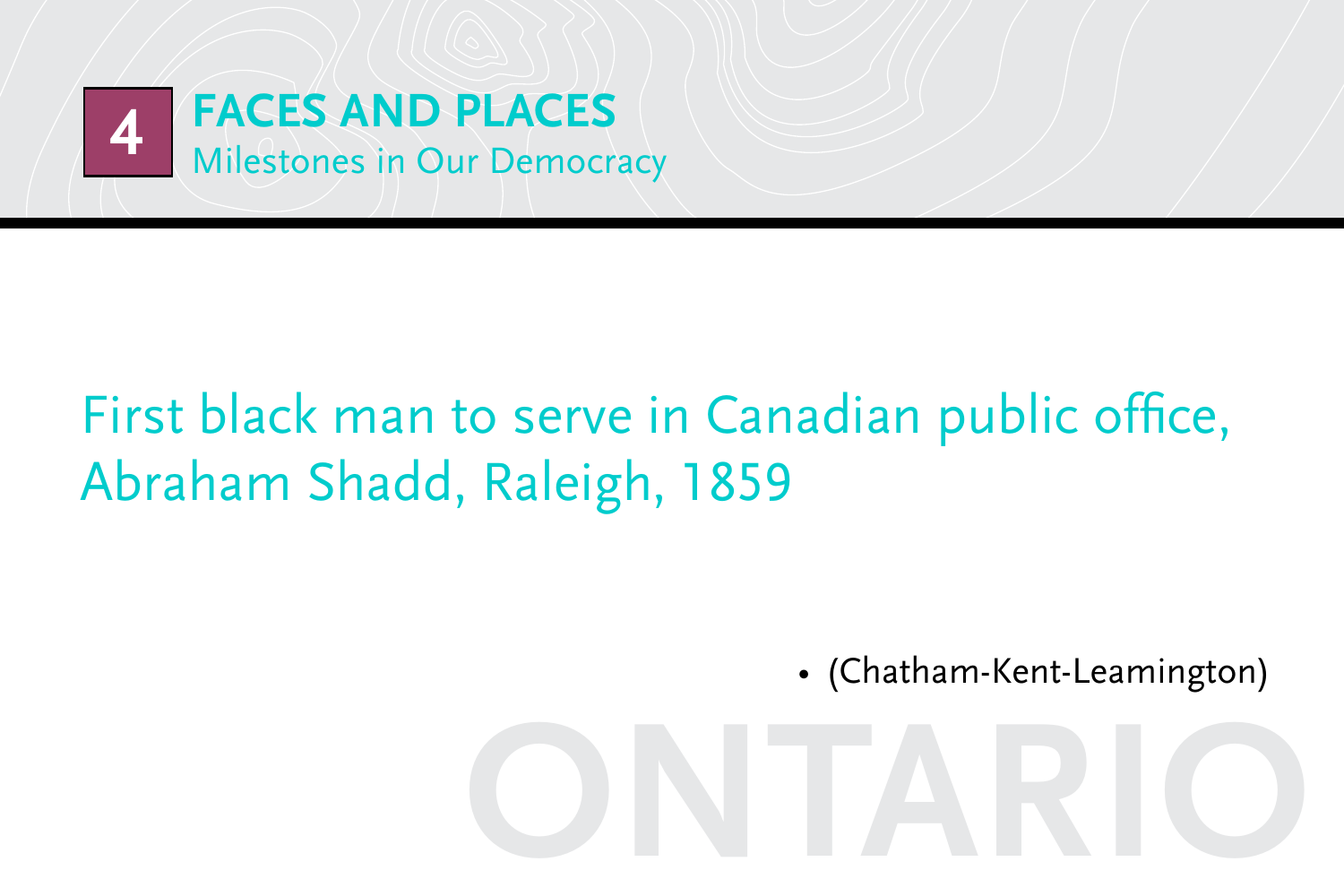

#### First woman mayor, Barbara Hanley, Webbwood, 1936

• (Algoma-Manitoulin-Kapuskasing)

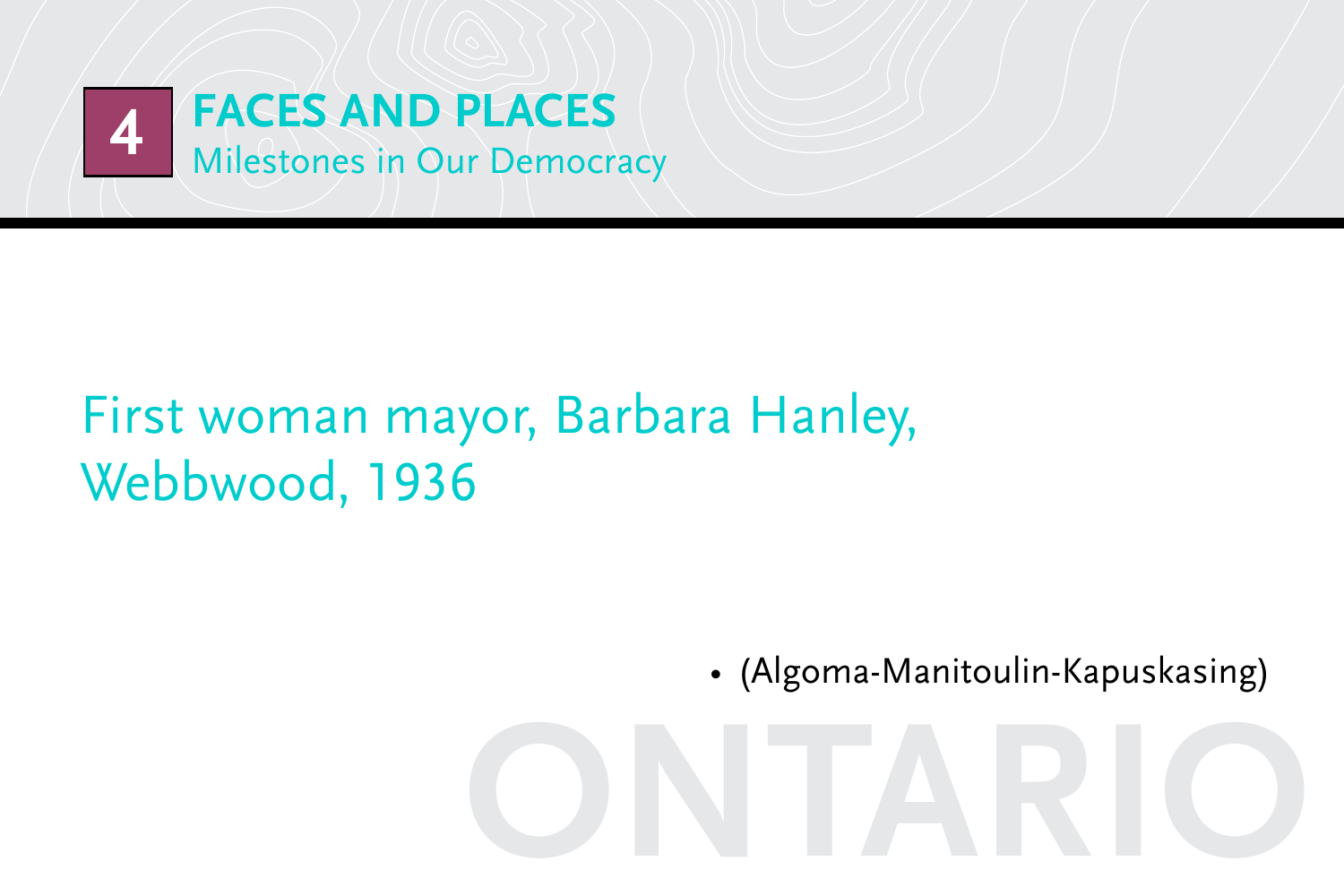

### Indigenous Suffrage, first votes cast in Hiawatha, 1960

• (Northumberland-Peterborough South)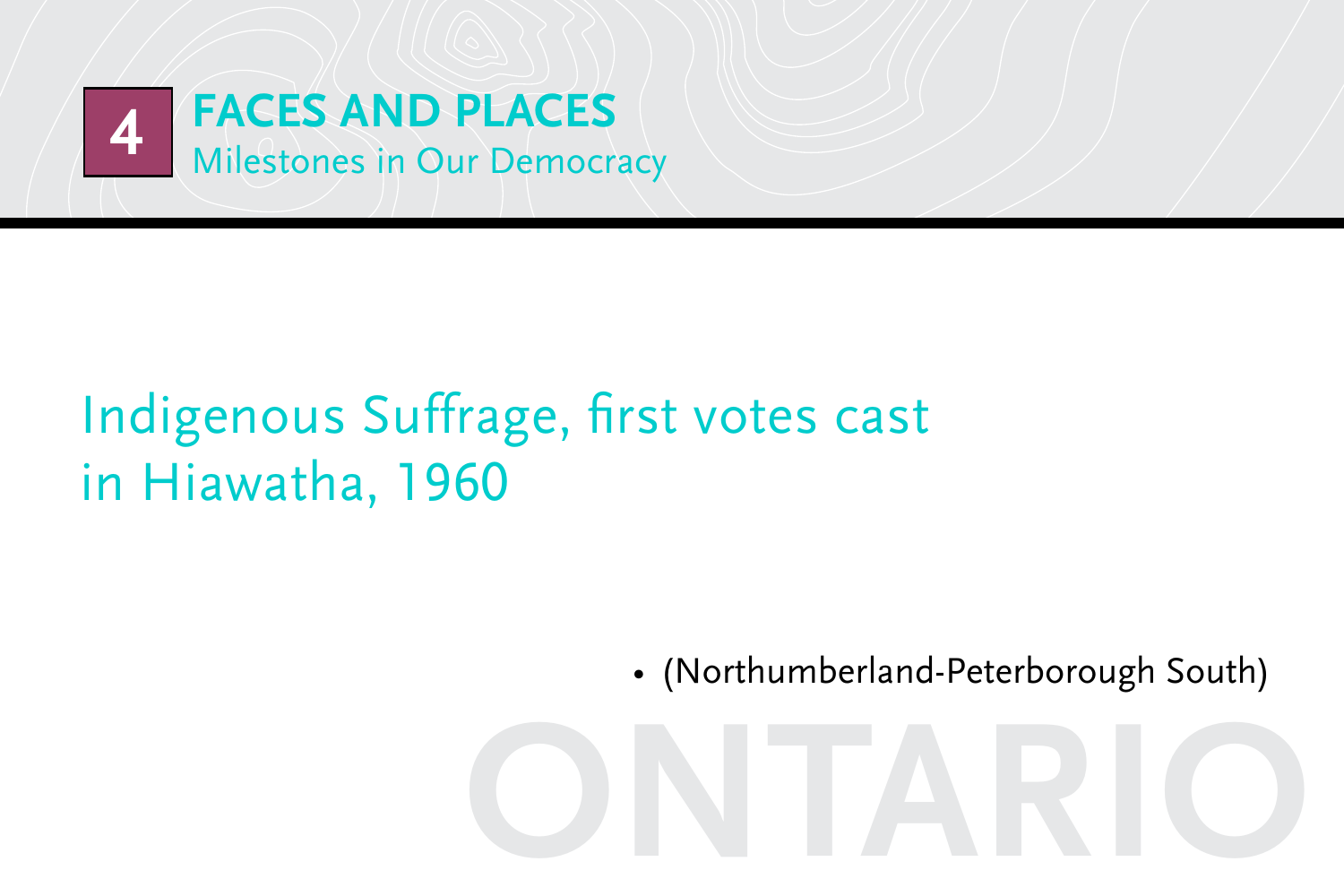

#### First woman Senator, Cairine Reay Wilson, Liberal, 1930

• School named after her in Orleans (Orléans)

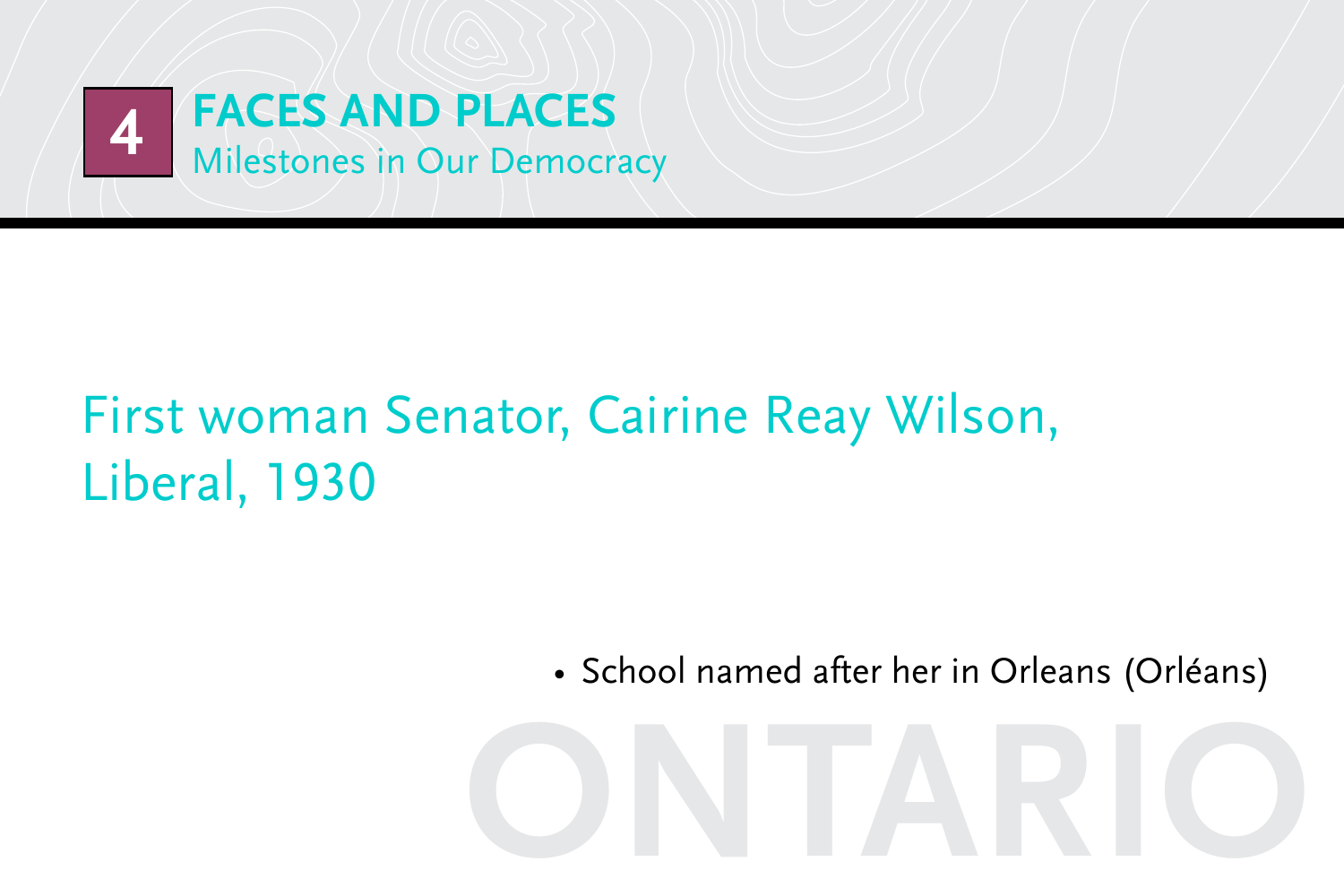

### Discovery of insulin by Frederick Banting, Charles Best, J.B. Collip and J.J.R. Macleod at the University of Toronto, 1922

• (University-Rosedale)

# **ontario**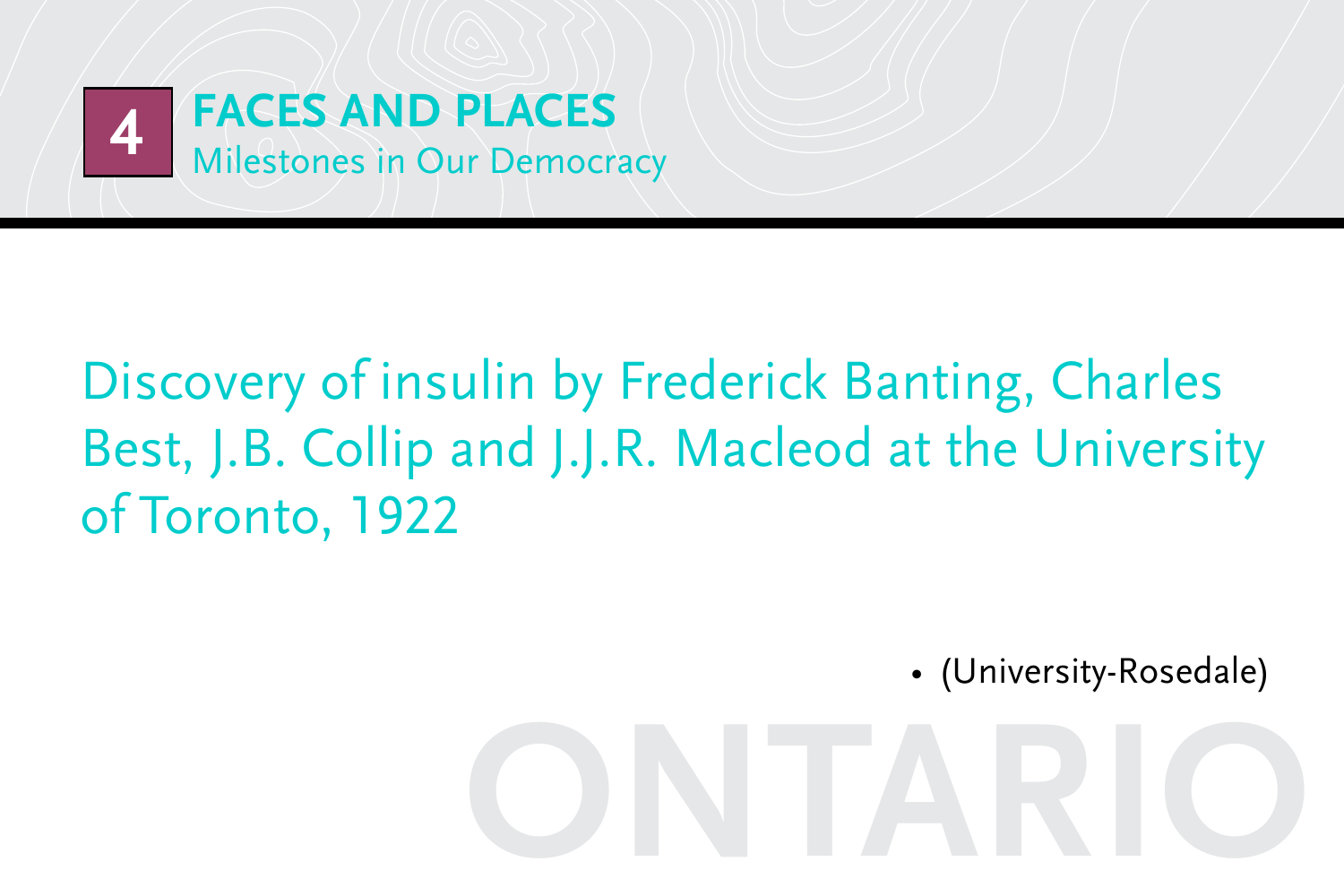

#### Group of Seven came together, 1920

• (Spadina-Fort York)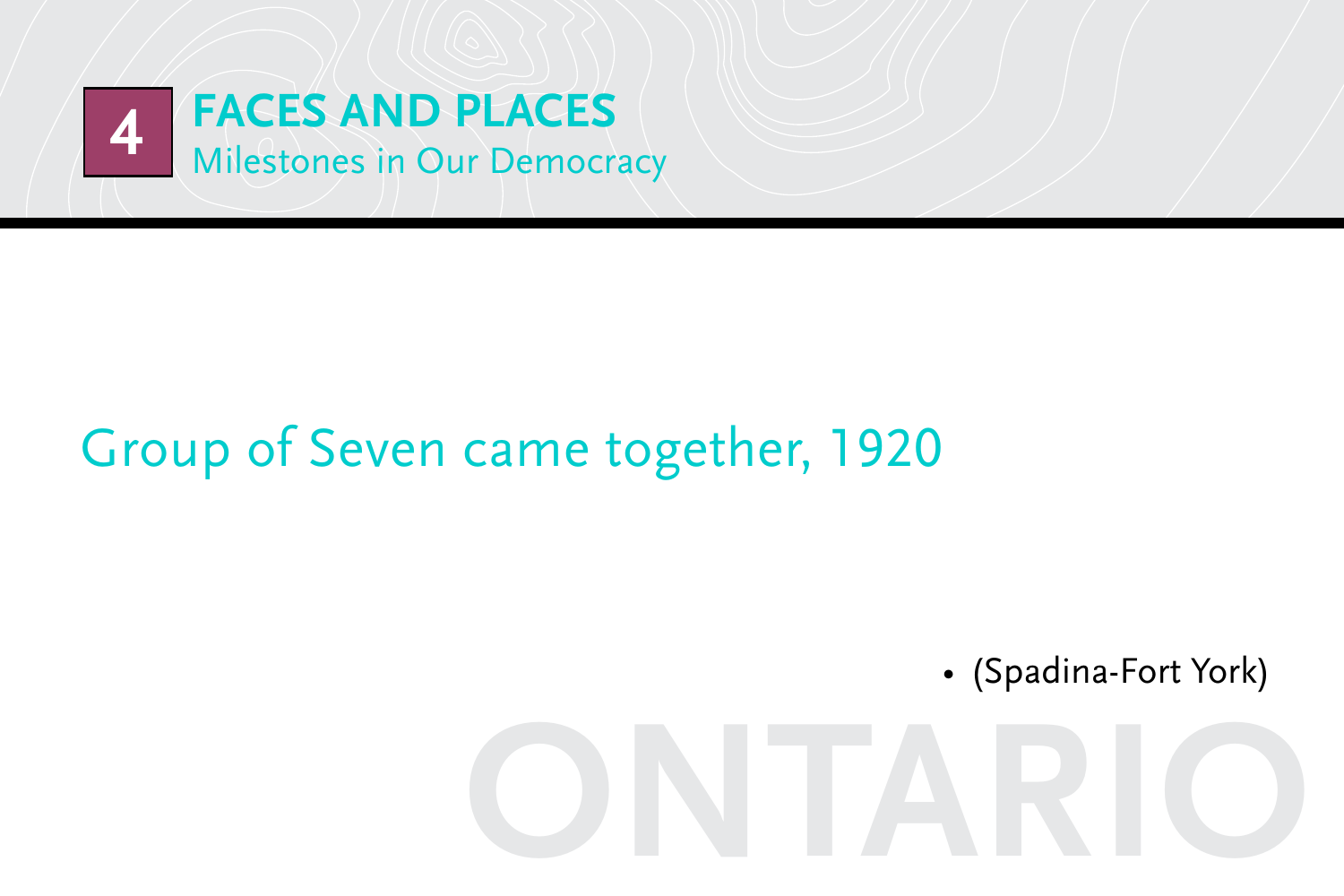

#### First Canadian Olympic gold medal winner, George Orton, 1900

• (Lambton-Kent-Middlesex)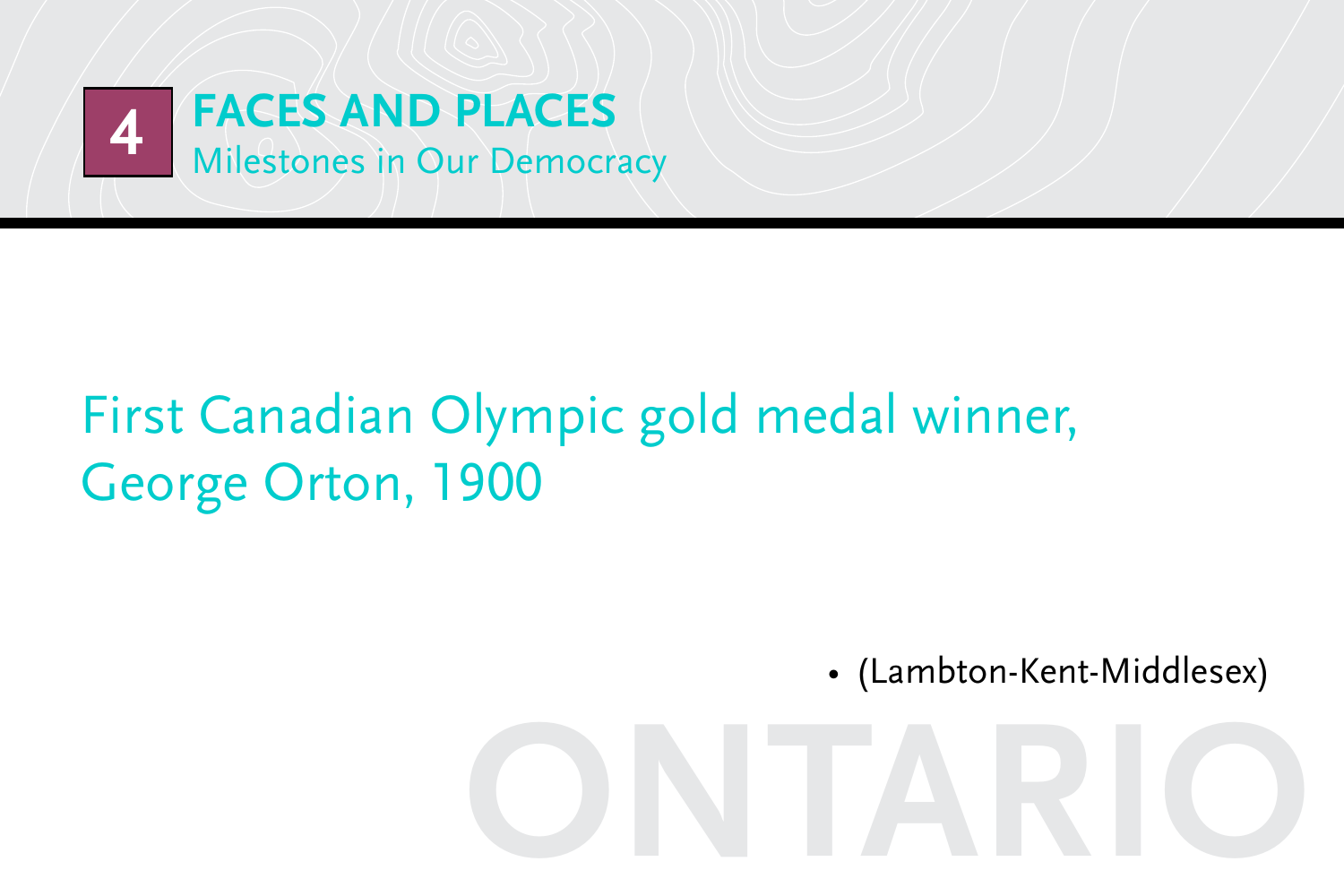

#### First woman, Canadian astronaut in space, Roberta Bondar, born in Sault Ste. Marie, 1992

• (Sault Ste. Marie)

# **ontario**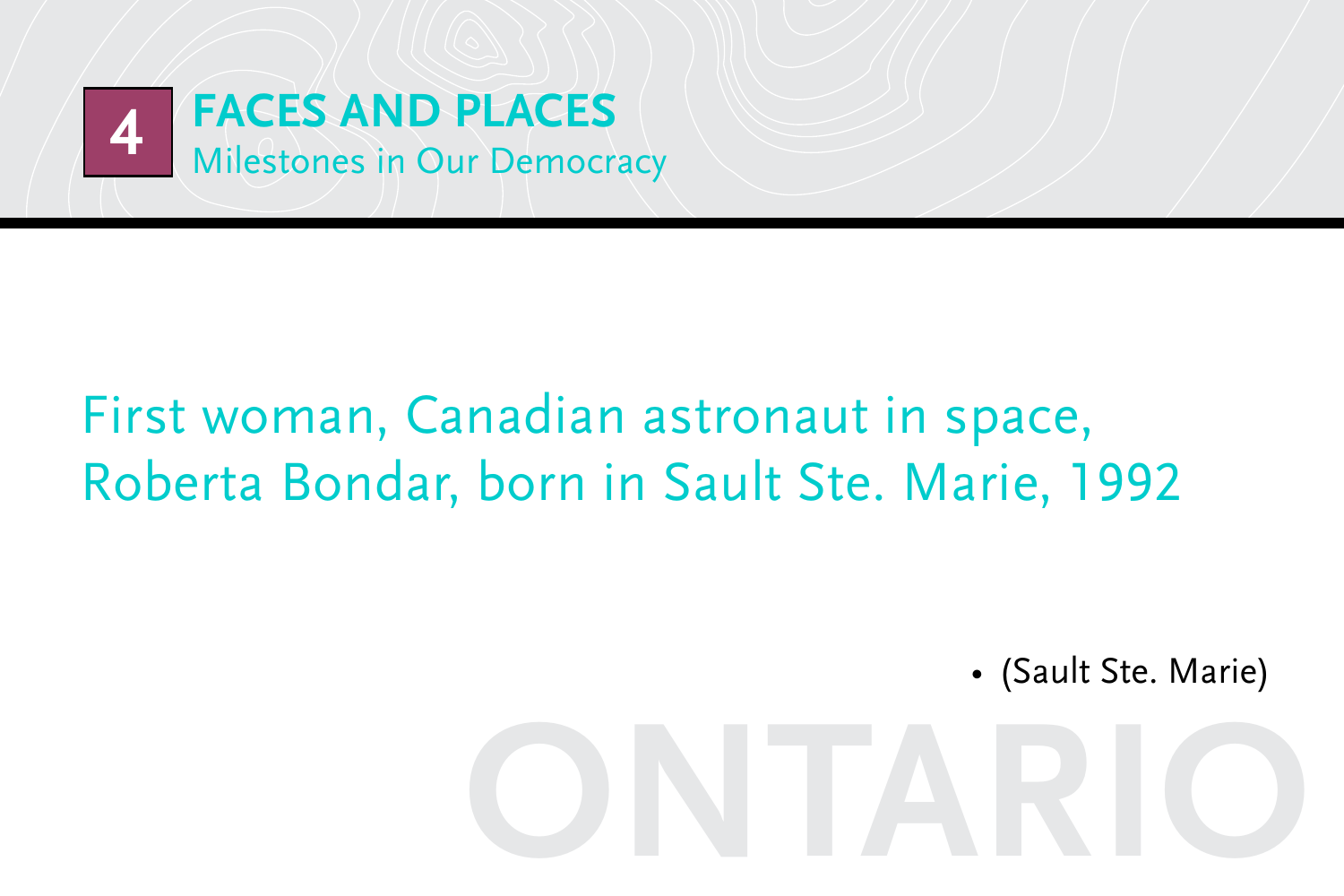

Elizabeth II, by the Grace of God of the United Kingdom of Great Britain and Northern Ireland and of Her other Realms and Territories, Queen, Head of the Commonwealth, Defender of the Faith, signs the Proclamation of the Constitution Act, 1982

• (Ottawa Centre)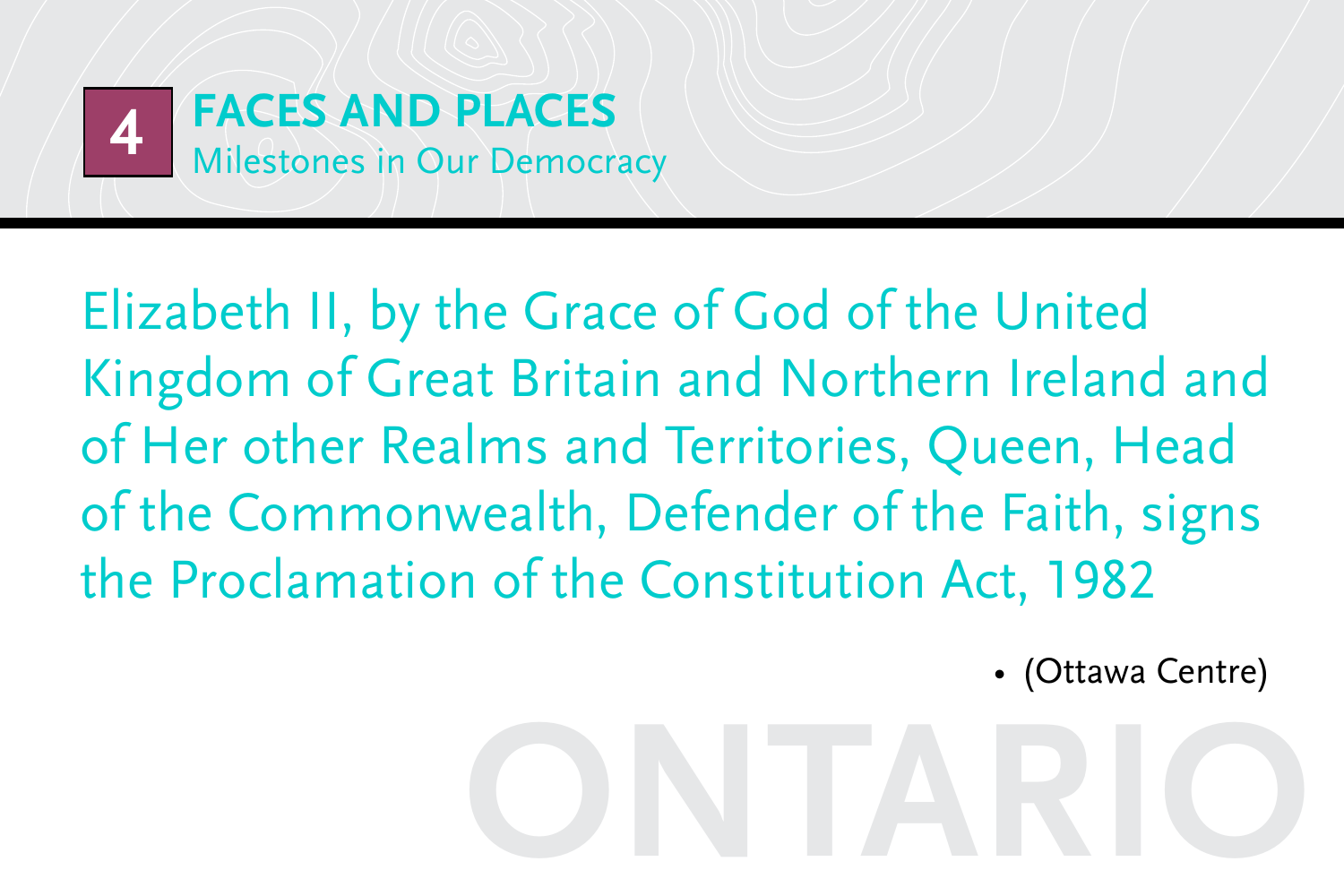

### First woman Speaker of the House of Commons and Governor General, Jeanne Sauvé, Liberal, 1980, 1984

• (approx. Ahuntsic-Cartierville)

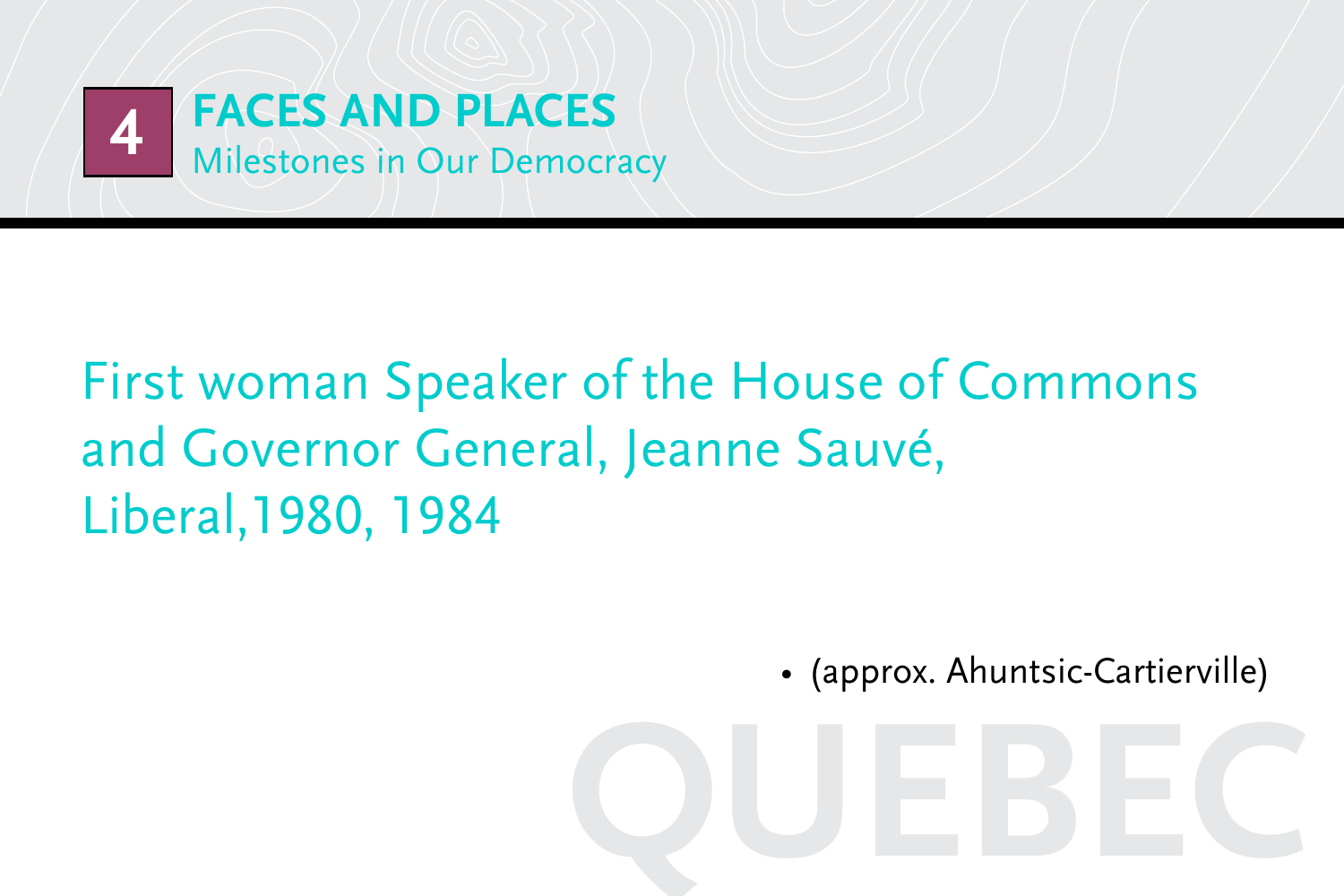

### Father of Confederation Sir George-Étienne Cartier, enters into politics in Verchères, Conservative/Parti Bleu, 1848

• (Pierre-Boucher-Les Patriotes-Verchères)

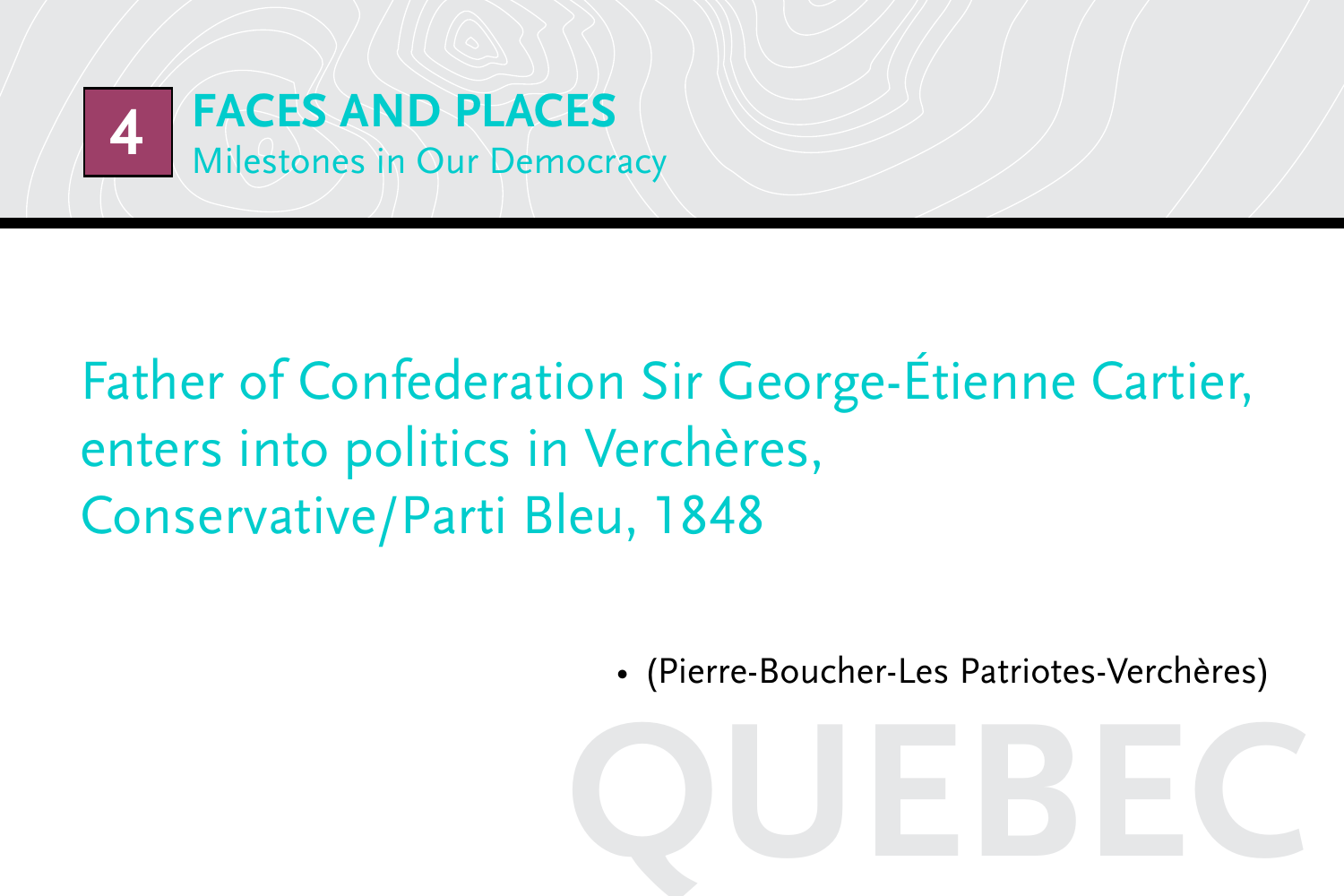

#### First francophone Prime Minister elected, Sir Wilfrid Laurier, 1896

• (approx. Québec)

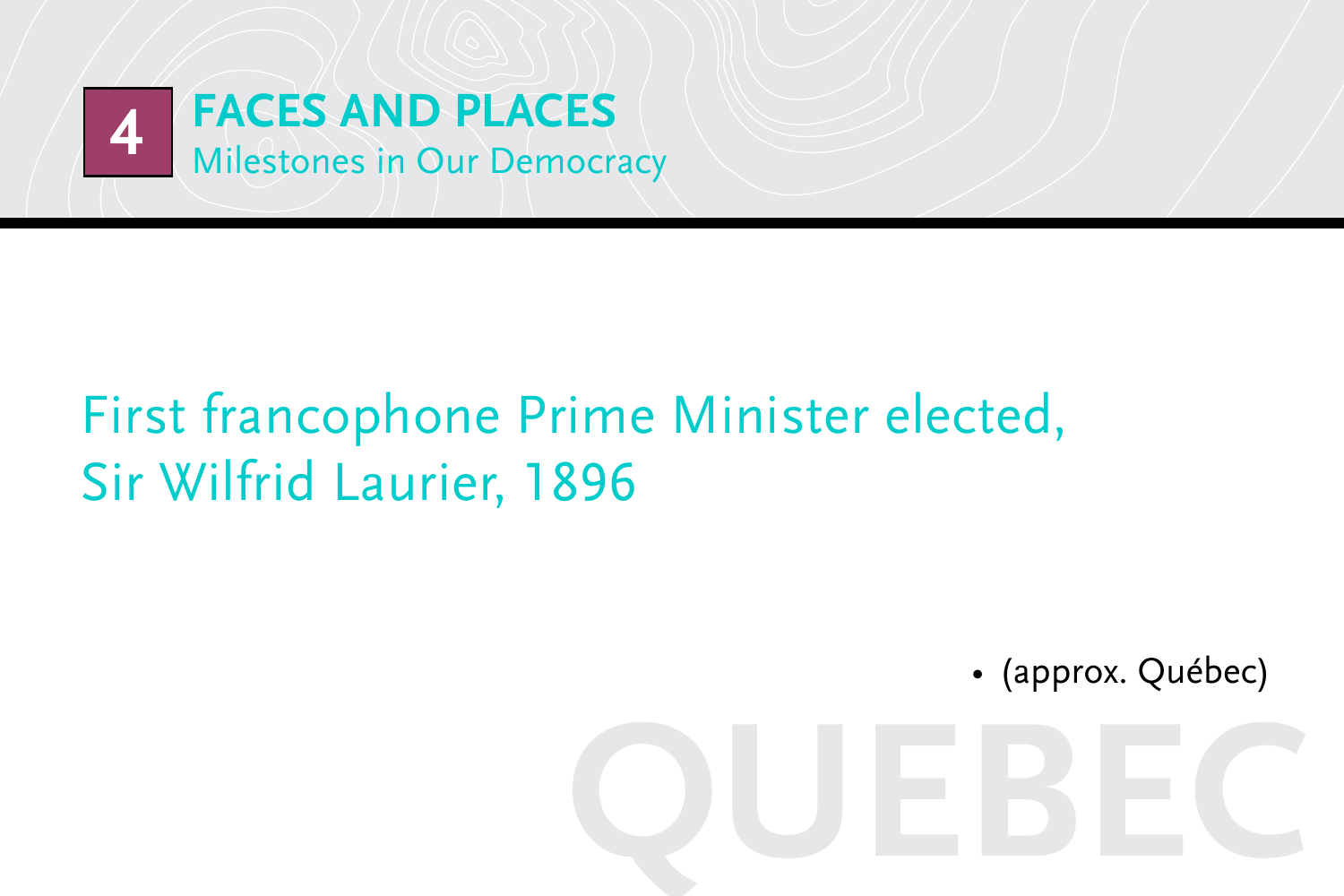

### First game of organized ice hockey run by James Creighton student at McGill University, 1875

• (Ville-Marie-Le Sud-Ouest-Île-des-Soeurs)

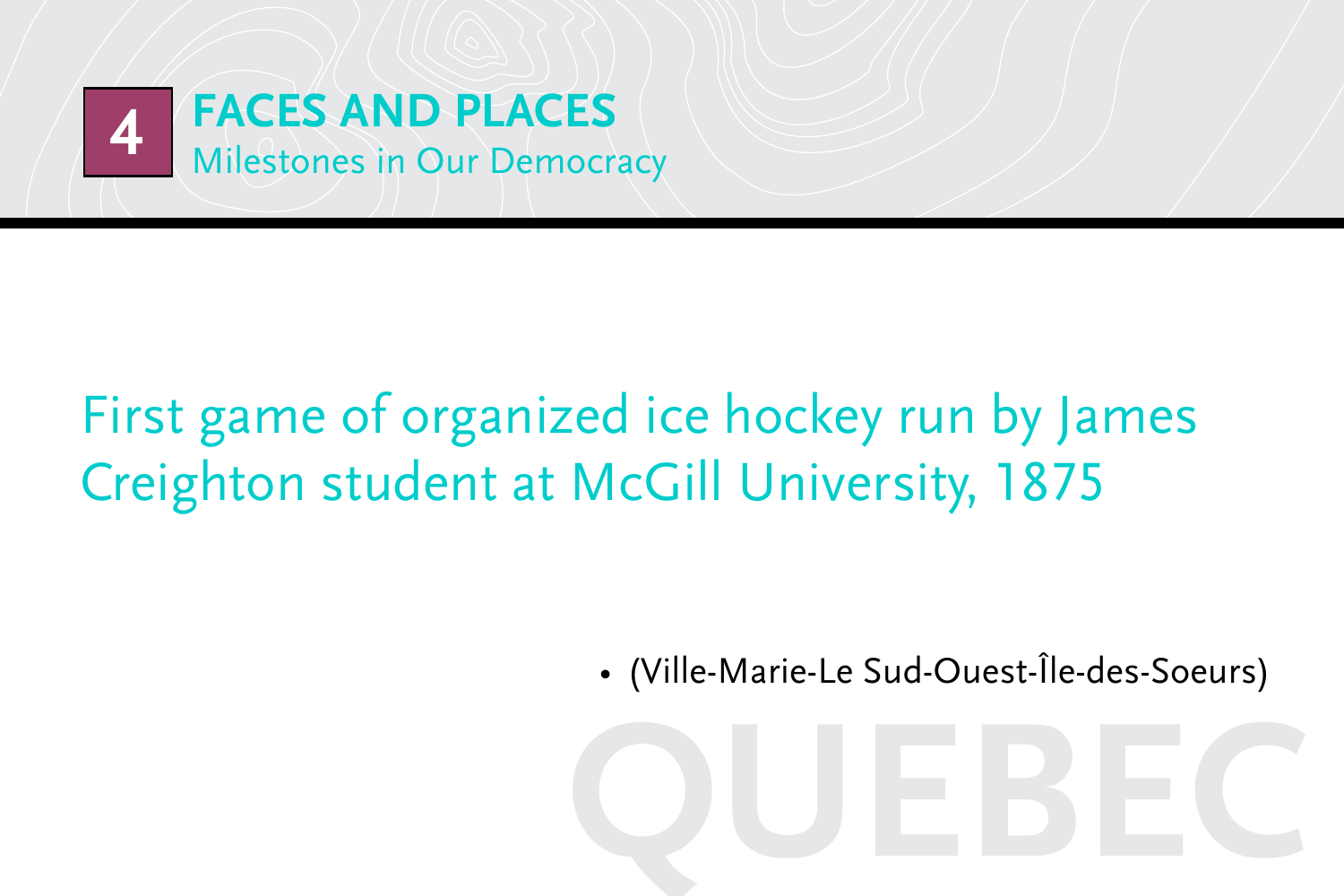

#### First Canadian astronaut in space, Marc Garneau, born in Quebec City, 1949

• (approx. Québec)

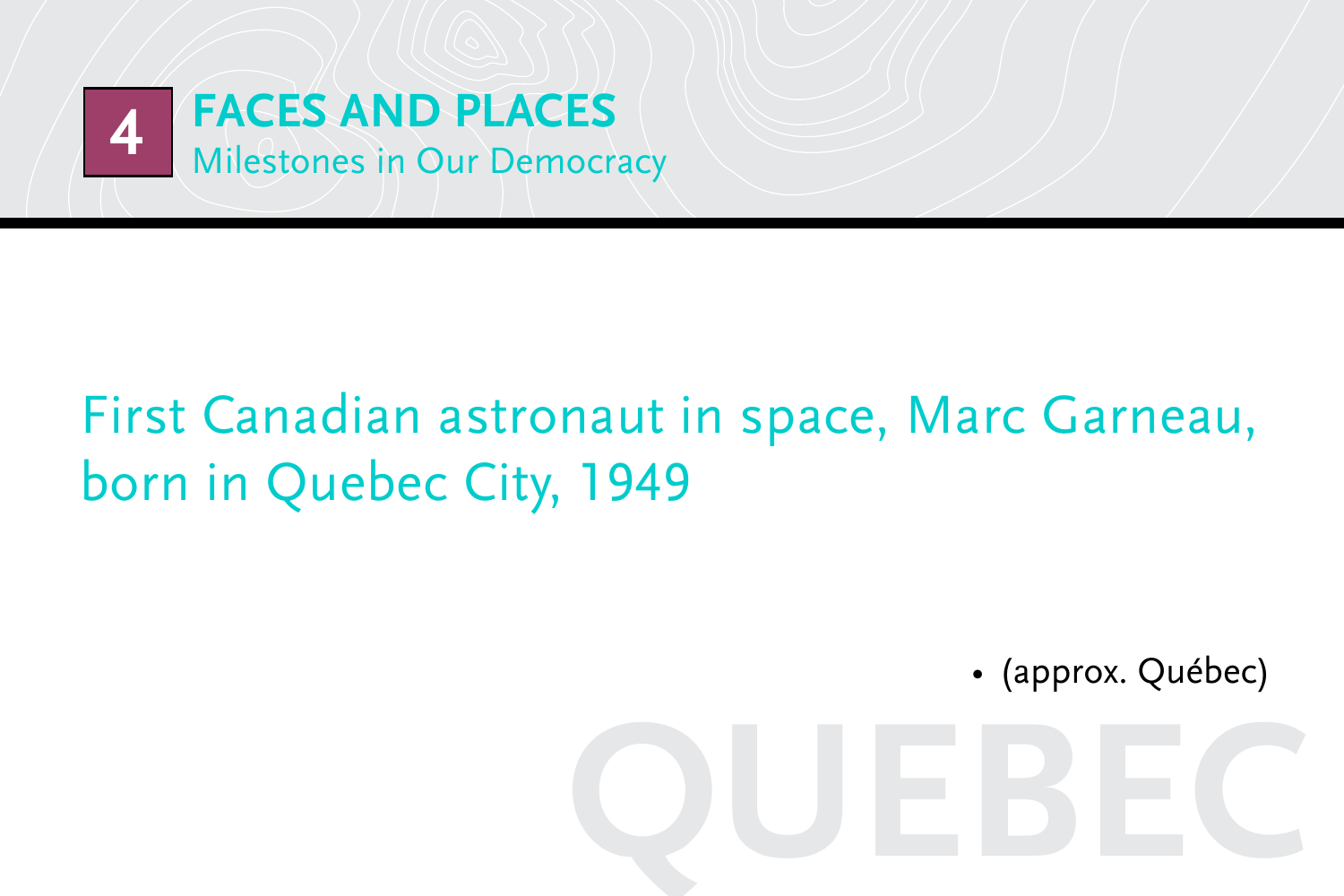

First woman to receive university education, Grace Annie Lockhart, at Mount Allison Wesleyan College (now part of Mount Allison University), 1875

• (Beauséjour)

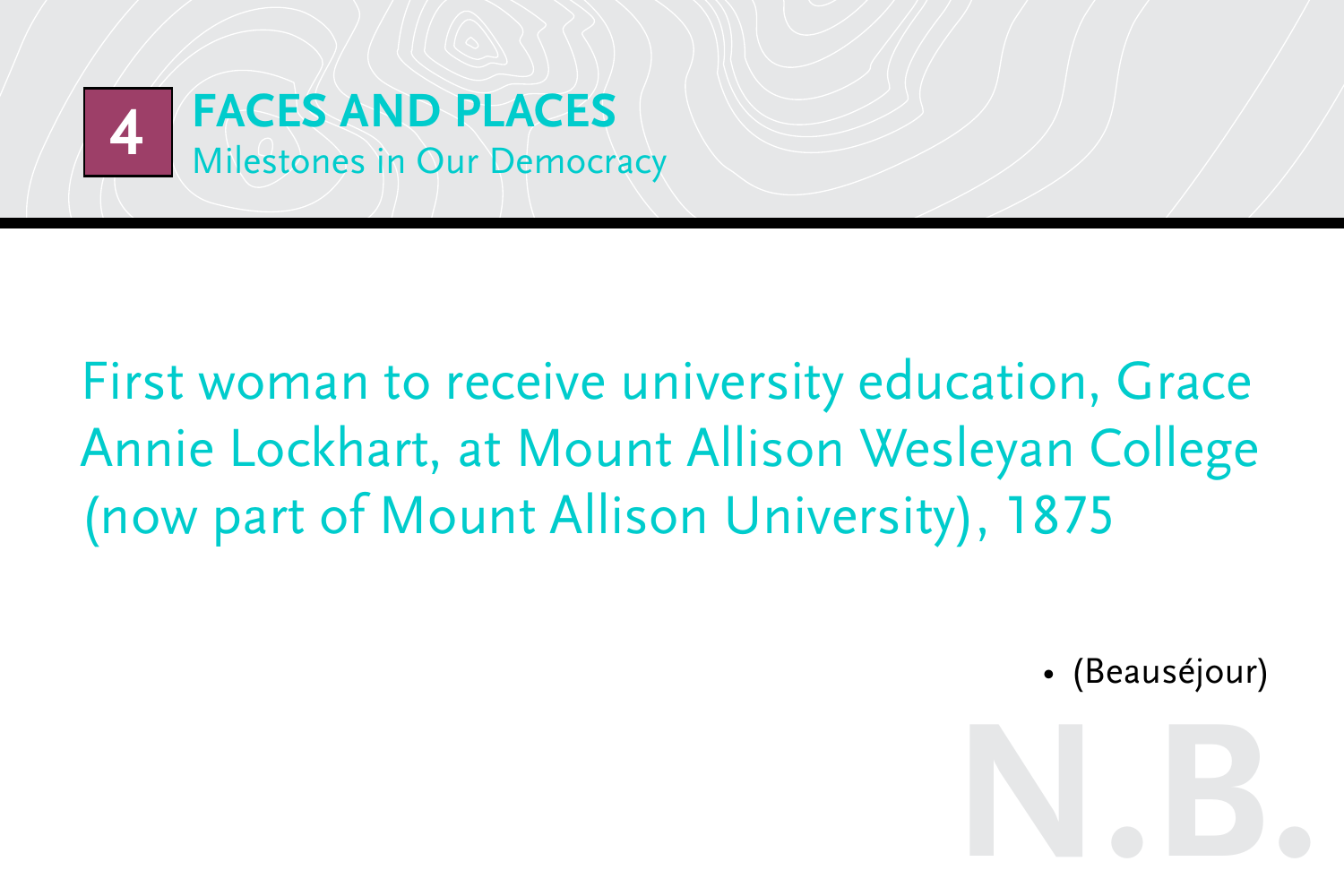

### New Brunswick joined Confederation under Peter Mitchell's leadership, 1867

• He represented Northumberland County (approx. Miramichi- Grand Lake)

**n.b.**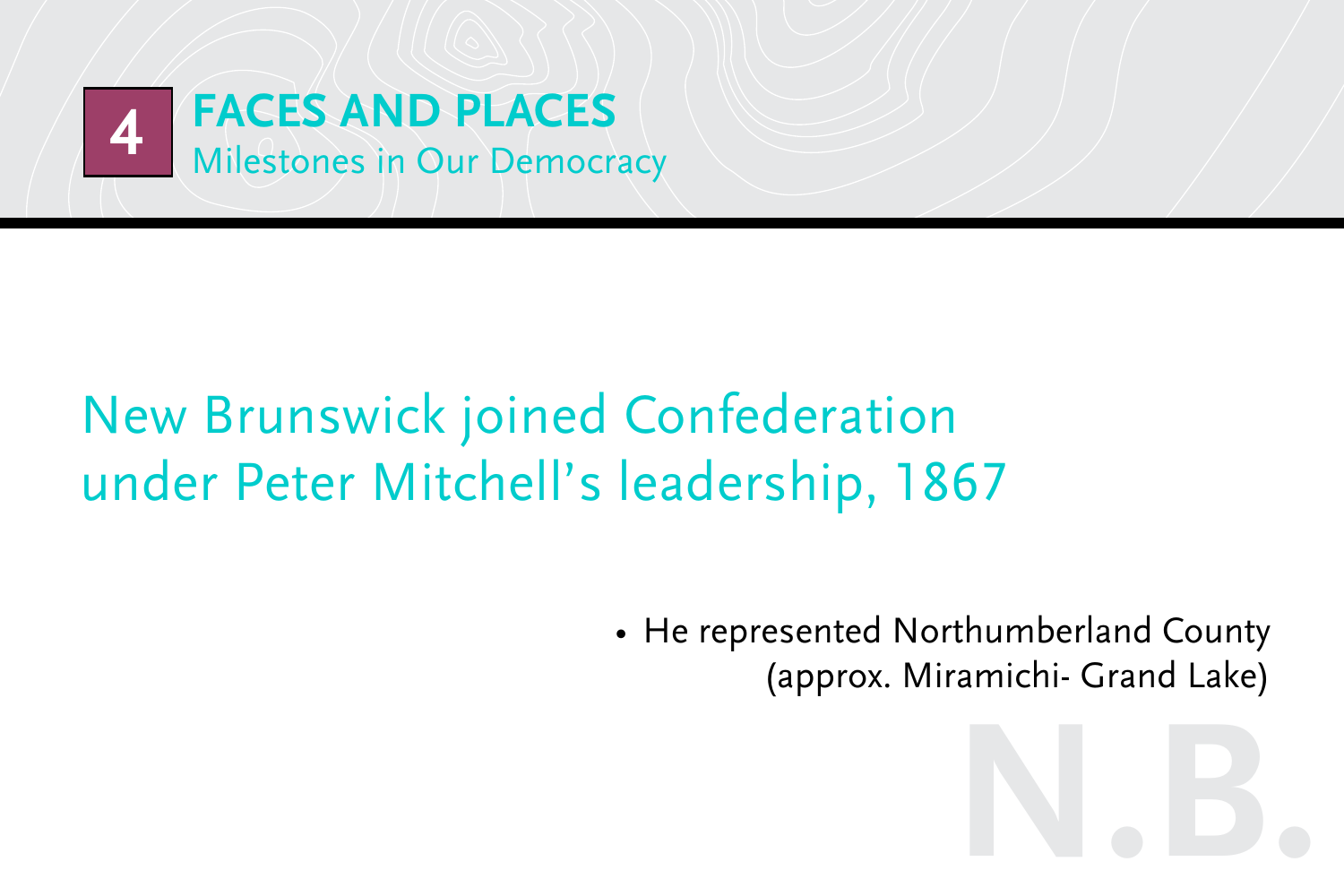

First woman appointed as president and vicechancellor of the University of New Brunswick, Dr. Elizabeth Parr-Johnston, 1996

• UNB in Fredericton (Fredericton)

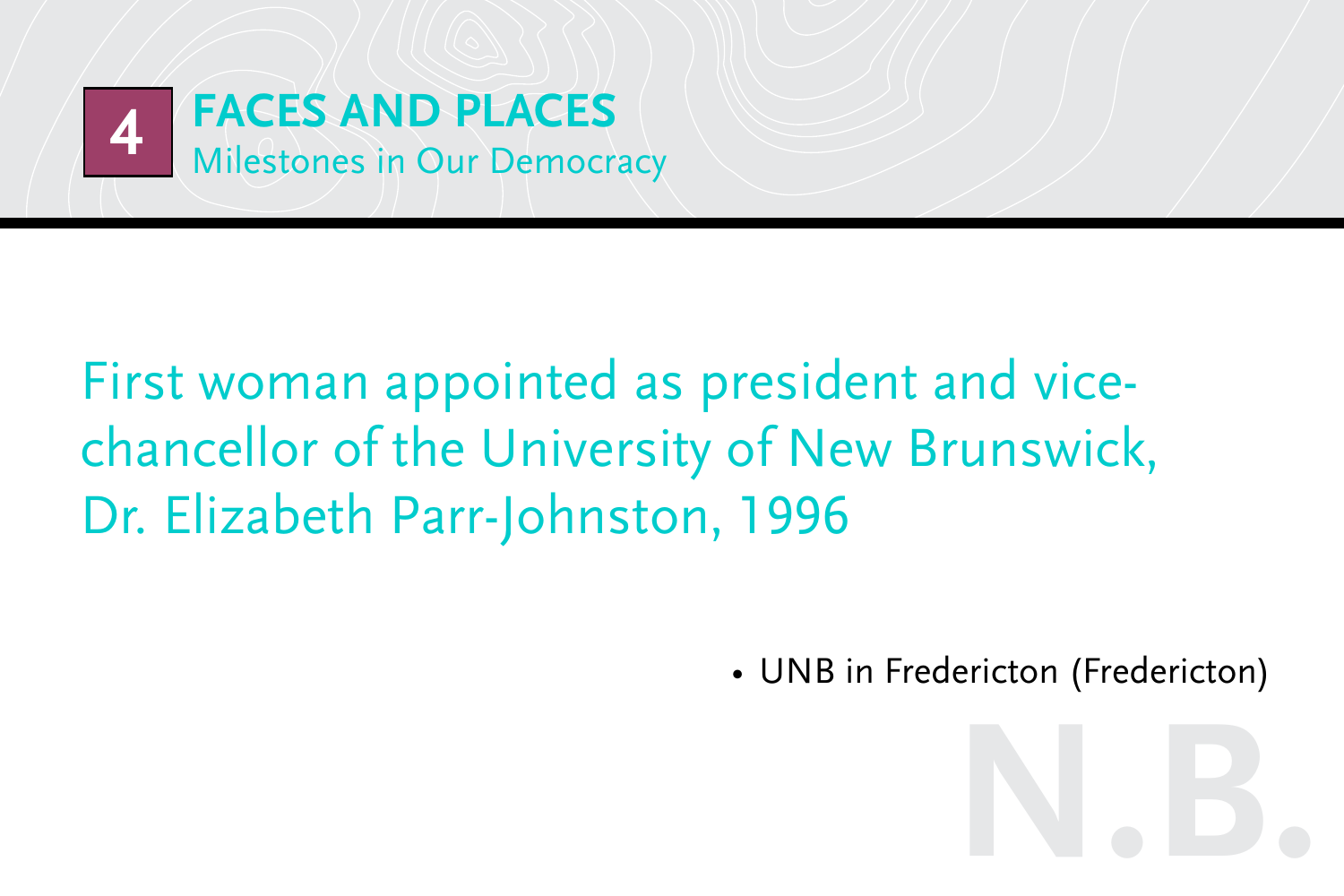

### First black player in the NHL, Willie O'Ree,1958

• Born in Fredericton (Fredericton)

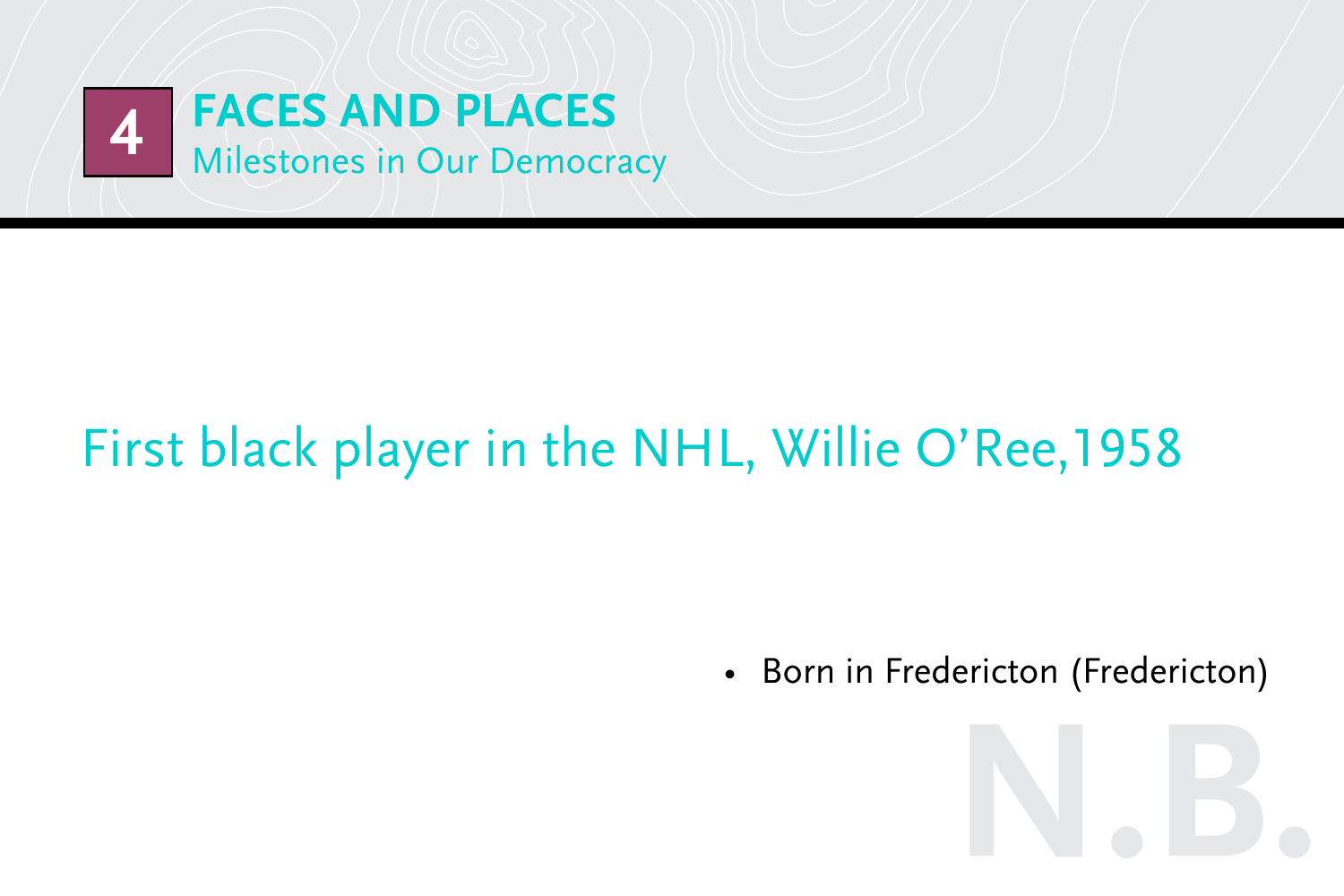

### Charlottetown Conference set Confederation in motion, 1864

• (Charlottetown)

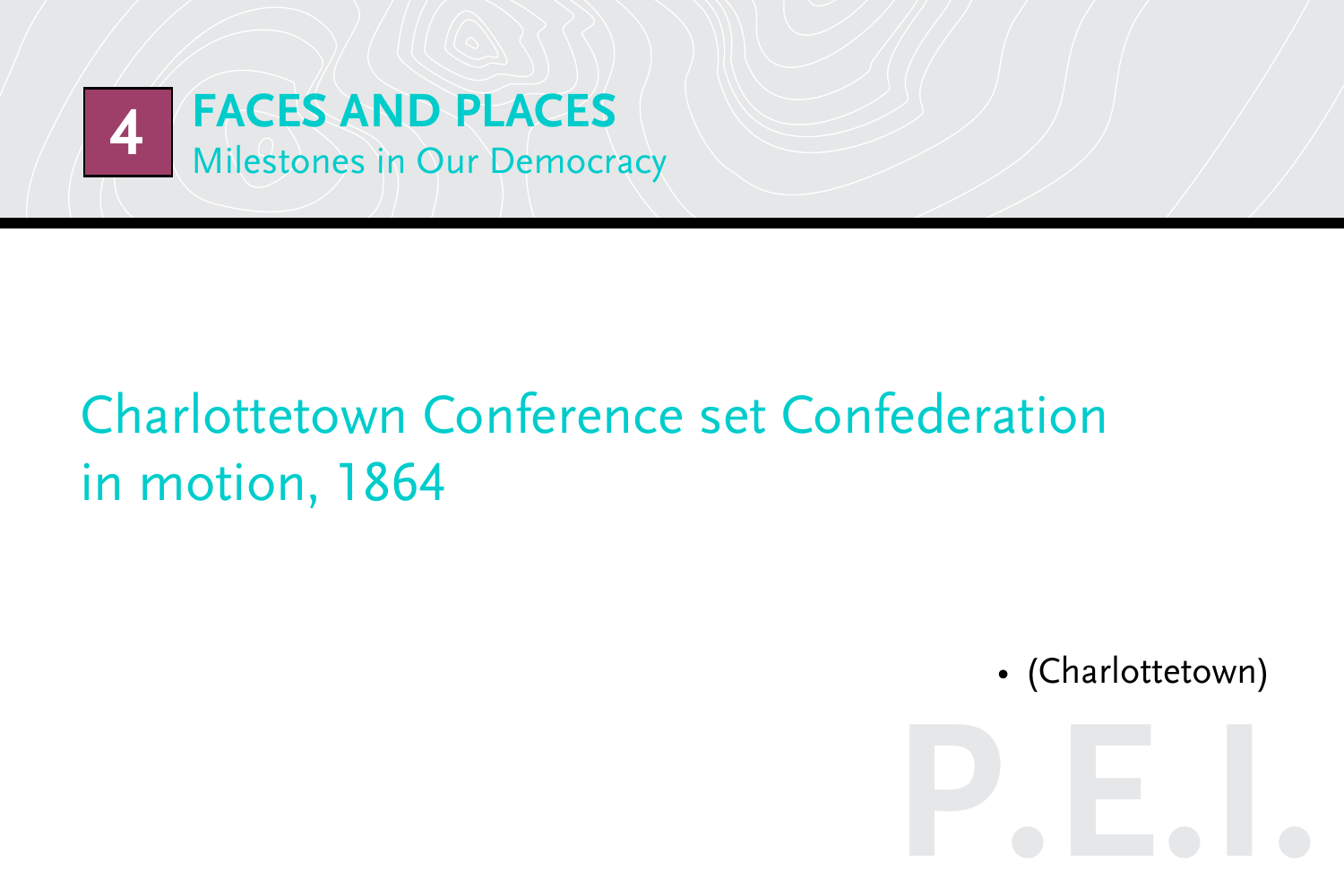

#### Prince Edward Island joined the Confederation, 1873

• (Charlottetown)

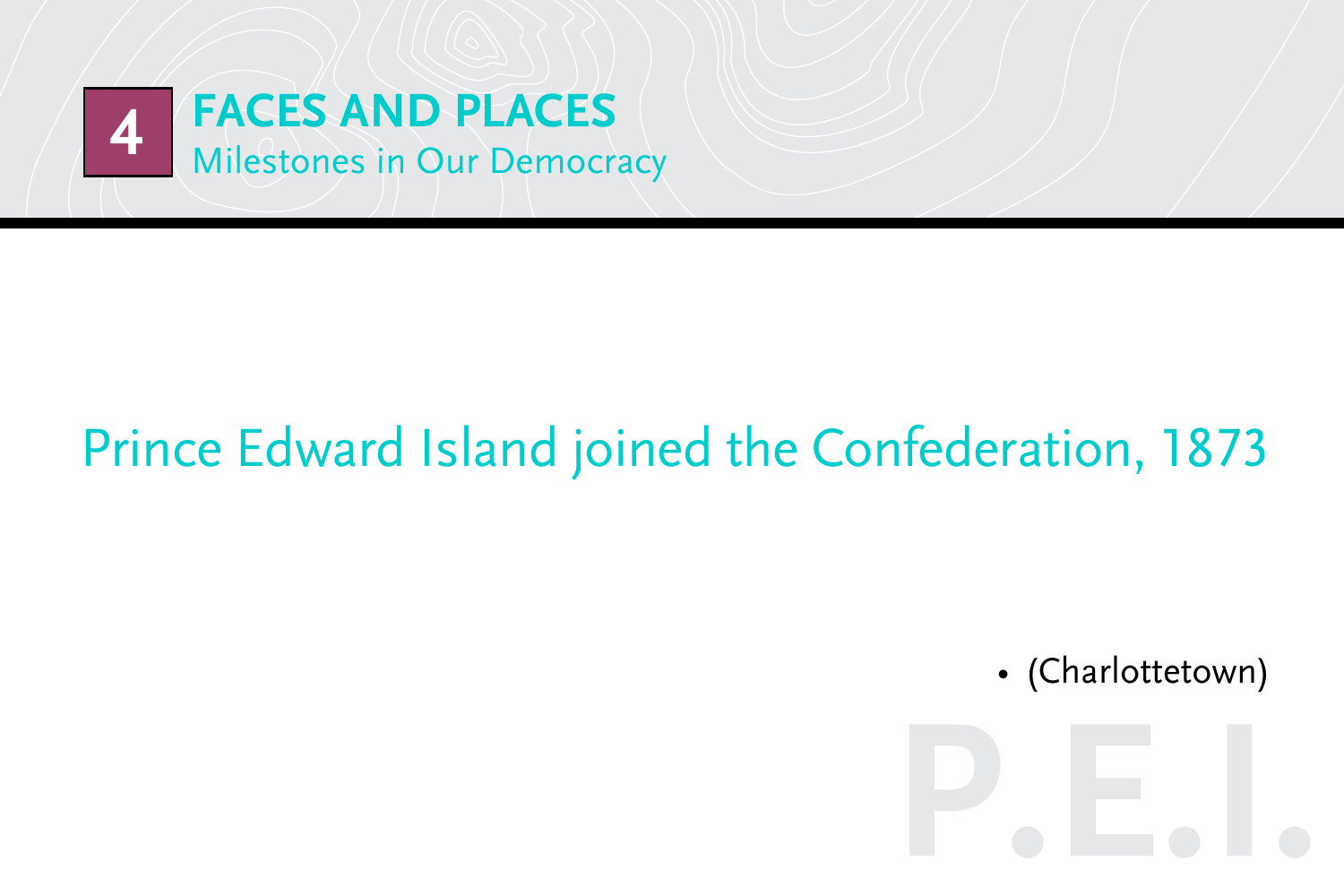

#### First Chief of the Abegweit First Nation, Margaret Bernard elected,1972

• (Cardigan)

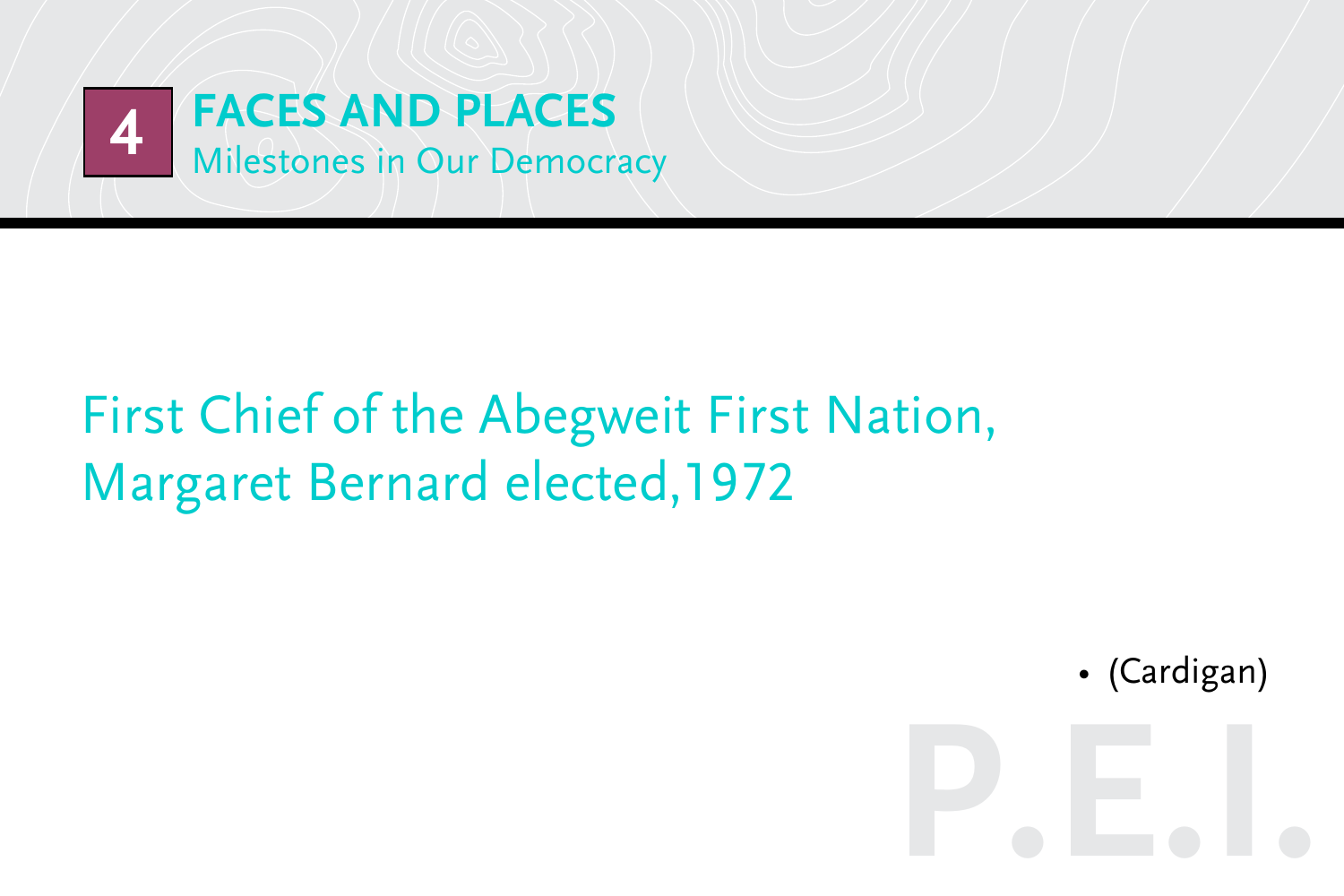

#### First woman from Prince Edward Island named to Federal Cabinet, Gail Shea elected, Progressive Conservative, 2008

• (Egmont)

**p.e.i.**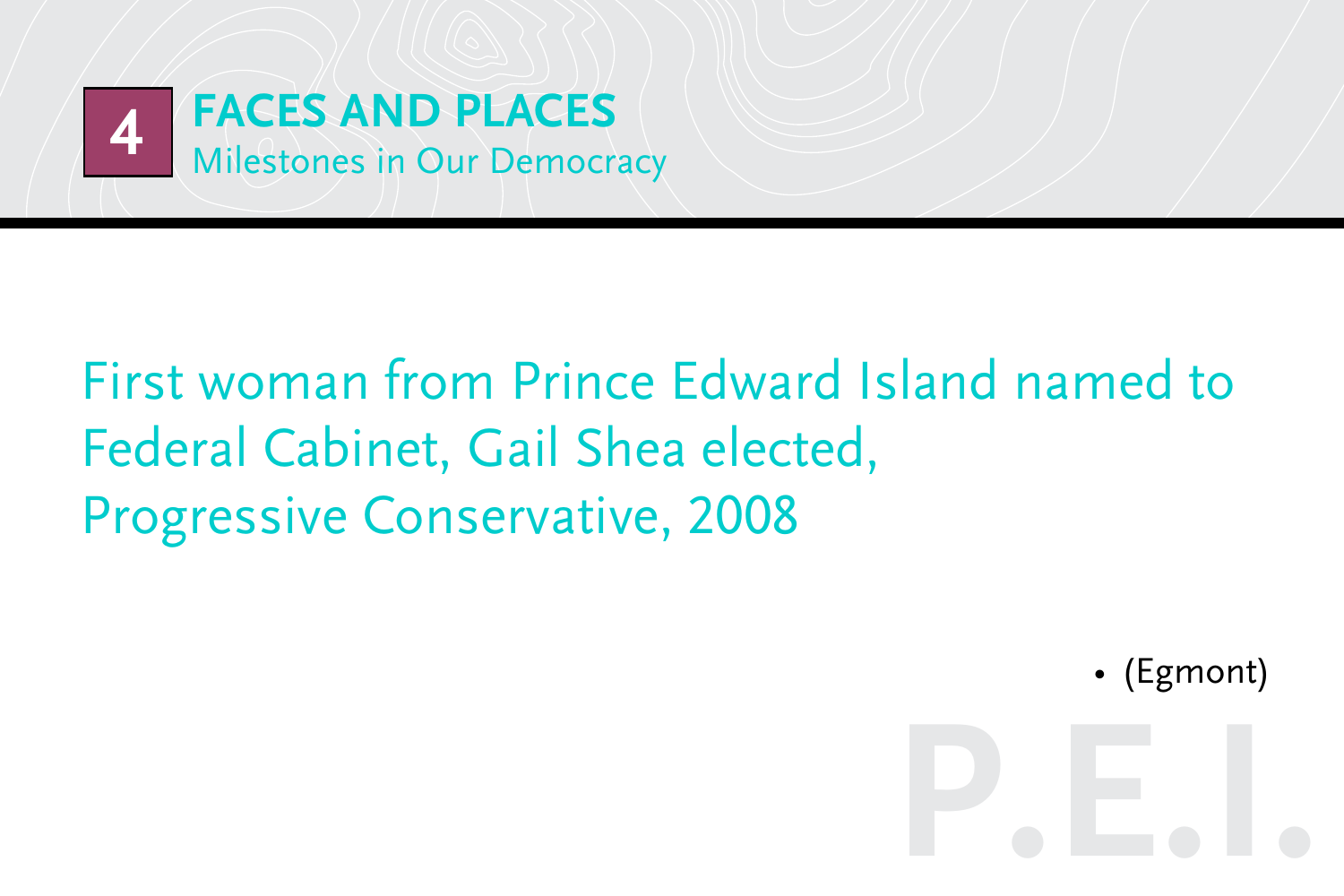

### Viola Desmond challenged segregation, raising awareness about racism in Canada in New Glasgow, 1946

• (Central Nova)

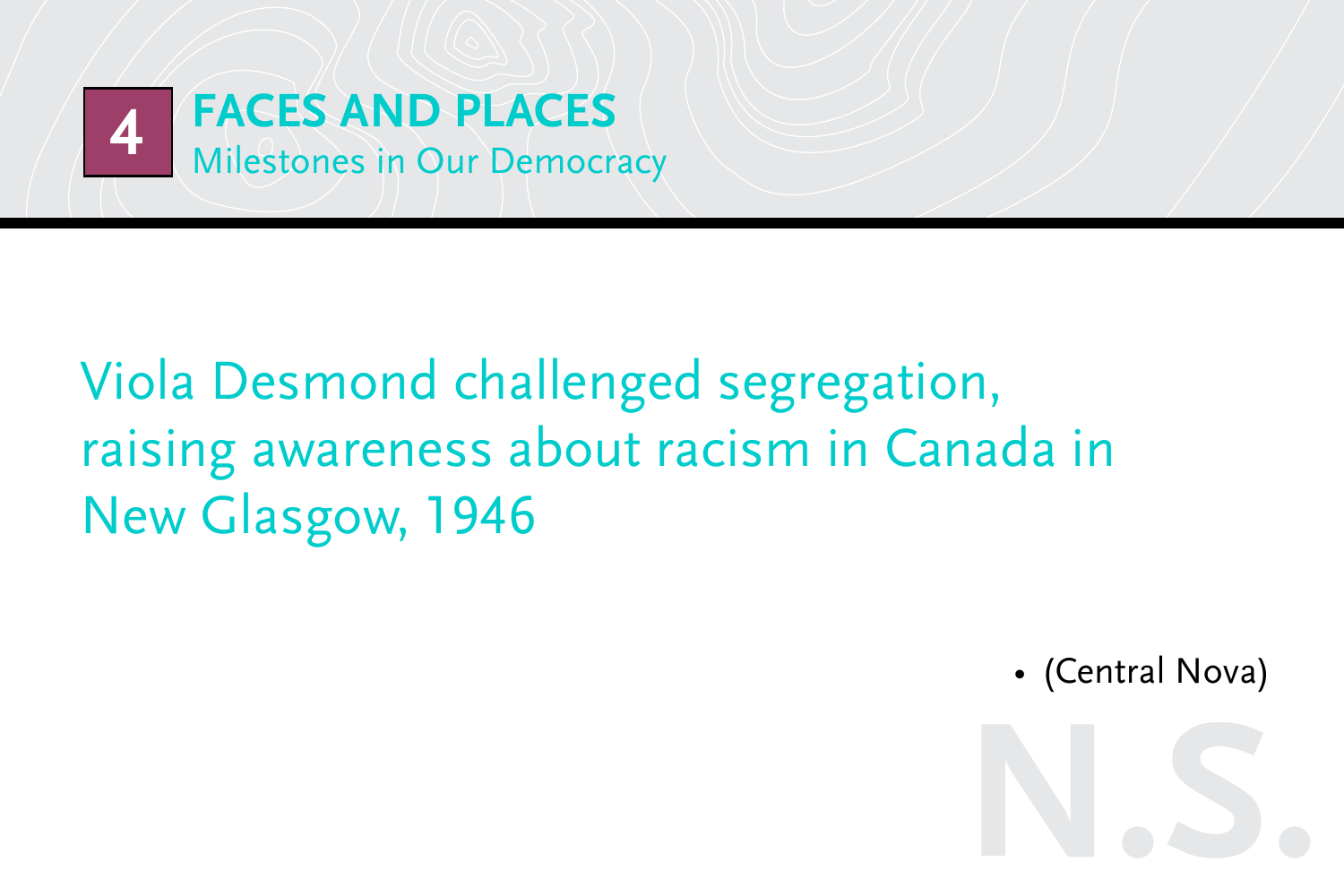

### First black woman mayor, Daurene Lewis elected in Annapolis Royal, 1984

• (West Nova)

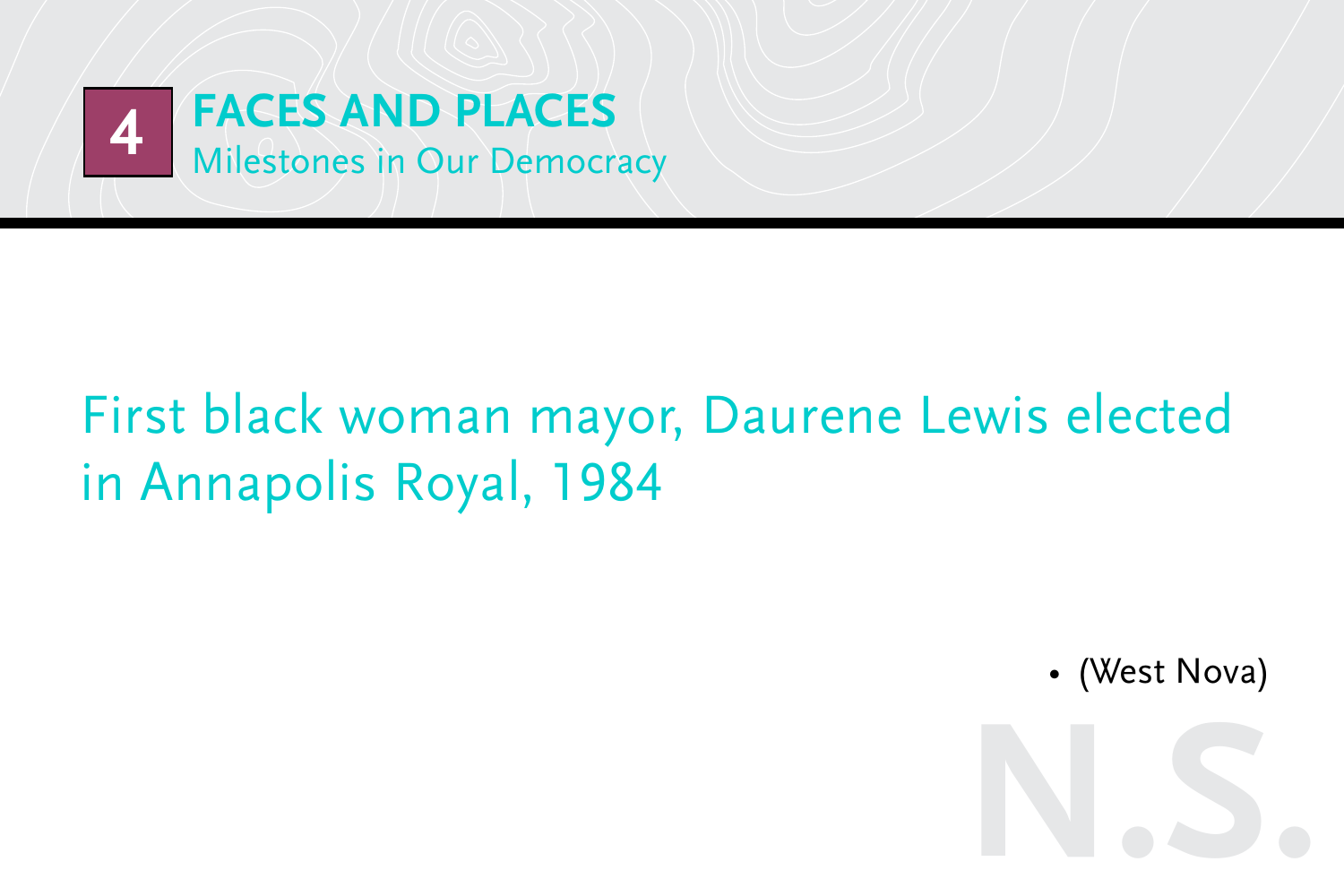

### First black woman voted in a municipal election, Louisa Ann Johnson, 1895

• (Halifax)

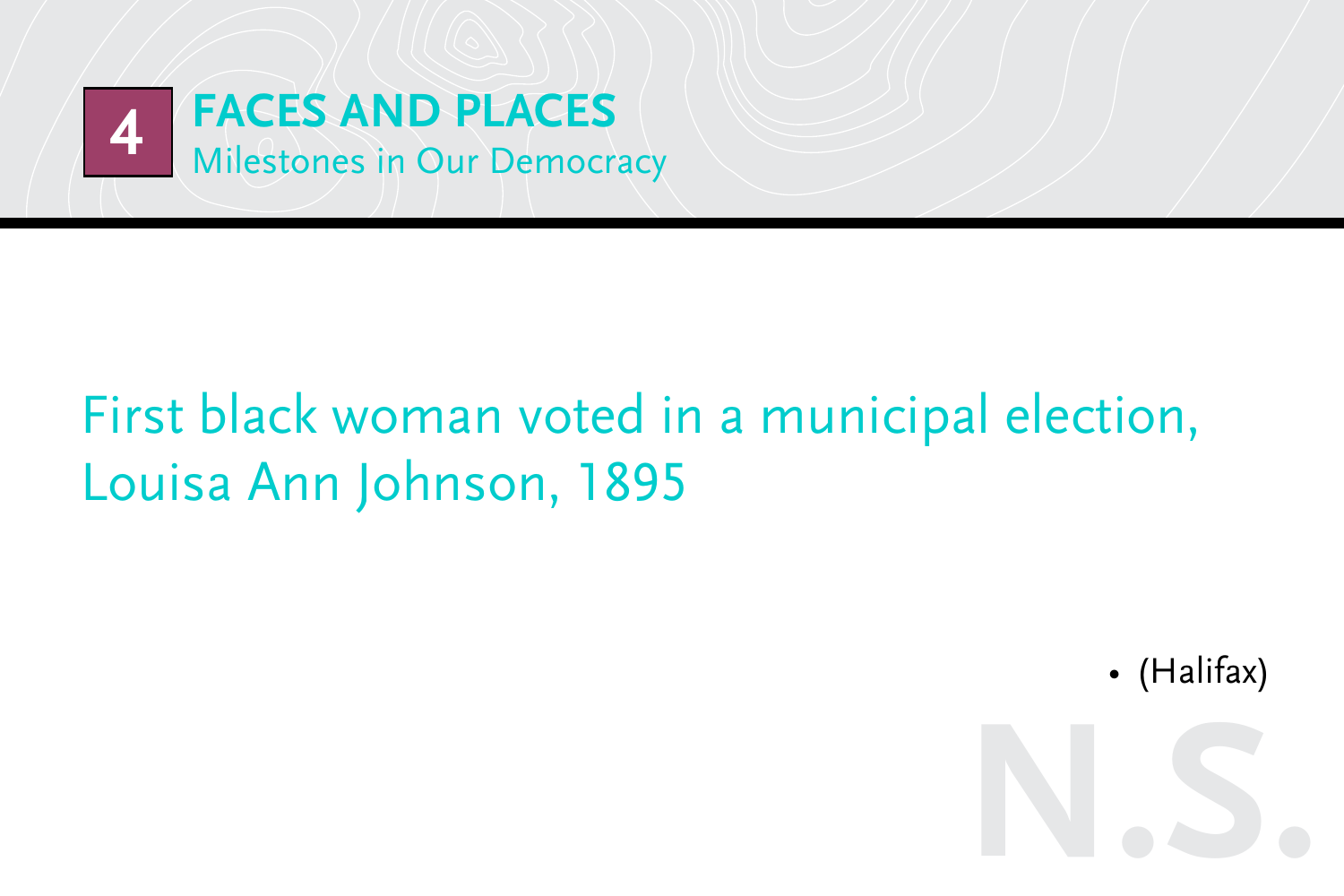

### Nova Scotia held first Legislative Assembly, birth of parliamentary democracy in Canada, 1758

• (Halifax)

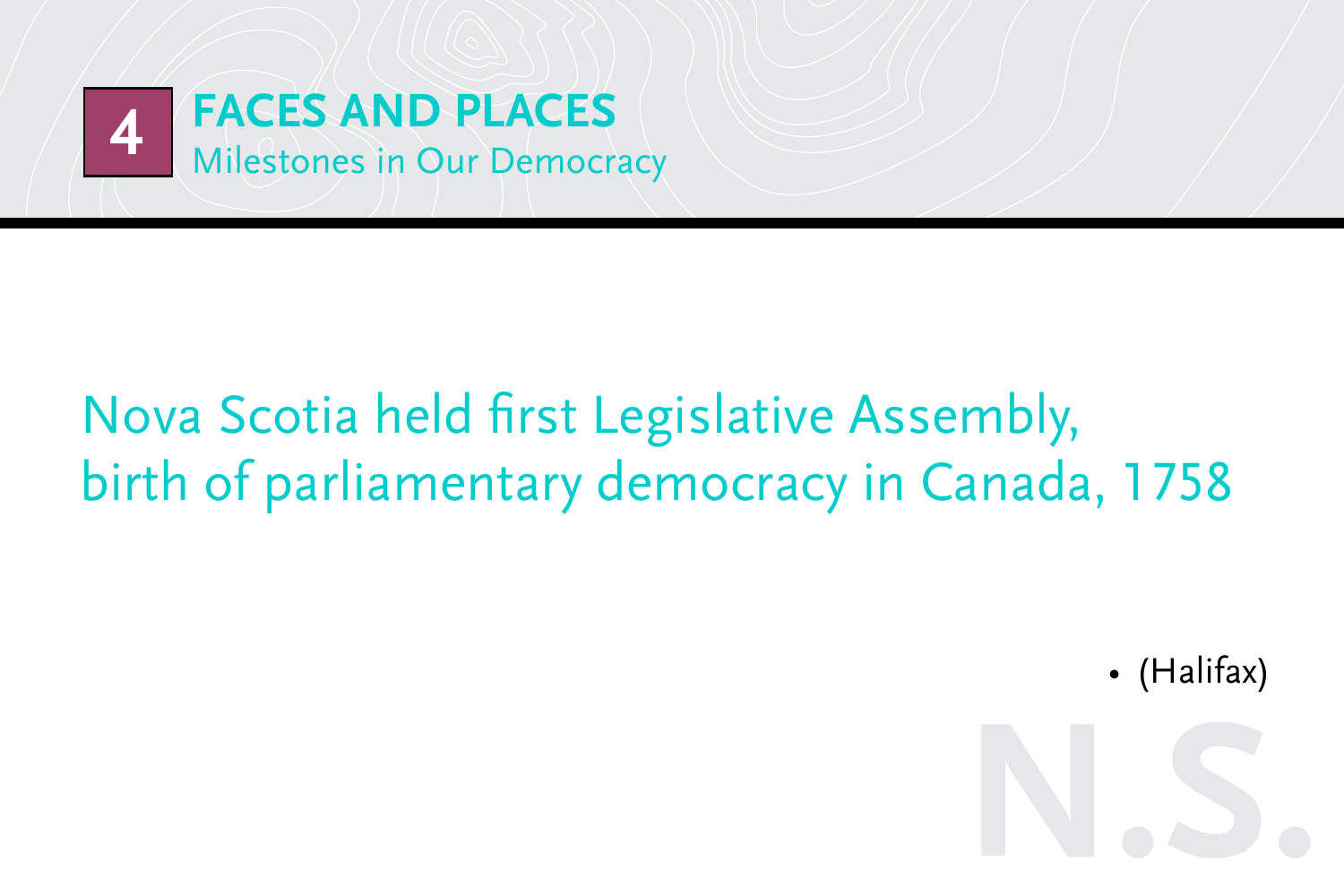

### Canada's first newspaper, the Halifax Gazette, began publication, 1752

• (Halifax)

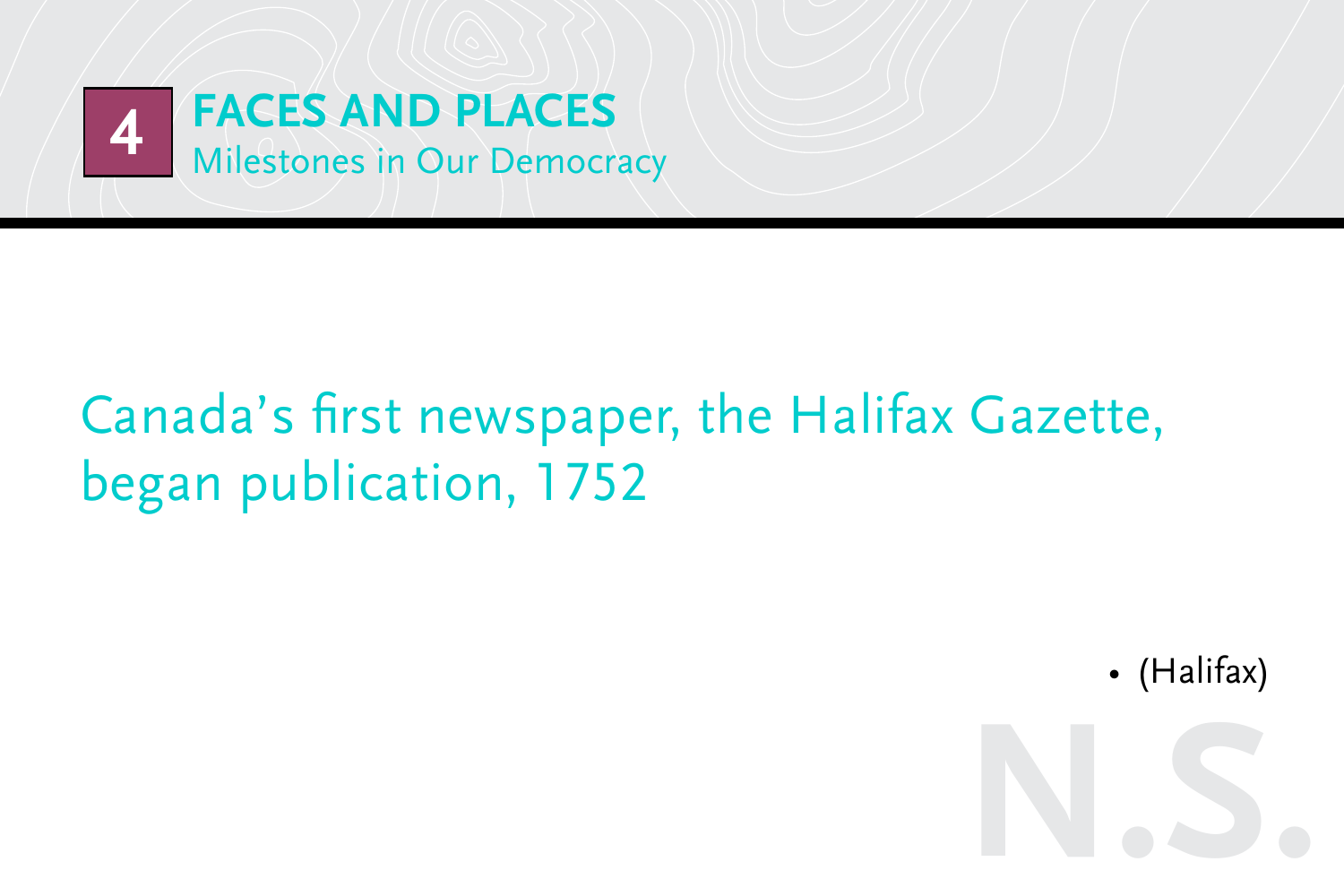

### Newfoundland and Labrador became Canada's 10th and final province, 1949

• (St. John's East and St. John's South-Mount Pearl)

**nl**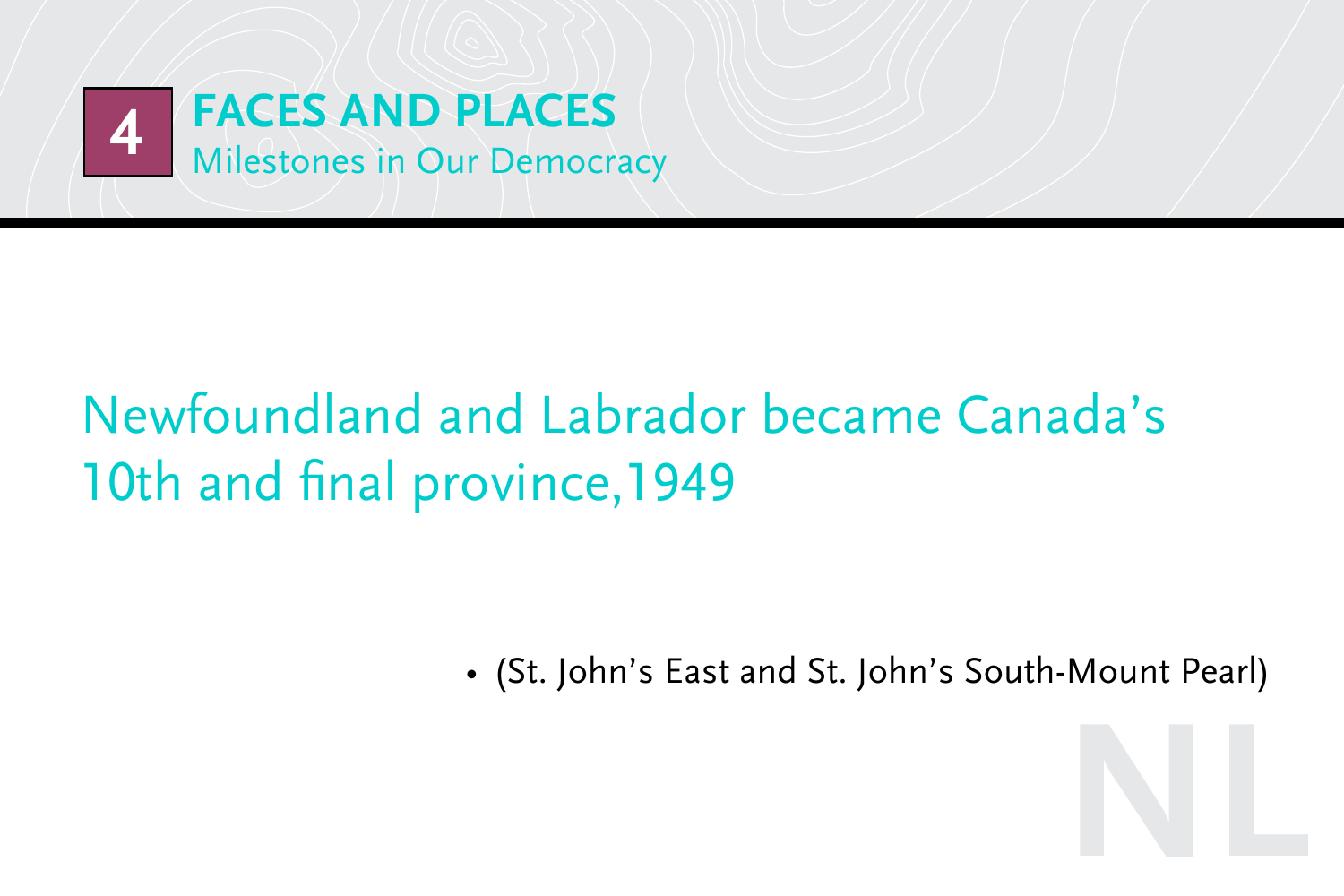

### Terry Fox began his Marathon of Hope, a run for cancer, 1980

• Monument (St.John's South-Mount Pearl)

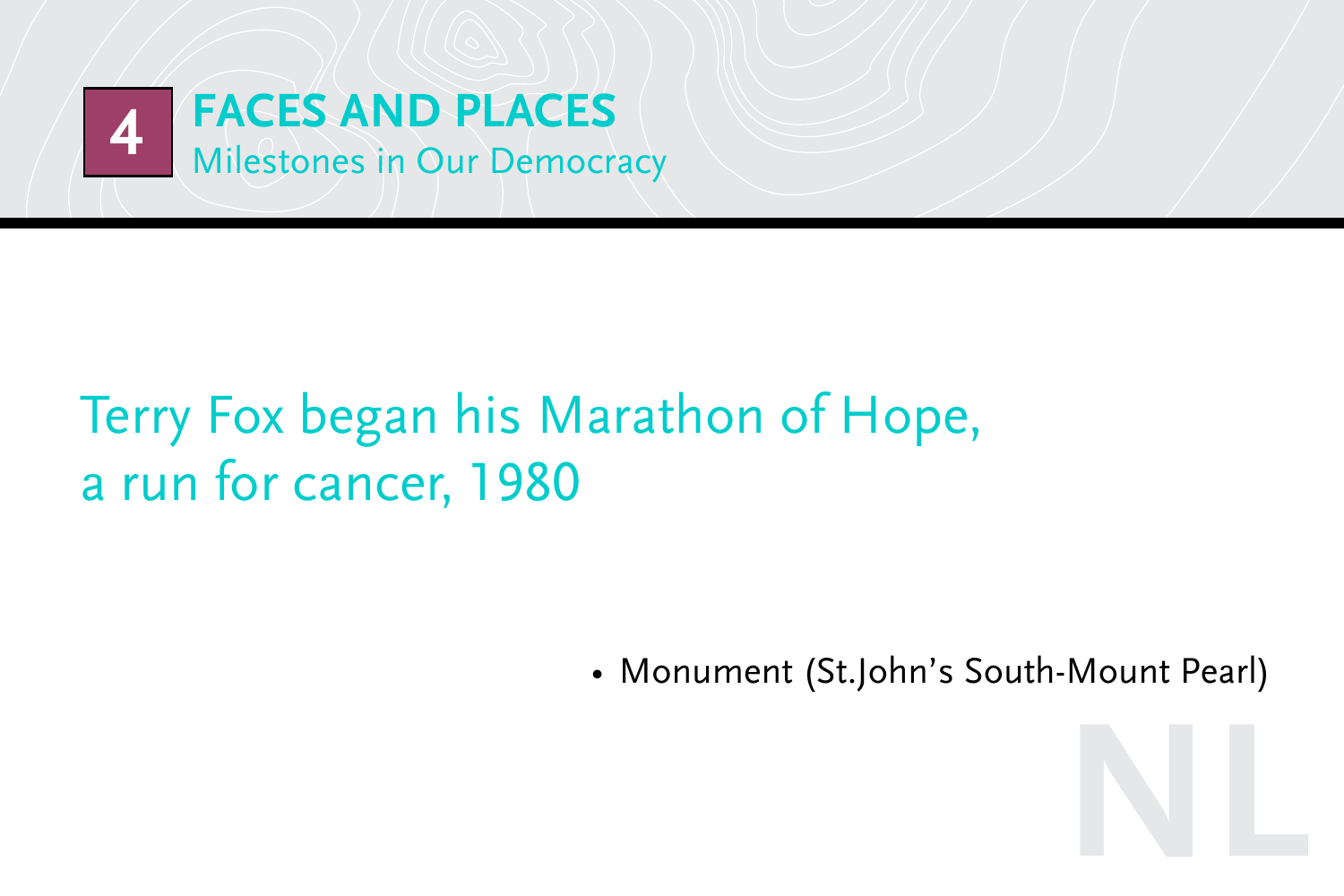

### First Newfoundland and Labrador Justice of the Supreme Court of Canada was appointed, Malcolm Rowe, 2016

• Born in St. John's (St. John's East and St. John's South-Mount Pearl)

**nl**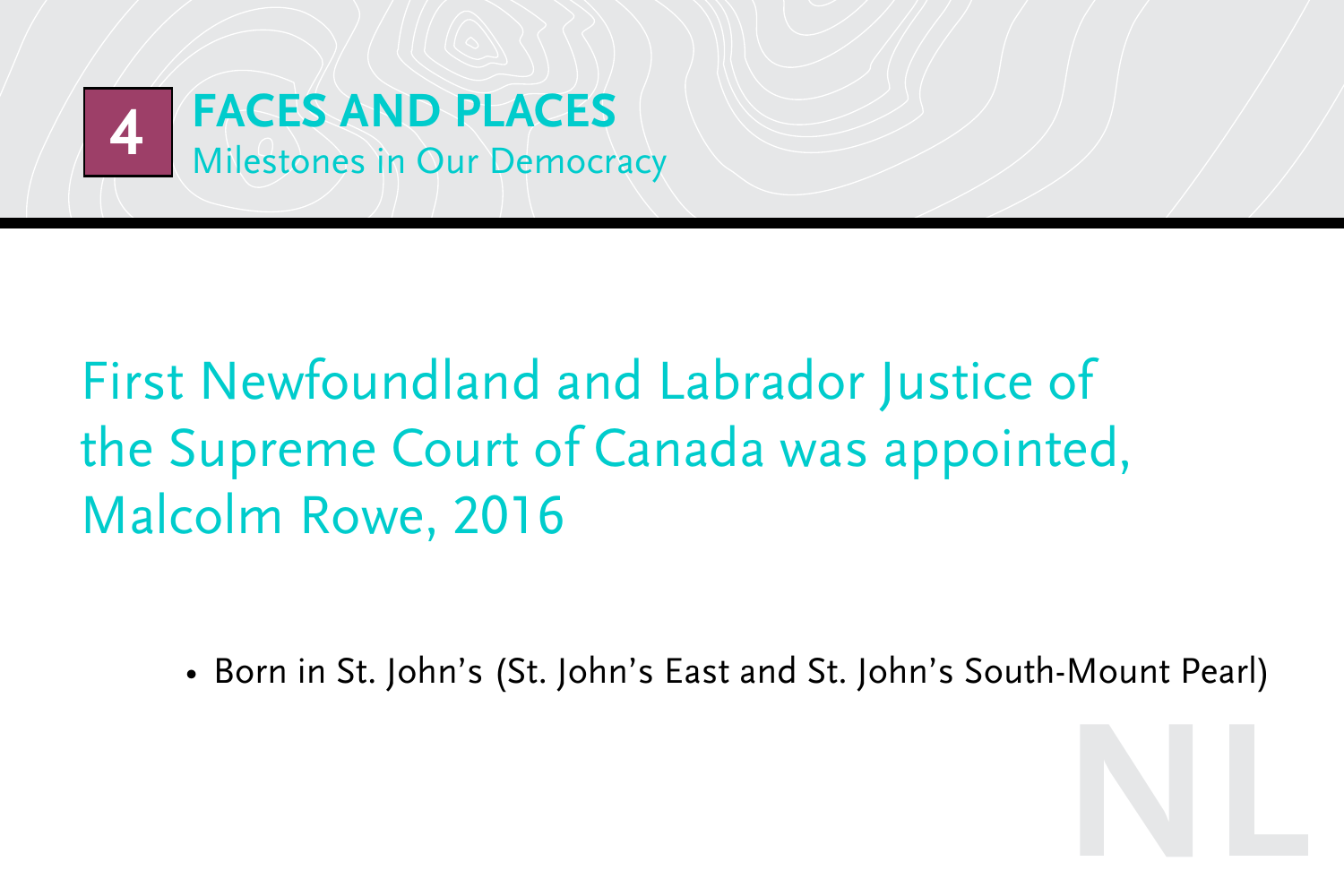

### Women's right to vote in Newfoundland and Labrador passed at the Colonial Building, 1925

• (St. John's East)

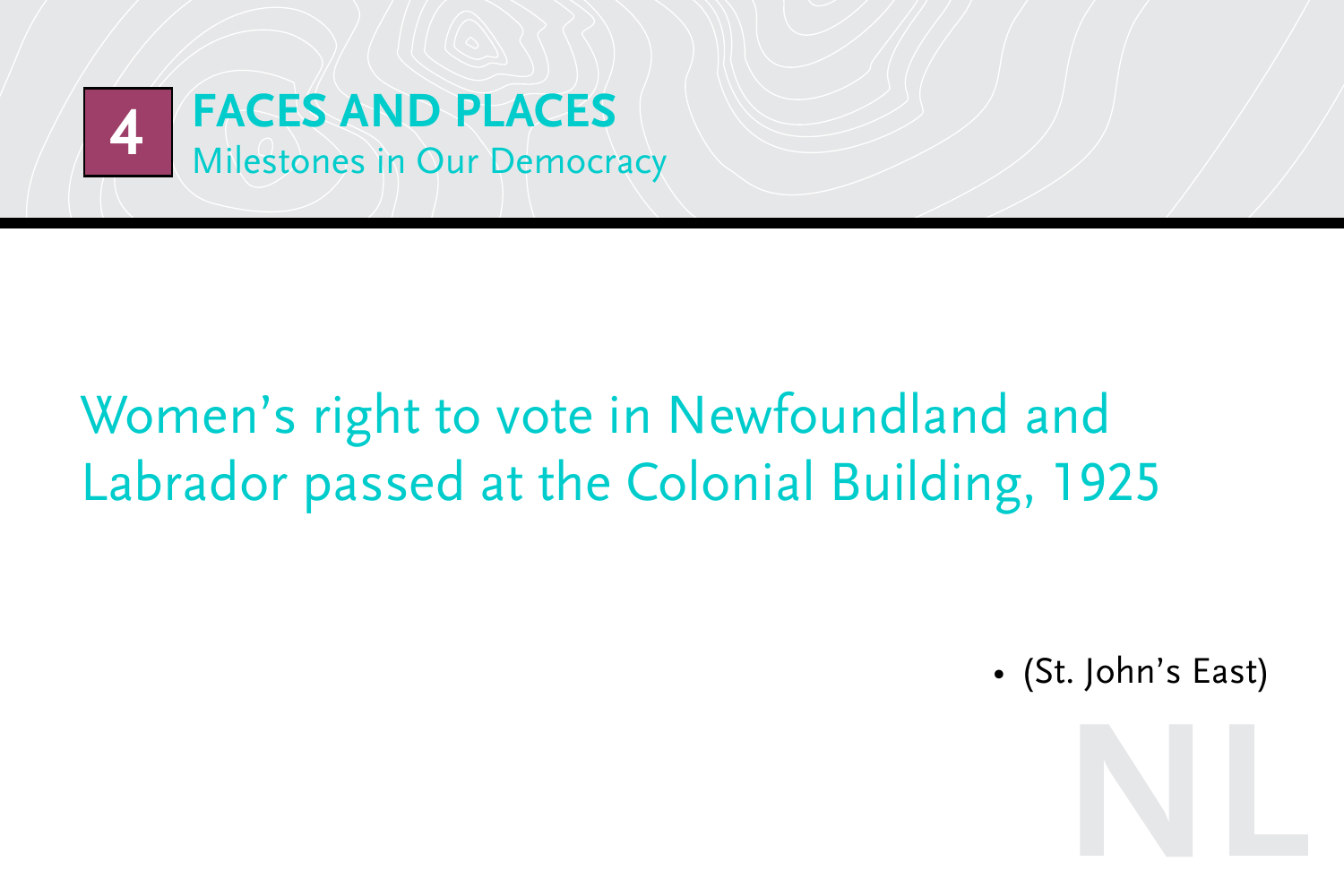

First woman to be elected leader of a major political party with seats in the House of Commons, Audrey McLaughlin, NDP, 1989

• (Yukon)

# **yukon**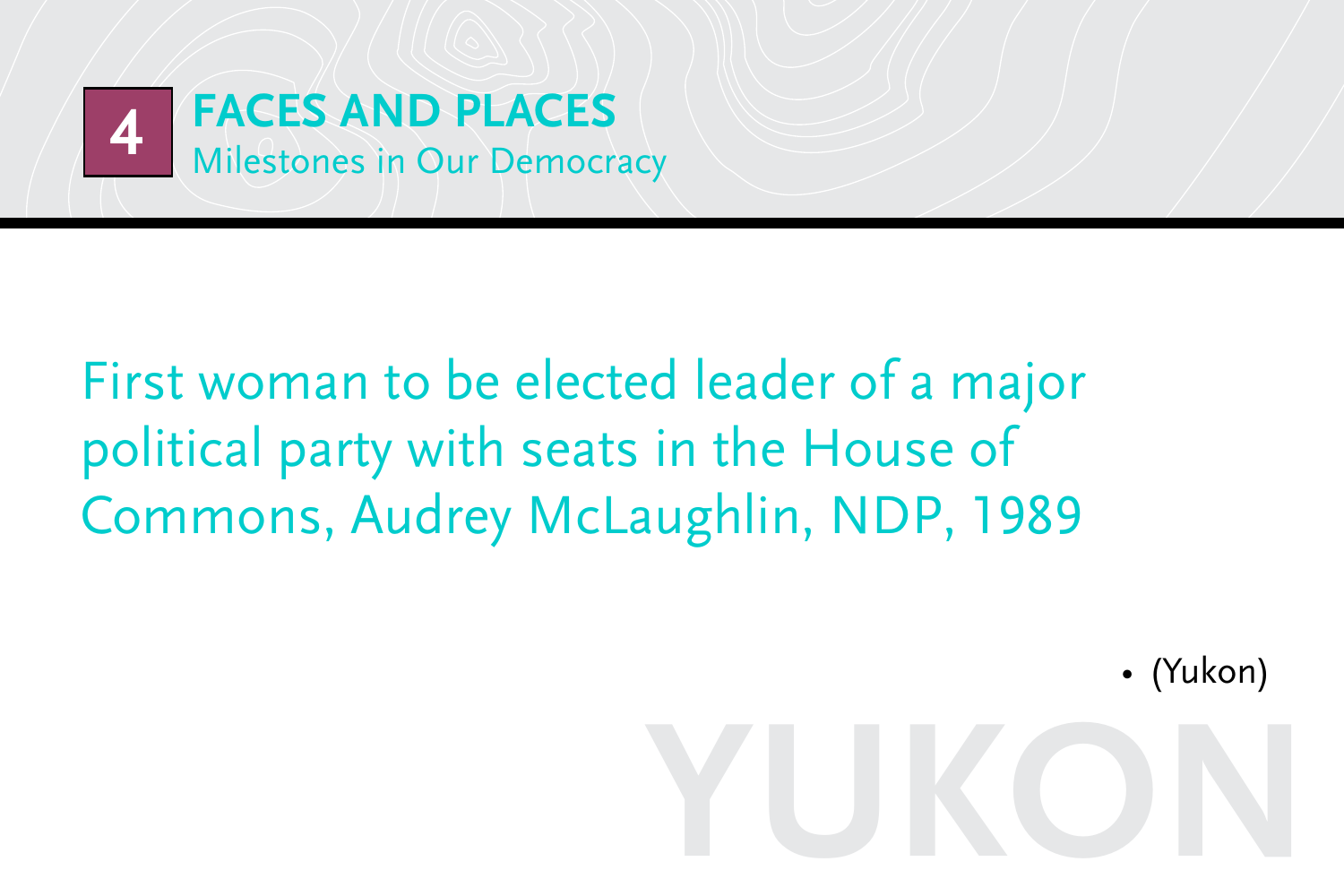

### Klondike Gold Rush began, 1896

• (Yukon)

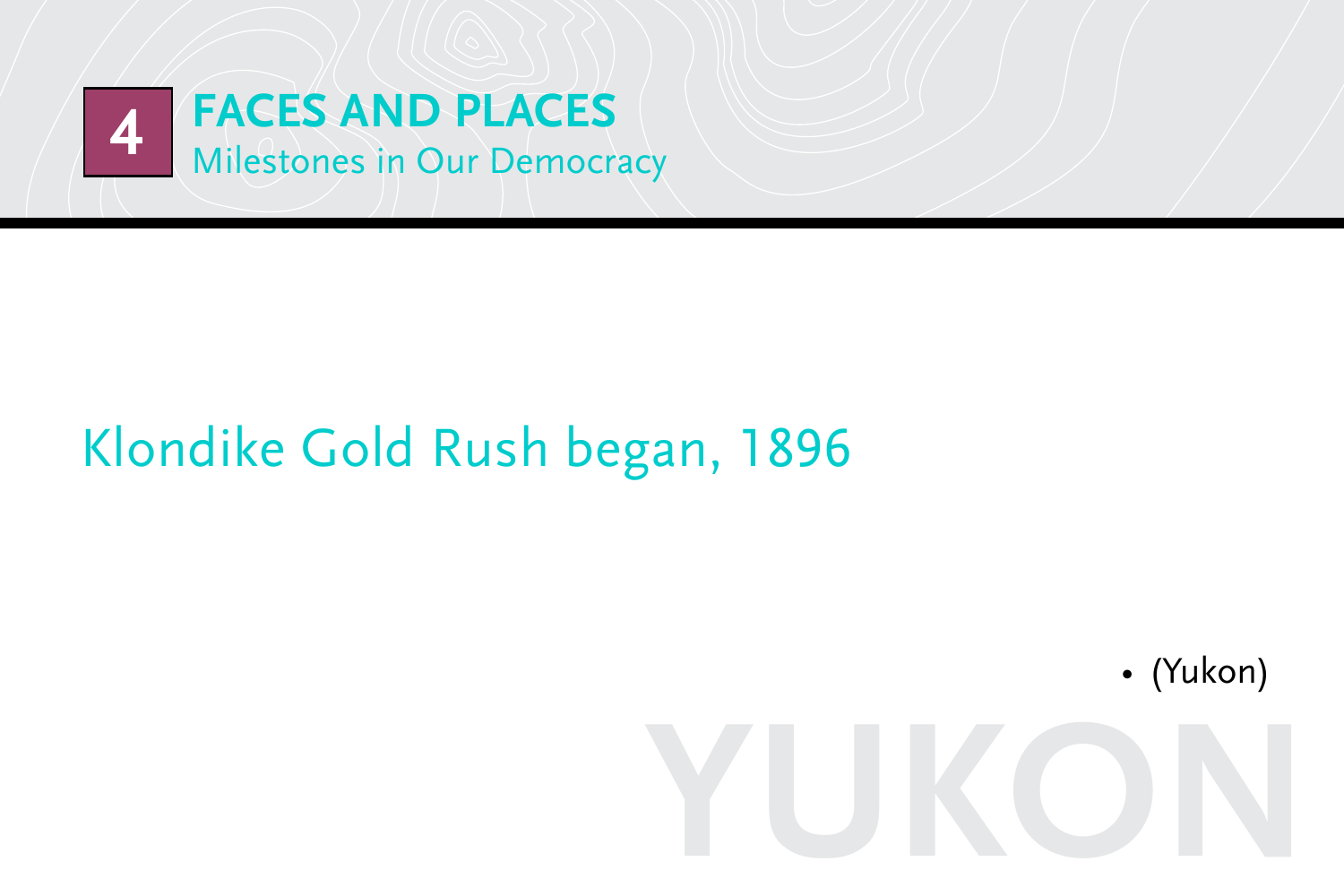

### Robert W. Service, known as the Bard of the Yukon, published his first collection of poems, 1907

• (Yukon)

# **yukon**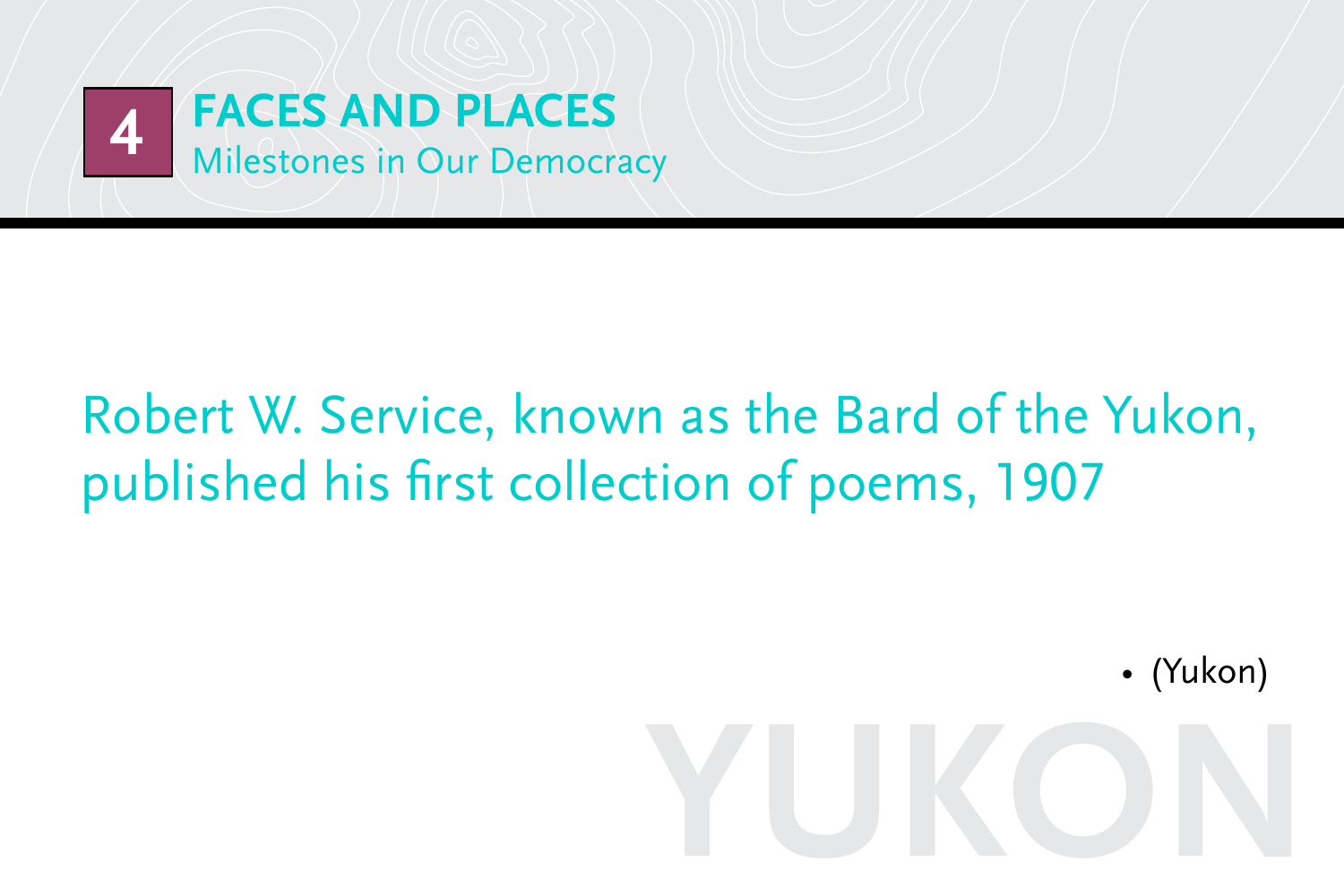

#### **Yukon Territory created, 1898**

• (Yukon)

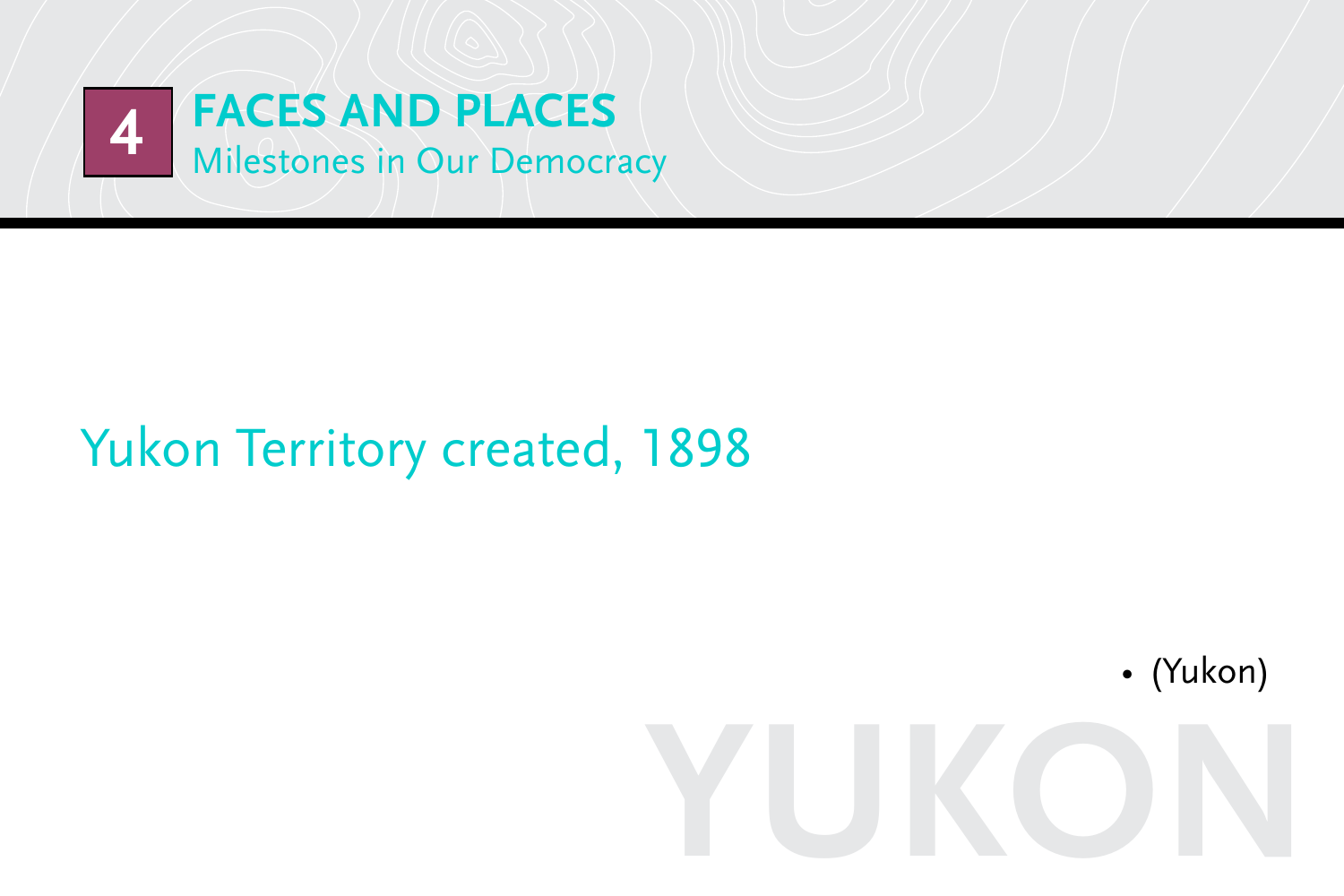

### First Indigenous woman government leader, Nellie J. Cournoyea, 1991

• (Northwest Territories)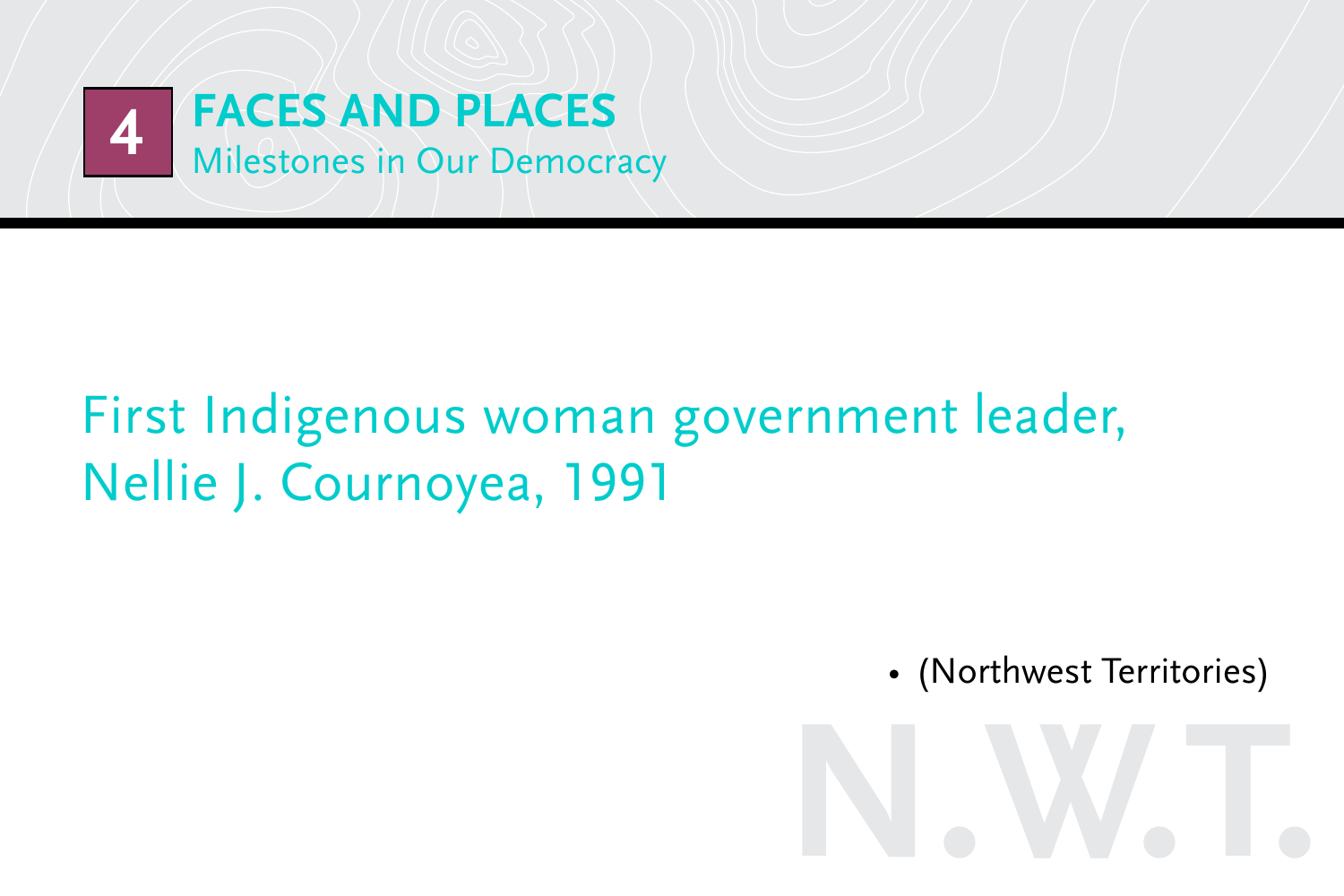

#### First Indigenous woman MP and Cabinet Minister, Ethel Blondin-Andrew, Liberal, 1988

• (Northwest Territories)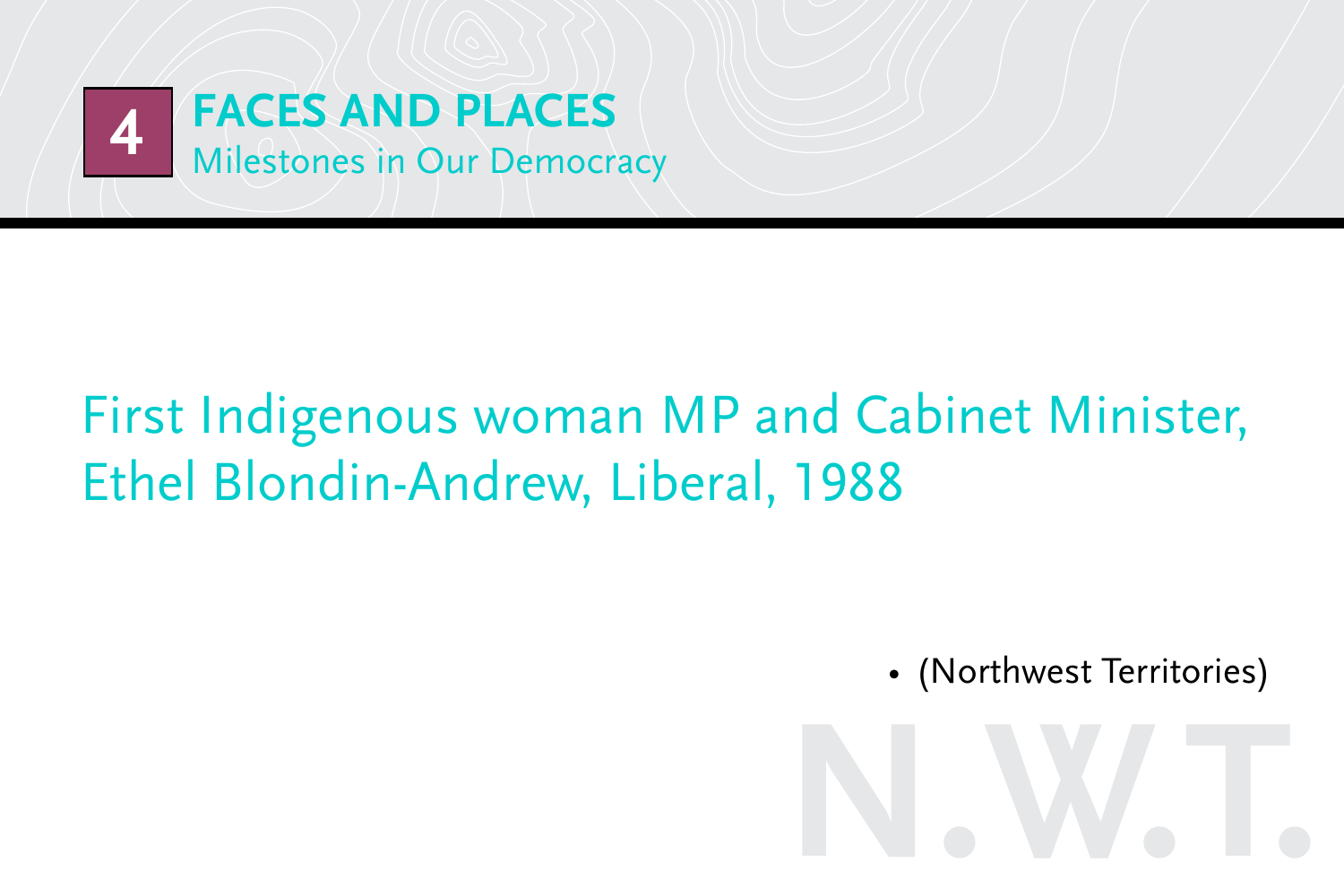

### Rupert's Land and the North-Western Territory bought by Canada and renamed the Northwest Territories, 1870

• (Northwest Territories)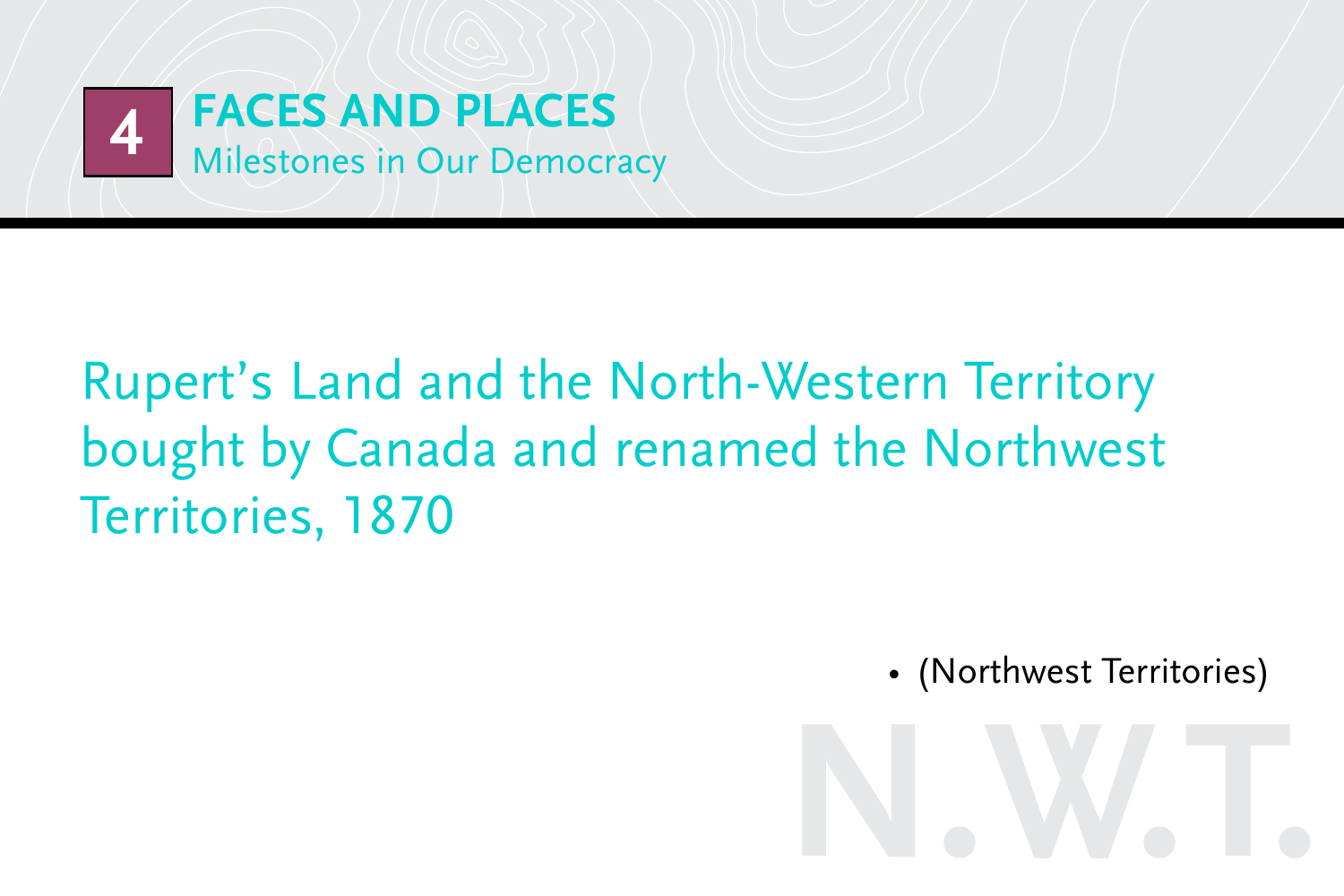

#### First Indigenous woman judge, Shannon Smallwood, appointed to the Supreme Court of the Northwest Territories, 2011

• (Northwest Territories)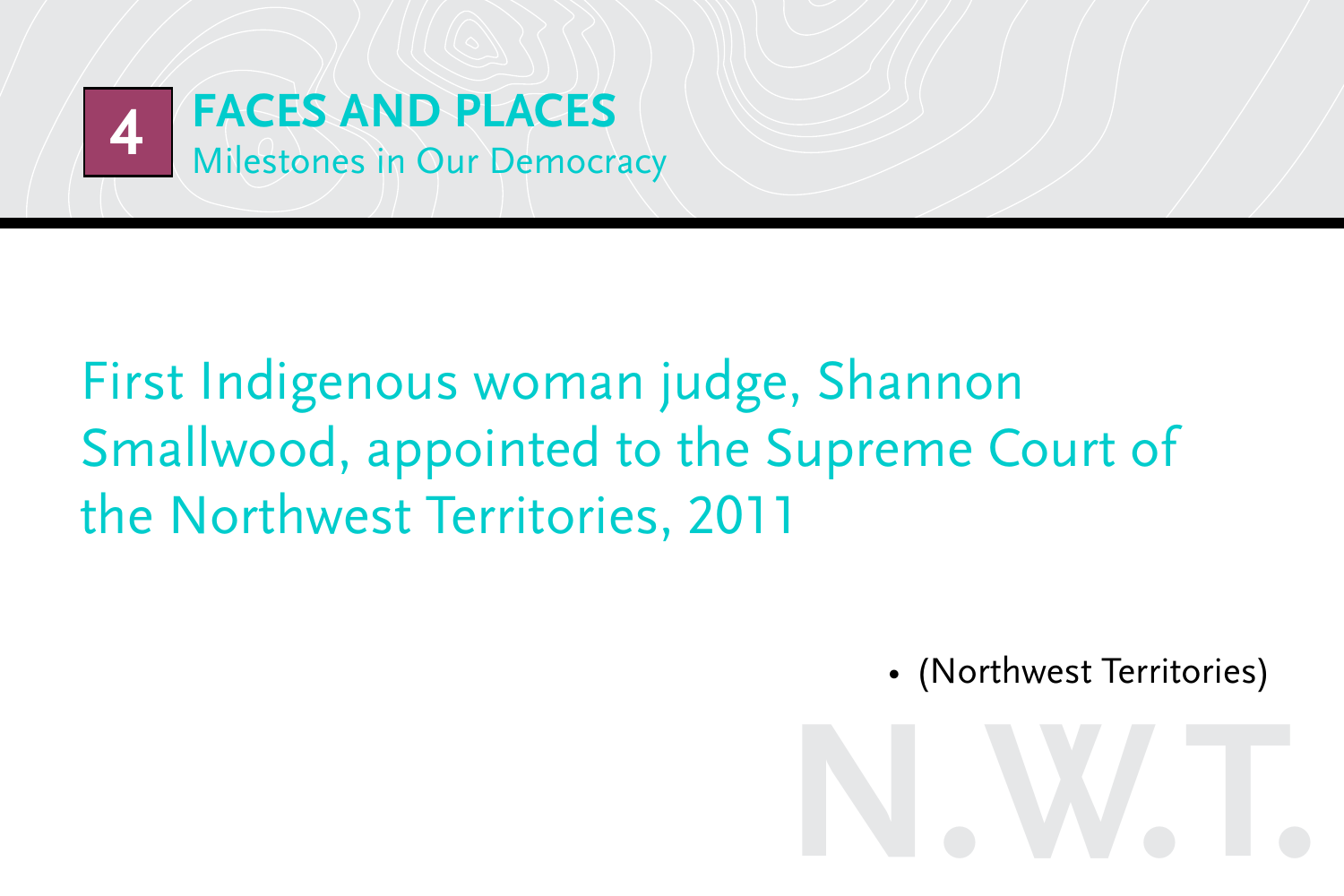

### First Inuk MP, Peter Ittinuar, crossed the floor to the Liberal Party to work on creating Nunavut, 1982

• He represented Nunatsiaq, now a part of Nunavut • (Nunavut)

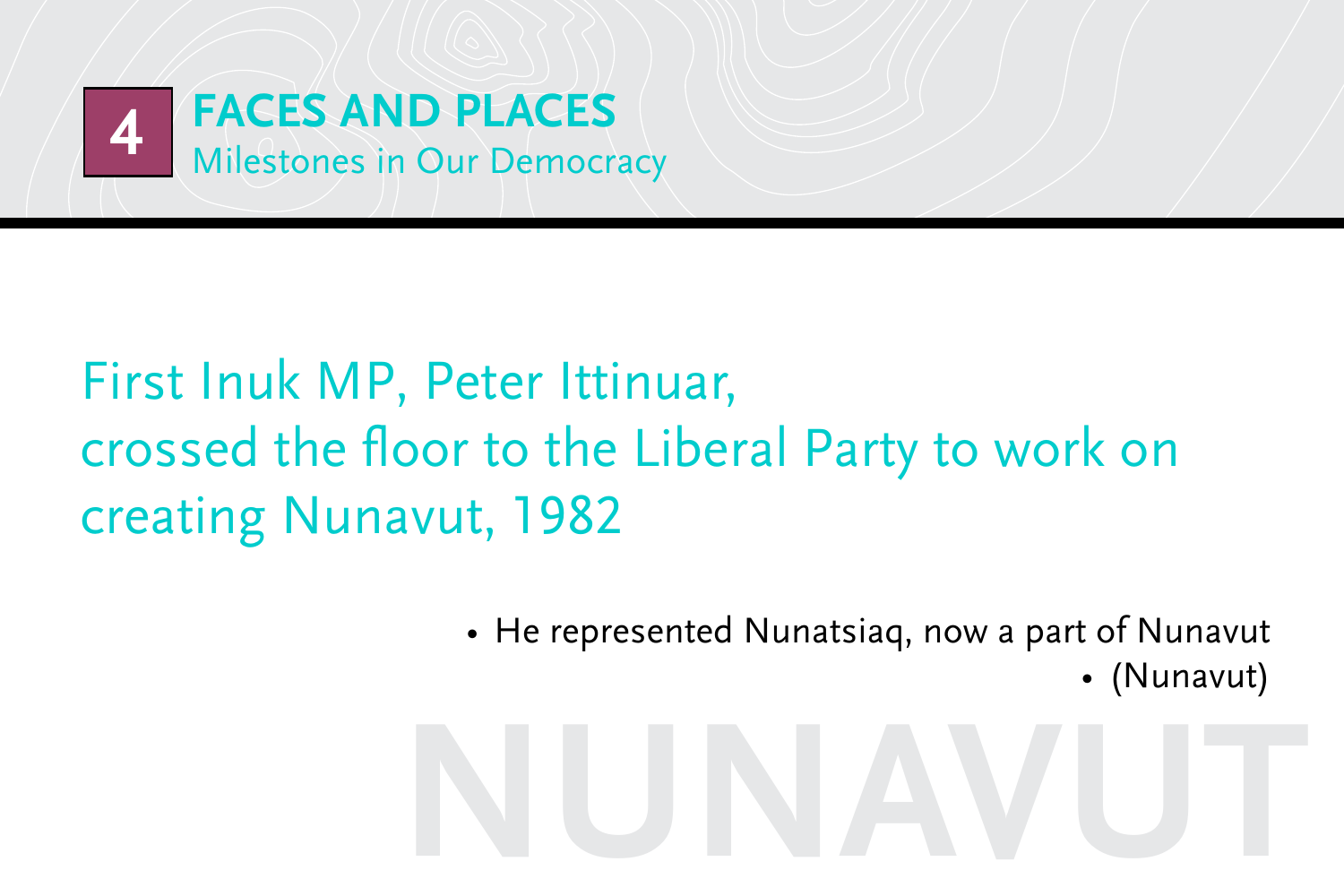

### Inuit gain right to vote in federal elections, 1950; voting made accessible, 1962

• (Nunavut)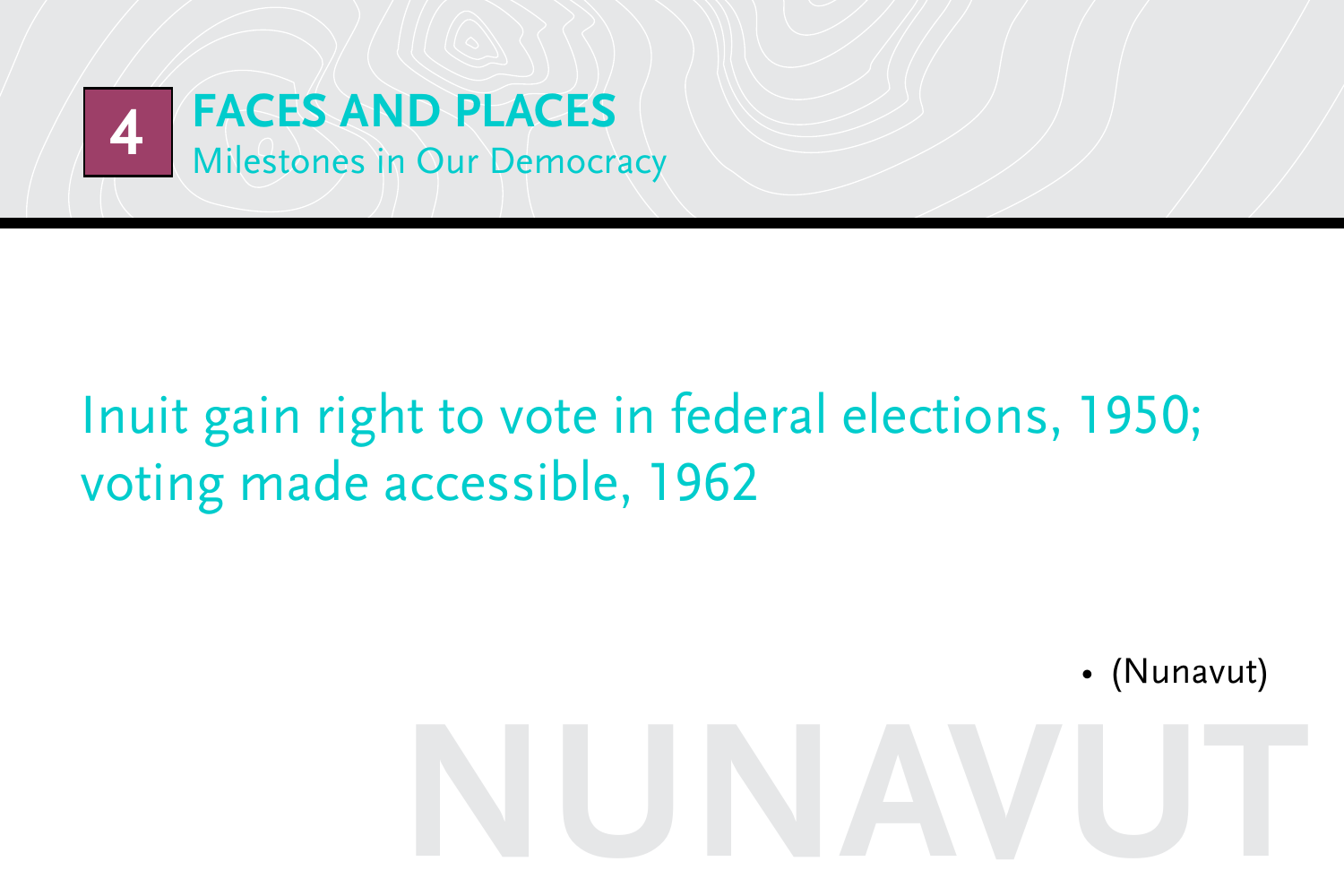

### Creation of the Territory of Nunavut as part of a settlement of land claims, 1999

• (Nunavut)